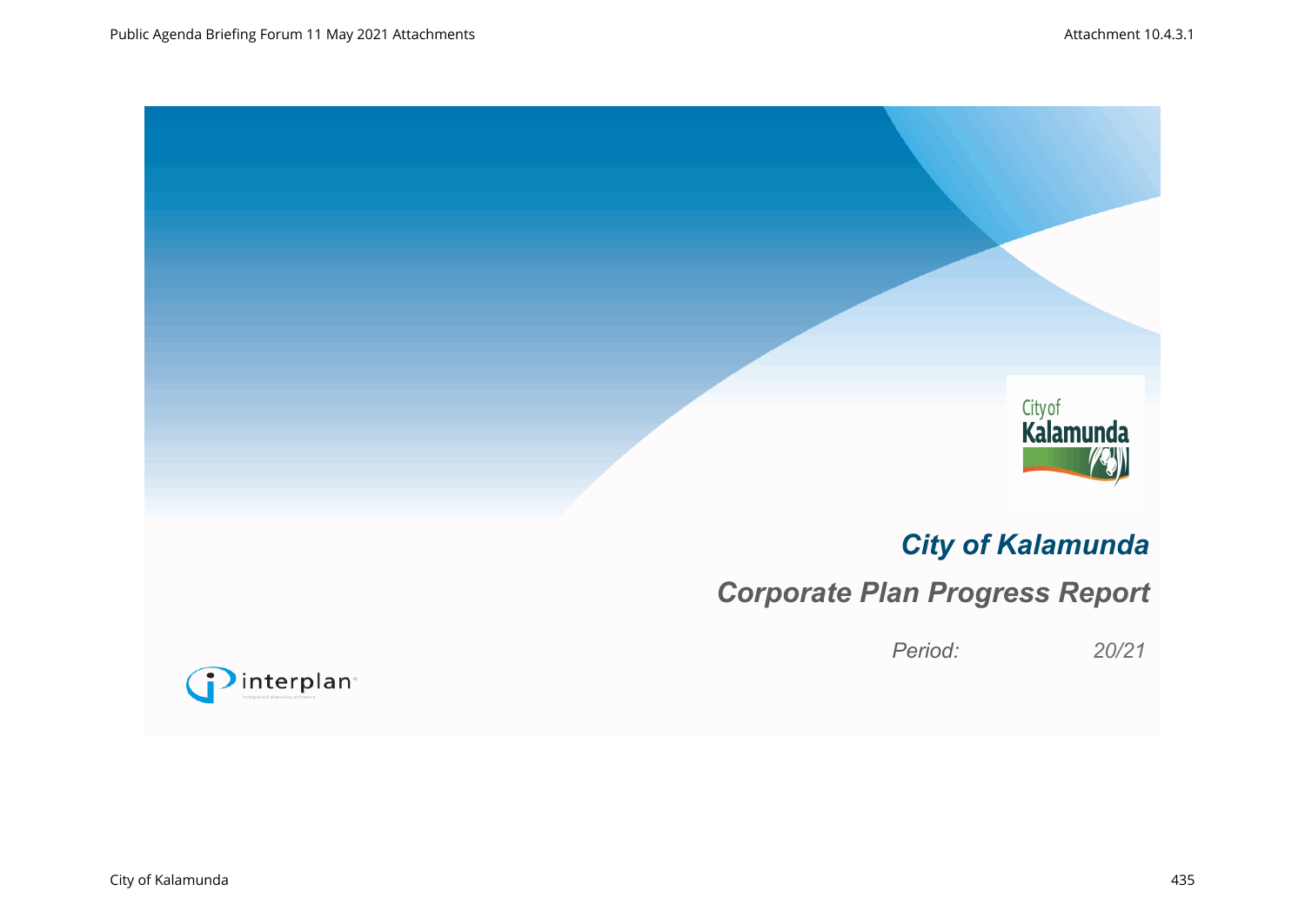# *Strategic Plan Progress Report*

### *Goal: 1 Kalamunda Cares & Interacts*

#### *Outcome: 1.1 To be a community that advocates, facilitates and provides quality lifestyle choices*

| <b>Actions</b>                                                                                                                                                                 | <b>RISK</b> | <b>STATUS</b> | % COMP | <b>PROGRESS COMMENTS</b>                                                                                                                                                                                                                                                                                                                                                                                                                                                                                                                                                                                                  | <b>RESP. OFFICER</b>                                 | <b>COMP DATE</b> |  |  |  |
|--------------------------------------------------------------------------------------------------------------------------------------------------------------------------------|-------------|---------------|--------|---------------------------------------------------------------------------------------------------------------------------------------------------------------------------------------------------------------------------------------------------------------------------------------------------------------------------------------------------------------------------------------------------------------------------------------------------------------------------------------------------------------------------------------------------------------------------------------------------------------------------|------------------------------------------------------|------------------|--|--|--|
| 1.1.1 Facilitate the inclusion of the ageing population and people with disability to have access to information, facilities and services.<br>Strategy:                        |             |               |        |                                                                                                                                                                                                                                                                                                                                                                                                                                                                                                                                                                                                                           |                                                      |                  |  |  |  |
| 1.1.1.1 Review and implement the Age<br>Friendly Strategy (2017-21).                                                                                                           | None        | In Progress   | 75%    | City staff have commenced year four of a four<br>year plan, delivering a variety of activities,<br>workshops and events for seniors.<br>- Estate Planning Workshop - Provided<br>information on what families need to do after a<br>loss. (March 2021)<br>- Recruited 3 new volunteers for the Seniors<br>Coffee Lounge<br>- Probus Club Presentation (February 2021)<br>- Progression of the Social Inclusion Plan to<br>also include Age Friendly and DAIP.                                                                                                                                                             | <b>Manager Community</b><br>Development<br>(DE00007) | 30/06/2021       |  |  |  |
| 1.1.1.2 Review and implement the<br>Disability Access & Inclusion Plan<br>$(2017-22)$ .                                                                                        | None        | In Progress   | 75%    | The Disability Access and Inclusion Plan<br>(DAIP) is a five year plan with established<br>priorities and strategies to provide a<br>framework for implementation of initiatives.<br>Initiatives that have been undertaken include:<br>- DACAC meeting held (15 March 2021)<br>- NDS Talk: ACROD Parking, Companion<br>Card & Changing Places Information Session<br>(February 2021)<br>- Forget-Me-Not-Cafe (March)<br>- A successful grant application was awarded<br>to the City to remove hazards in City owned<br>buildings and a Remove Hazards booklet to<br>be created and disseminated among local<br>residents. | <b>Manager Community</b><br>Development<br>(DE00007) | 30/06/2022       |  |  |  |
| 1.1.1.3 Initiate a Local Planning Scheme<br>amendment and the transfer process to<br>facilitate aged care, residential and open<br>space improvements to Cambridge<br>Reserve. | None        | In Progress   | 90%    | Local Planning Scheme No.3 - Amendment<br>104 to facilitate aged care, residential and<br>open space improvements adopted and<br>forwarded to WAPC for consideration<br>(OCM257/2020).                                                                                                                                                                                                                                                                                                                                                                                                                                    | Director Development<br>Services (DE00004)           | 30/06/2022       |  |  |  |

*April 28, 2021 Page 2 of 62*

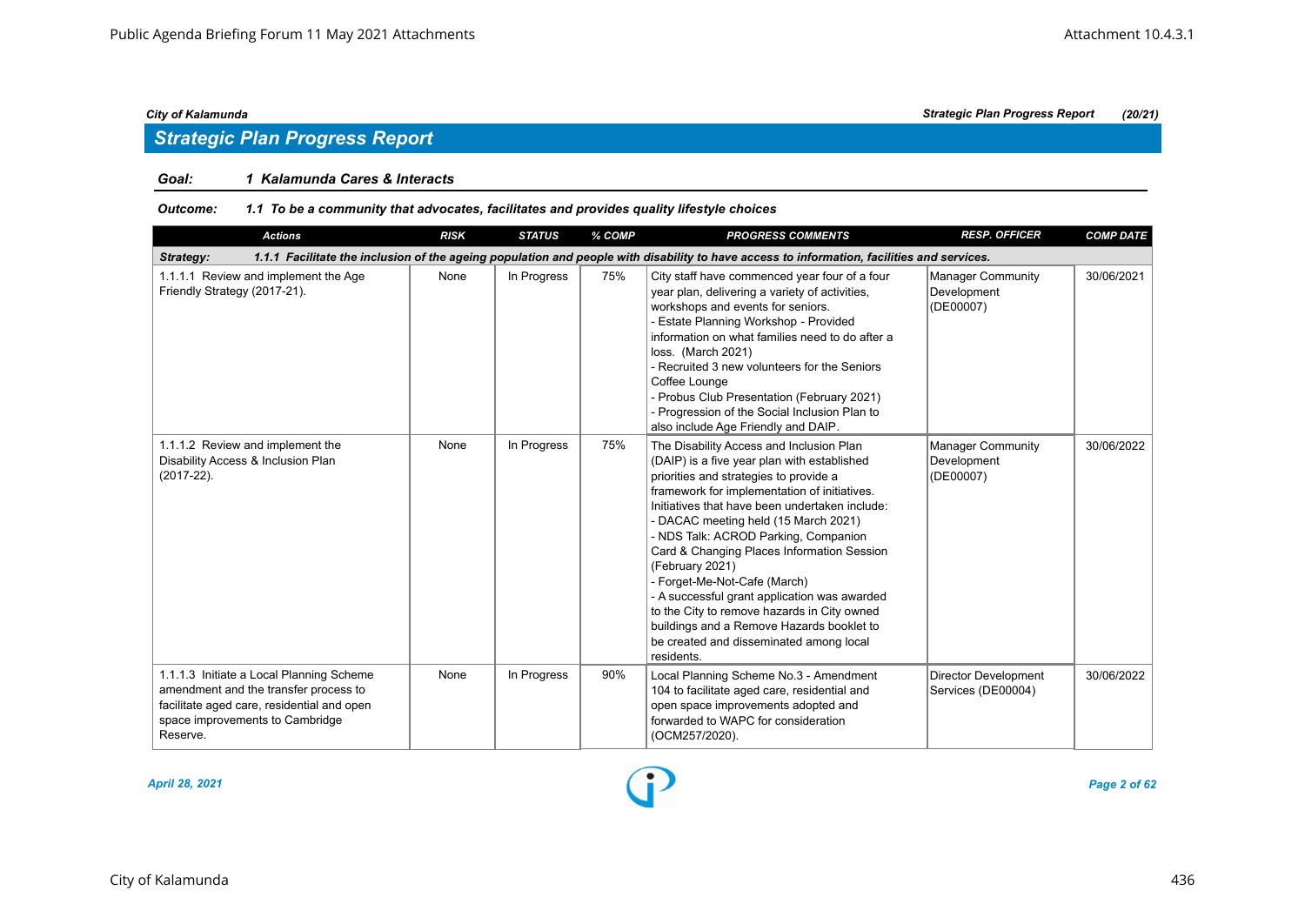# *Strategic Plan Progress Report*

### *Goal: 1 Kalamunda Cares & Interacts*

| <b>Actions</b>                                                                                                                                                                                                                                          | <b>RISK</b> | <b>STATUS</b> | % COMP | <b>PROGRESS COMMENTS</b>                                                                                                                                                                                                                                                                                                                                                                                  | <b>RESP. OFFICER</b>                                 | <b>COMP DATE</b> |  |  |  |
|---------------------------------------------------------------------------------------------------------------------------------------------------------------------------------------------------------------------------------------------------------|-------------|---------------|--------|-----------------------------------------------------------------------------------------------------------------------------------------------------------------------------------------------------------------------------------------------------------------------------------------------------------------------------------------------------------------------------------------------------------|------------------------------------------------------|------------------|--|--|--|
| 1.1.1 Facilitate the inclusion of the ageing population and people with disability to have access to information, facilities and services.<br>Strategy:                                                                                                 |             |               |        |                                                                                                                                                                                                                                                                                                                                                                                                           |                                                      |                  |  |  |  |
|                                                                                                                                                                                                                                                         |             |               |        | Negotiations are progressing with the<br>Department of Planning, Lands and Heritage<br>in relation to formalising the land transfer<br>process. A report will be provided to Council<br>as these negotiations progress (anticipated by<br>Q2 2021).                                                                                                                                                       |                                                      |                  |  |  |  |
| 1.1.1.4 Support the Western Australian<br>Planning Commission to progress a<br>Metropolitan Region Scheme amendment<br>and concurrent Local Planning Scheme<br>No. 3 amendment, to facilitate aged care,<br>residential and open space<br>improvements. | None        | Completed     | 100%   | The Metropolitan Region Scheme Amendment<br>has been approved.<br>The Department of Planning, Lands and<br>Heritage will now action an Expressions of<br>Interest Process for the future development of<br>the site.                                                                                                                                                                                      | <b>Director Development</b><br>Services (DE00004)    | 30/06/2022       |  |  |  |
| 1.1.1.5 Support the Aged Care Advisory<br>Committee in advocating for increased<br>aged care.                                                                                                                                                           | None        | In Progress   | 78%    | The KACAC met in February and toured<br>Karingal Green Aged care facility.                                                                                                                                                                                                                                                                                                                                | <b>Chief Executive Officer</b><br>(DE00001)          | 30/06/2021       |  |  |  |
| <b>Actions</b>                                                                                                                                                                                                                                          | <b>RISK</b> | <b>STATUS</b> | % COMP | <b>PROGRESS COMMENTS</b>                                                                                                                                                                                                                                                                                                                                                                                  | <b>RESP. OFFICER</b>                                 | <b>COMP DATE</b> |  |  |  |
| Strategy:                                                                                                                                                                                                                                               |             |               |        | 1.1.2 Empower, support and engage with young people, families and our culturally diverse community.                                                                                                                                                                                                                                                                                                       |                                                      |                  |  |  |  |
| 1.1.2.1 Implement and deliver the Youth<br>Plan (2017-22).                                                                                                                                                                                              | None        | In Progress   | 75%    | City staff have commenced year four of the<br>Youth Plan (2017-2022), delivering several<br>projects to the City of Kalamunda community<br>including:<br>- Zig Zag Early Years Partnership held three<br>meetings<br>- Youth Action Kalamunda three meetings held<br>(February and March) recruited 4 new<br>members between February and March<br>- Learn to Skateboard Clinics with<br>Skateboarding WA | <b>Manager Community</b><br>Development<br>(DE00007) | 30/06/2022       |  |  |  |

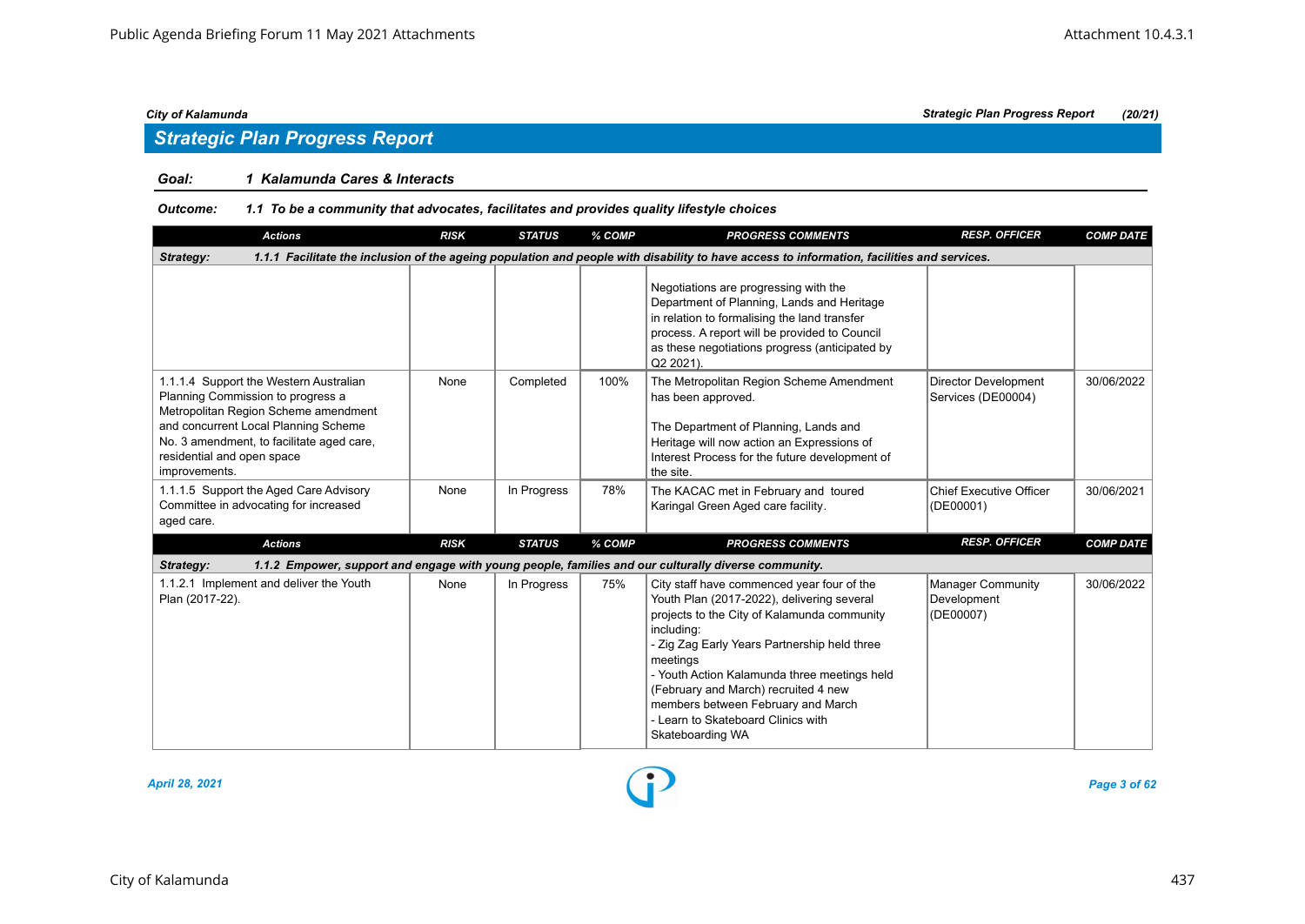# *Strategic Plan Progress Report*

### *Goal: 1 Kalamunda Cares & Interacts*

| <b>Actions</b>                                                                                                   | <b>RISK</b> | <b>STATUS</b> | % COMP | <b>PROGRESS COMMENTS</b>                                                                                                                                                                                                                                                                                                                                                                                                                                                                                                                                                                                                                                                                                                                                                                                                                                                                                                                         | <b>RESP. OFFICER</b>                                   | <b>COMP DATE</b> |  |  |  |  |
|------------------------------------------------------------------------------------------------------------------|-------------|---------------|--------|--------------------------------------------------------------------------------------------------------------------------------------------------------------------------------------------------------------------------------------------------------------------------------------------------------------------------------------------------------------------------------------------------------------------------------------------------------------------------------------------------------------------------------------------------------------------------------------------------------------------------------------------------------------------------------------------------------------------------------------------------------------------------------------------------------------------------------------------------------------------------------------------------------------------------------------------------|--------------------------------------------------------|------------------|--|--|--|--|
| 1.1.2 Empower, support and engage with young people, families and our culturally diverse community.<br>Strategy: |             |               |        |                                                                                                                                                                                                                                                                                                                                                                                                                                                                                                                                                                                                                                                                                                                                                                                                                                                                                                                                                  |                                                        |                  |  |  |  |  |
|                                                                                                                  |             |               |        | - Barista workshops for Youth (16-25) 8<br>March, 4 attended<br>- Youth Art Project, High Wycombe Train<br>Station (Ibis Place Mural) - installation youth<br>co-design in partnership with the Public<br>Transport Authority. Youth committee<br>selected, artists selected, Concept plan design<br>- Youth team attended Wagyl Event for<br>community engagement and consultation<br>- SEED Young Entrepreneurs Program<br>Launch, 26 March, 5 attended<br>- Railway Heritage Program with the<br>Kalamunda Education Support Centre,<br>attended two session to engage with youth<br>- COVID-19 Community Innovation Grant<br>Support<br>- Planning in underway for:<br>- Youth Week WA (April 2021)<br>- Kalamunda Careers Week (May 2021)<br>- Young Artist Awards (September 2021)<br>- Youth Plan redevelopment<br>- 2020's Creative Writing and Digital Art Book<br>Launch (September 2021)<br>- Tech Savvy Seniors Workshop (July 2021) |                                                        |                  |  |  |  |  |
| 1.1.2.2 Implement and deliver the<br>Reconciliation Action Plan.                                                 | None        | In Progress   | 85%    | In October 2019, Council adopted the<br>'Innovate' Reconciliation Action Plan (RAP) for<br>the City of Kalamunda. An official launch of<br>the RAP occurred on 21 November 2019.<br>Funding applied for to support NAIDOC week<br>activities. Social Media campaign for National<br>Reconciliation Action Week 2020 -                                                                                                                                                                                                                                                                                                                                                                                                                                                                                                                                                                                                                            | <b>Coordinator Tourism</b><br>Development<br>(AC00017) | 30/06/2024       |  |  |  |  |

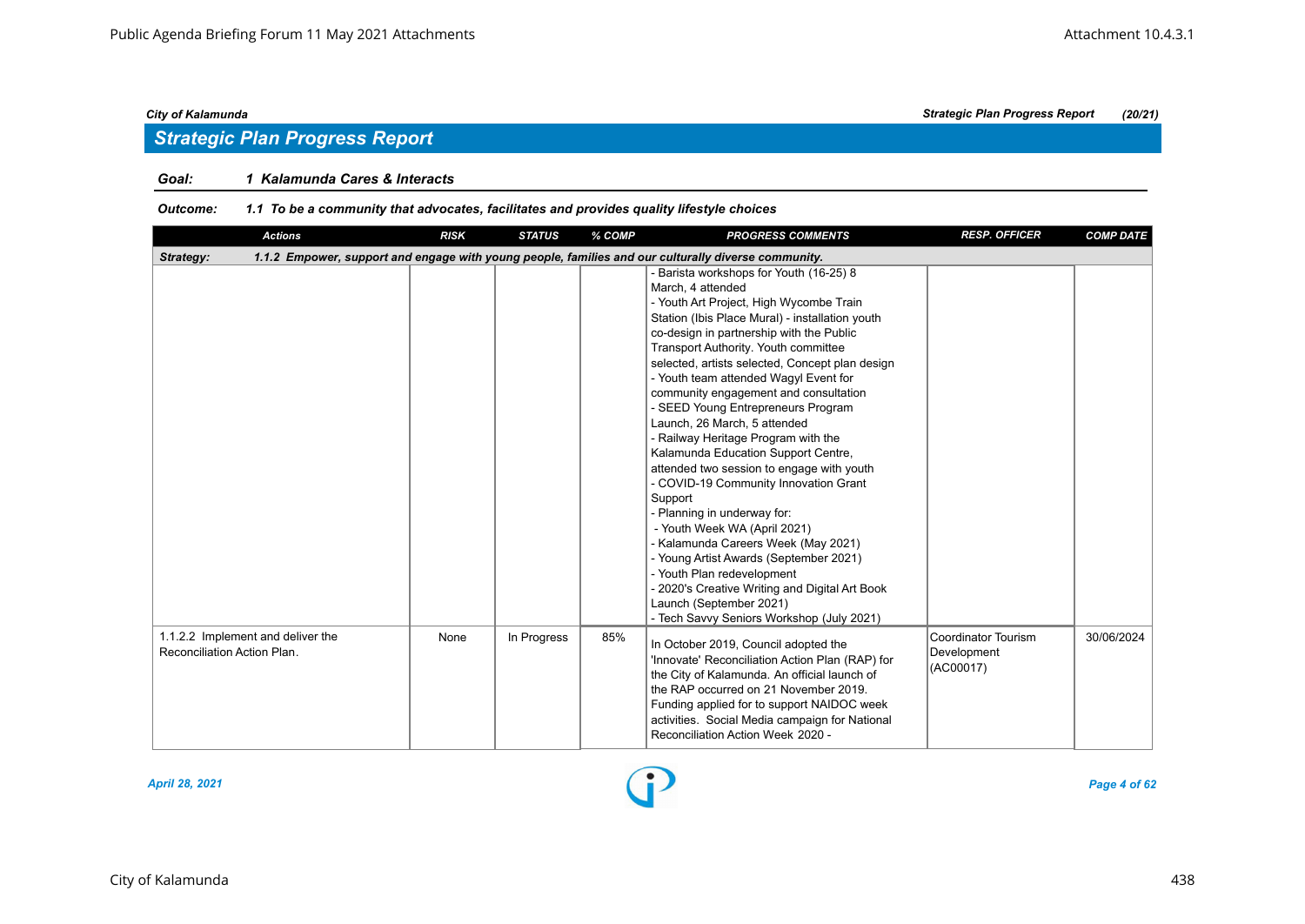# *Strategic Plan Progress Report*

### *Goal: 1 Kalamunda Cares & Interacts*

| <b>Actions</b>                                                         | <b>RISK</b>                                                                                         | <b>STATUS</b> | % COMP | <b>PROGRESS COMMENTS</b>                                                                                                                                                                                                                                                                                                                                                         | <b>RESP. OFFICER</b>                                       | <b>COMP DATE</b> |  |  |  |  |
|------------------------------------------------------------------------|-----------------------------------------------------------------------------------------------------|---------------|--------|----------------------------------------------------------------------------------------------------------------------------------------------------------------------------------------------------------------------------------------------------------------------------------------------------------------------------------------------------------------------------------|------------------------------------------------------------|------------------|--|--|--|--|
| Strategy:                                                              | 1.1.2 Empower, support and engage with young people, families and our culturally diverse community. |               |        |                                                                                                                                                                                                                                                                                                                                                                                  |                                                            |                  |  |  |  |  |
|                                                                        |                                                                                                     |               |        | #InThisTogether2020. Community<br>Engagement with Lesmurdie Senior High<br>School and Spring Road Community<br>Kindergarten. Traditional Burning - DFES.<br>Internal reference group meeting held.<br>External reference group convened in<br>December. External reference group held.<br>Events delivered Ice Land and Wagyl.<br>Connecting community with Elders.              |                                                            |                  |  |  |  |  |
| 1.1.2.3 Implement Kalamunda Engages:<br>Community Engagement Strategy. | None                                                                                                | In Progress   | 65%    | Community engagement continues to be an<br>area of strong focus, throughout the<br>Organisation, with the successful<br>implementation of projects since the<br>commencement of the new financial year.                                                                                                                                                                          | Manager Customer &<br><b>Public Relations</b><br>(DE00008) | 30/06/2022       |  |  |  |  |
| 1.1.2.4 Implement the COVID-19 Crisis<br>Relief Fund.                  | None                                                                                                | In Progress   | 77%    | The COVID Relief Fund was advertised during<br>August and closed in September 2020.<br>Applications are being processed with<br>disbursements occurring throughout October<br>2020.                                                                                                                                                                                              | <b>Chief Executive Officer</b><br>(DE00001)                | 30/06/2021       |  |  |  |  |
| <b>Actions</b>                                                         | <b>RISK</b>                                                                                         | <b>STATUS</b> | % COMP | <b>PROGRESS COMMENTS</b>                                                                                                                                                                                                                                                                                                                                                         | <b>RESP. OFFICER</b>                                       | <b>COMP DATE</b> |  |  |  |  |
| Strategy:<br>1.1.3 Facilitate opportunities to pursue learning.        |                                                                                                     |               |        |                                                                                                                                                                                                                                                                                                                                                                                  |                                                            |                  |  |  |  |  |
| 1.1.3.1 Ensure Libraries provide modern<br>contemporary services.      | None                                                                                                | In Progress   | 75%    | Library Services review tabled in November<br>with Council endorsing all recommendations.<br>Conversations have commenced with<br>Forrestfield Hawaiian Group as well as draft<br>operational budgets for 21/22 increasing<br>digital inclusion as well as event delivery and<br>programs.<br>Kalamunda redesign budget bid has been<br>completed and awaiting budget decisions. | Coordinator Culture.<br>Arts & Libraries<br>(CSS002)       | 30/06/2024       |  |  |  |  |

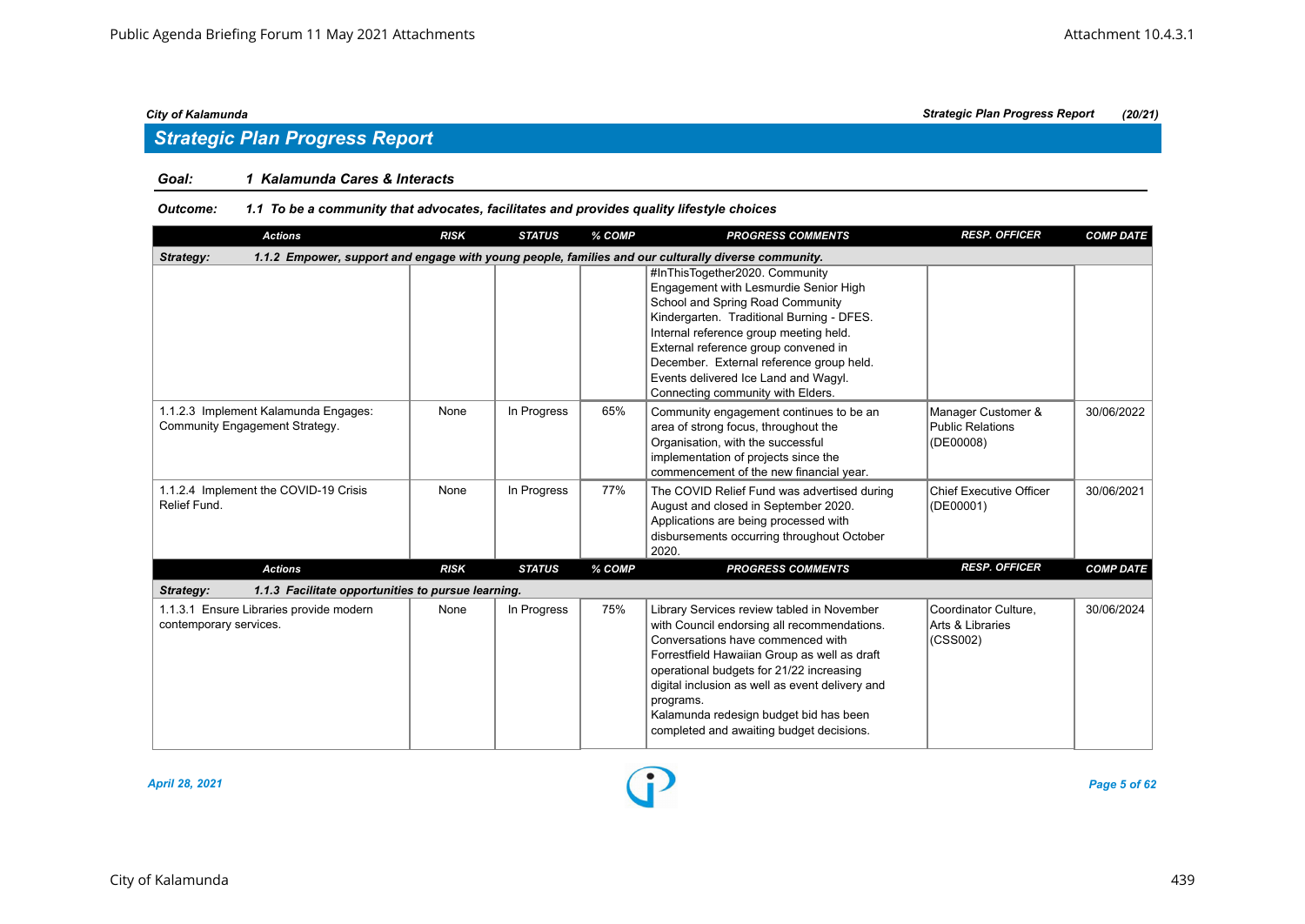# *Strategic Plan Progress Report*

### *Goal: 1 Kalamunda Cares & Interacts*

| <b>Actions</b>                                                                                | <b>RISK</b> | <b>STATUS</b> | % COMP | <b>PROGRESS COMMENTS</b>                                                                                                                                                                                                                                                                                                                                                                                                                                                                                                                                                                                                                                                                                                                                                                                                                              | <b>RESP. OFFICER</b>                                 | <b>COMP DATE</b> |  |  |  |  |
|-----------------------------------------------------------------------------------------------|-------------|---------------|--------|-------------------------------------------------------------------------------------------------------------------------------------------------------------------------------------------------------------------------------------------------------------------------------------------------------------------------------------------------------------------------------------------------------------------------------------------------------------------------------------------------------------------------------------------------------------------------------------------------------------------------------------------------------------------------------------------------------------------------------------------------------------------------------------------------------------------------------------------------------|------------------------------------------------------|------------------|--|--|--|--|
| Strategy:<br>1.1.3 Facilitate opportunities to pursue learning.                               |             |               |        |                                                                                                                                                                                                                                                                                                                                                                                                                                                                                                                                                                                                                                                                                                                                                                                                                                                       |                                                      |                  |  |  |  |  |
|                                                                                               |             |               |        | Bibliotheca budget bid (improved technology<br>systems) has also been completed for<br>Forrestfield and High Wycombe Libraries.                                                                                                                                                                                                                                                                                                                                                                                                                                                                                                                                                                                                                                                                                                                       |                                                      |                  |  |  |  |  |
| 1.1.3.2 Complete a strategic review of<br>Libraries.                                          | None        | Completed     | 100%   | Library Services Review report was formally<br>considered by Council at the November 2020<br>OCM.<br>The Library Services Review was presented to<br>Council in November as a confidential<br>attachment, Officers still working through the<br>recommendations as staged approach being<br>taken to recommendations.                                                                                                                                                                                                                                                                                                                                                                                                                                                                                                                                 | Coordinator Culture.<br>Arts & Libraries<br>(CSS002) | 31/10/2020       |  |  |  |  |
| 1.1.3.3 Implement strategic review<br>recommendations for enhancement to<br>library services. | None        | In Progress   | 75%    | Library Services Review report was endorsed<br>by Council in November with the following<br>recommendations:<br>RECEIVE and NOTE the Library Services<br>Review Report.<br>Request the CEO to prepare reports for:<br>Integration of Forrestfield Library into a<br>community hub within the Forrestfield Activity<br>Centre Precinct (negotiating with Hawaiian<br>group);<br>Transition out of the current High Wycombe<br>Library site and co-locate within the District<br>Structure plan area in Forrestfield North (High<br>Wycombe South) near the train station with a<br>new contemporary library building (awaiting<br>State government announcement);<br>Undertake a redesign of the internals at the<br>Kalamunda Library to improve amenity,<br>improve service provision and program<br>delivery and gain full utilisation of available | Coordinator Culture.<br>Arts & Libraries<br>(CSS002) | 30/06/2021       |  |  |  |  |

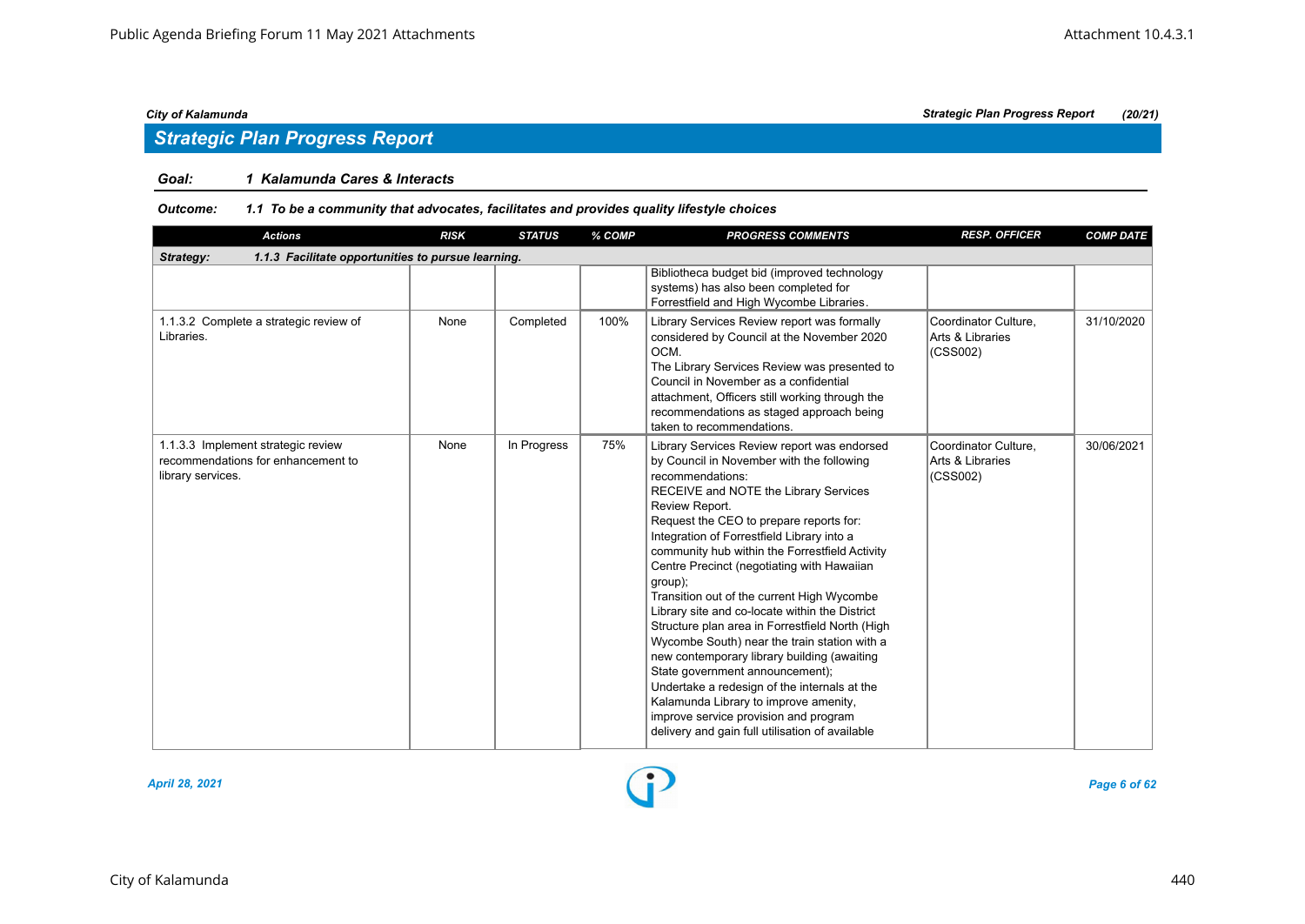# *Strategic Plan Progress Report*

### *Goal: 1 Kalamunda Cares & Interacts*

#### *Outcome: 1.1 To be a community that advocates, facilitates and provides quality lifestyle choices*

| <b>Actions</b>                                                  | <b>RISK</b> | <b>STATUS</b> | % COMP | <b>PROGRESS COMMENTS</b>                                                                                                                                                                                                                                                                                                                                                                                                                                                                                    | <b>RESP. OFFICER</b>                                 | <b>COMP DATE</b> |  |  |  |
|-----------------------------------------------------------------|-------------|---------------|--------|-------------------------------------------------------------------------------------------------------------------------------------------------------------------------------------------------------------------------------------------------------------------------------------------------------------------------------------------------------------------------------------------------------------------------------------------------------------------------------------------------------------|------------------------------------------------------|------------------|--|--|--|
| 1.1.3 Facilitate opportunities to pursue learning.<br>Strategy: |             |               |        |                                                                                                                                                                                                                                                                                                                                                                                                                                                                                                             |                                                      |                  |  |  |  |
|                                                                 |             |               |        | space, providing the community with a<br>contemporary community hub experience.<br>Request that the City explores opportunities to<br>establish cultural partnerships and joint<br>ventures with other commercial businesses to<br>reduce the cost of running its library services<br>and to improve the customer experience and<br>service offerings - to commence in 2021.<br>Whilst the Forrestfield Library is progressing,<br>the broader library review hasn't progressed<br>due to Officer capacity. |                                                      |                  |  |  |  |
| 1.1.3.4 Upgrade the Library Management<br>Systems.              | None        | Completed     | 100%   | Library Management System upgrade to Sirsi<br>Dynix completed with merge process also<br>nearing finalisation.                                                                                                                                                                                                                                                                                                                                                                                              | Coordinator Culture.<br>Arts & Libraries<br>(CSS002) | 31/12/2020       |  |  |  |

| <b>Actions</b>                                                                               | <b>RISK</b> | <b>STATUS</b> | % COMP | <b>PROGRESS COMMENTS</b>                                                                                                                                                                                                                                                                                                              | <b>RESP. OFFICER</b>                                                | <b>COMP DATE</b> |
|----------------------------------------------------------------------------------------------|-------------|---------------|--------|---------------------------------------------------------------------------------------------------------------------------------------------------------------------------------------------------------------------------------------------------------------------------------------------------------------------------------------|---------------------------------------------------------------------|------------------|
| 1.2.1 Facilitate a safe community environment.<br>Strategy:                                  |             |               |        |                                                                                                                                                                                                                                                                                                                                       |                                                                     |                  |
| 1.2.1.1 Finalise and implement the<br>Community Safety & Crime Prevention<br>Plan (2020-25). | None        | In Progress   | 75%    | The Community Safety and Crime Prevention<br>Plan continues to be implemented and some<br>of the key progress over the last three months<br>includes:<br>Website modifications:<br>https://www.kalamunda.wa.gov.au/community/<br>health-safety/community-safetywith the<br>following additional tabs<br>Observing and reporting<br>a. | Manager<br>IEnvironmental Health &<br>Community Safety<br>(AC00064) | 30/06/2024       |

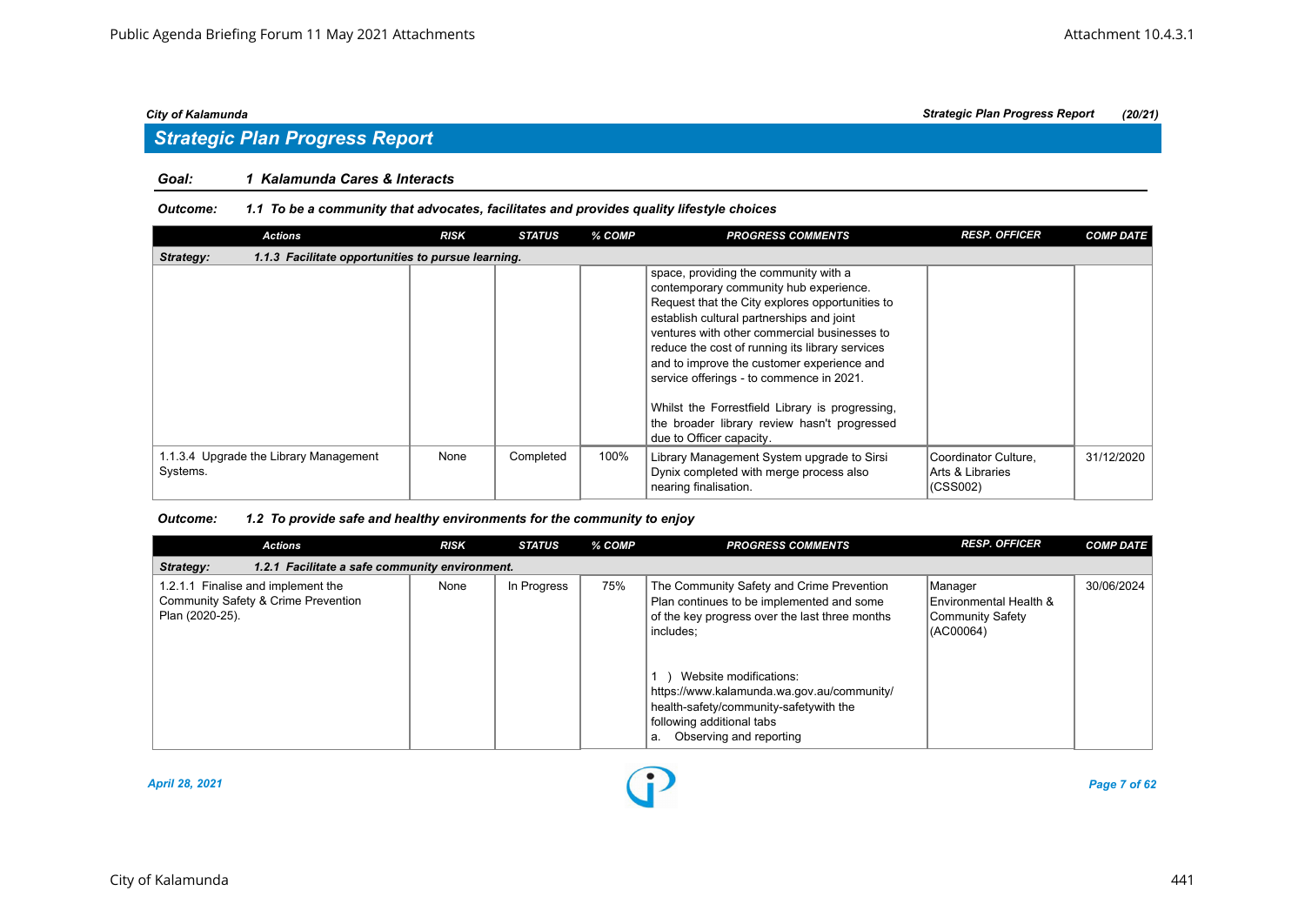# *Strategic Plan Progress Report*

### *Goal: 1 Kalamunda Cares & Interacts*

| <b>Actions</b>                                              | <b>RISK</b> | <b>STATUS</b> | % COMP | <b>PROGRESS COMMENTS</b>                                                                                                                                                                                                                                                                                                                                                                                                                                                                                                                                                                                                                                                                                                                                                                                                                                                                                                                                                                                                           | <b>RESP. OFFICER</b> | <b>COMP DATE</b> |
|-------------------------------------------------------------|-------------|---------------|--------|------------------------------------------------------------------------------------------------------------------------------------------------------------------------------------------------------------------------------------------------------------------------------------------------------------------------------------------------------------------------------------------------------------------------------------------------------------------------------------------------------------------------------------------------------------------------------------------------------------------------------------------------------------------------------------------------------------------------------------------------------------------------------------------------------------------------------------------------------------------------------------------------------------------------------------------------------------------------------------------------------------------------------------|----------------------|------------------|
| 1.2.1 Facilitate a safe community environment.<br>Strategy: |             |               |        |                                                                                                                                                                                                                                                                                                                                                                                                                                                                                                                                                                                                                                                                                                                                                                                                                                                                                                                                                                                                                                    |                      |                  |
|                                                             |             |               |        | Neighbourhood Watch<br>b.<br>Safety for Seniors<br>c.<br>Constable Care<br>d.<br>Eyes on the Street and Crime Stoppers<br>е.<br>f.<br><b>Bikelinc</b><br>Report Cyber crime<br>g.<br>Community Safety and Crime Prevention<br>h.<br>Plan<br><b>CCTV Policy and Strategy</b><br>i.<br>Cam-Map WA (CCTV)<br>j.<br>Crime Prevention Tips and Home security<br>k.<br>Development of a monthly Advisory<br>2)<br>meeting with the Forrestfield Police Station<br>staff and City employees<br>3) Scams Workshop through Consumer<br>Affairs: 23 March at High Wycombe Library:<br>15 people attended<br>4) Estate Planning Workshop for Seniors: 3<br>March at Kalamunda Library: 37 people<br>attended<br>5) Promoted the following state organisation<br>resources through social media, the website<br>and City based events and workshops -<br>Graffiti WA<br>a.<br>Eyes on the street<br>b.<br>Neighbourhood Watch (bin and car<br>c.<br>decals)<br>Save time and go online promotion<br>d.<br>Researched other similar local<br>6) |                      |                  |

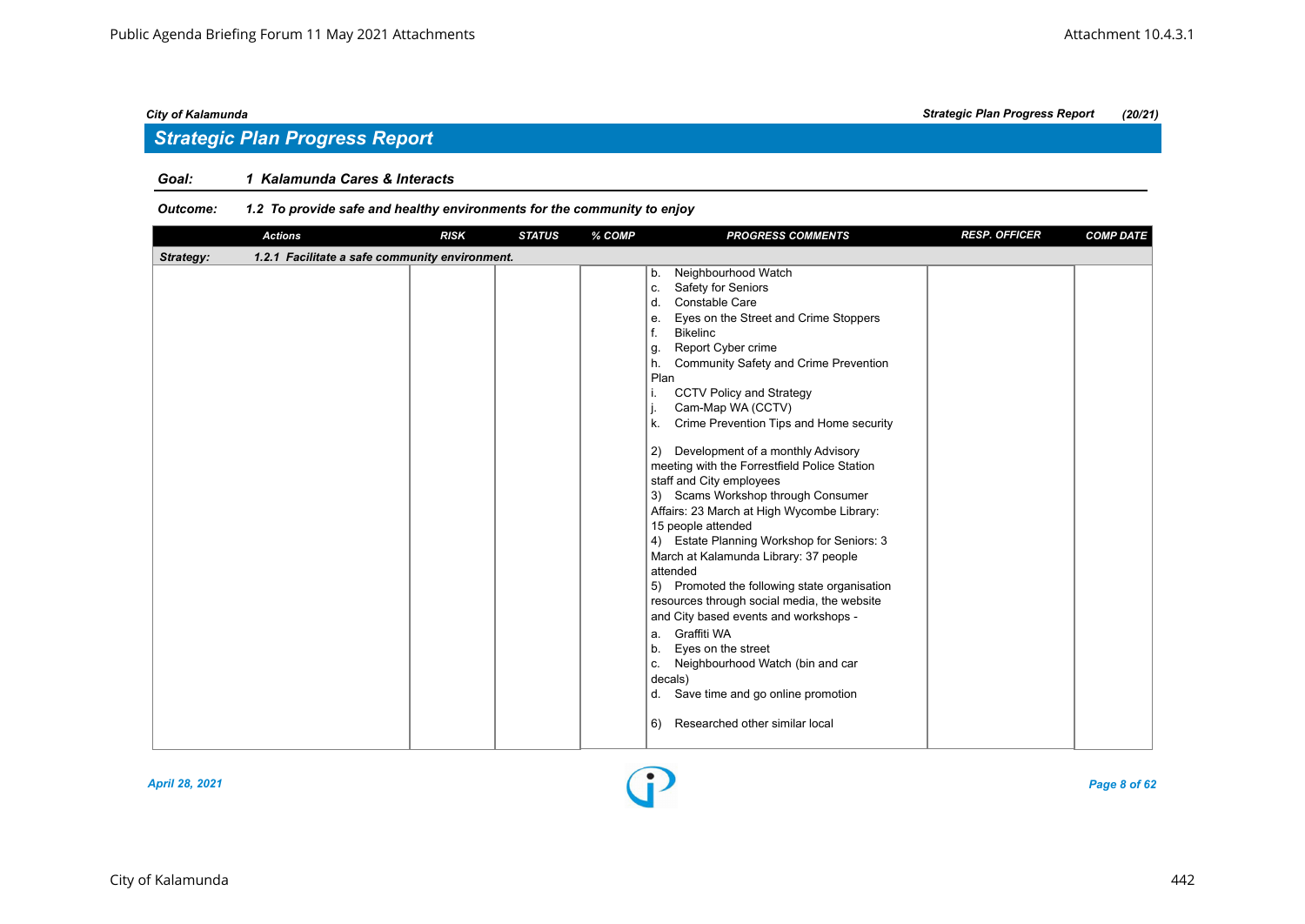# *Strategic Plan Progress Report*

### *Goal: 1 Kalamunda Cares & Interacts*

| <b>Actions</b>                                                          | <b>RISK</b> | <b>STATUS</b> | % COMP | <b>PROGRESS COMMENTS</b>                                                                                                                                                                                                                                                                                                                                                                                                                                                                                                                                              | <b>RESP. OFFICER</b>                             | <b>COMP DATE</b> |  |  |  |  |
|-------------------------------------------------------------------------|-------------|---------------|--------|-----------------------------------------------------------------------------------------------------------------------------------------------------------------------------------------------------------------------------------------------------------------------------------------------------------------------------------------------------------------------------------------------------------------------------------------------------------------------------------------------------------------------------------------------------------------------|--------------------------------------------------|------------------|--|--|--|--|
| 1.2.1 Facilitate a safe community environment.<br>Strategy:             |             |               |        |                                                                                                                                                                                                                                                                                                                                                                                                                                                                                                                                                                       |                                                  |                  |  |  |  |  |
|                                                                         |             |               |        | government Security Patrol Services (City of<br>Perth and Belmont)<br>7) Provided Planning with an Open Space<br>Audit tool to support designing out crime<br>(received from East metro health)<br>8) Ice Land Workshop: 26 and 27 March at<br>Kalamunda Agricultural Hall in Kalamunda.<br>Grant application through Outer Metro Arts<br>in partnership with Yirra Yaakin Theatre<br>Company.<br>9) Skate Park Clinics<br>Fleming reserve (20 kids)<br>a.<br>Forrestfield (20 kids)<br>b.                                                                            |                                                  |                  |  |  |  |  |
| 1.2.1.2 Undertake Annual Bushfire<br>Readiness and Inspections Program. | None        | In Progress   | 95%    | The Fire Hazard Reduction Program<br>inspections started 1 November 2020 and<br>concluded 31 March 2021.<br>Total inspections completed up to 31 March<br>$2021 = 4091$<br>Total work orders issued = 1093<br>Total infringements issued $= 84$<br>The post 2020/21 season draft report has<br>commenced and will be ready for review in<br>April 2021.<br>The Fire Hazard Reduction Notice 2021 -<br>2022 has been drafted and reviewed by the<br>Coordinator of Community Safety and the<br>City's CESM. Document is now ready for<br>Senior Management's approval. | <b>Coordinator Community</b><br>Safety (AC00018) | 30/06/2024       |  |  |  |  |

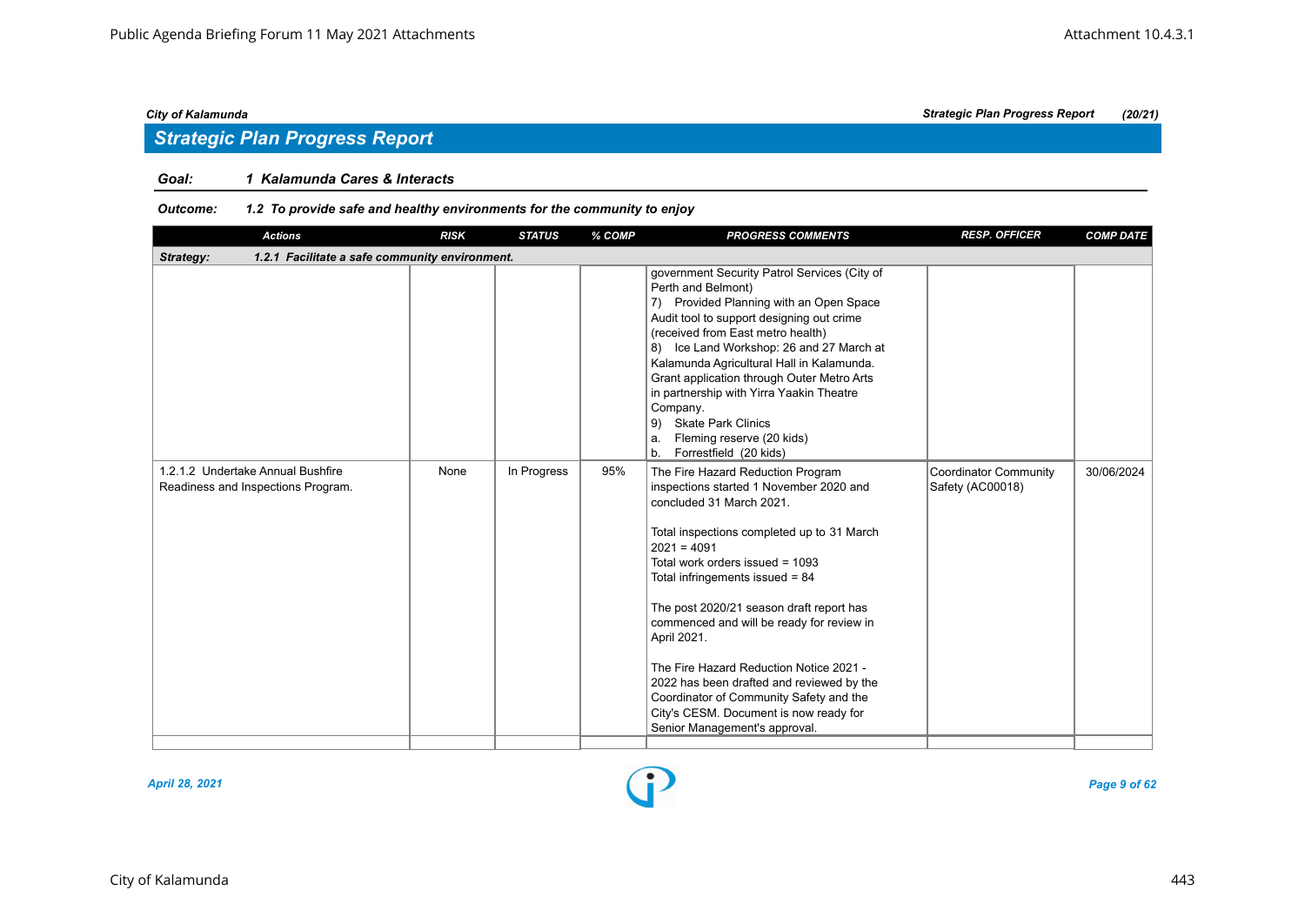### *Goal: 1 Kalamunda Cares & Interacts*

| <b>Actions</b>                                                                                                                                               | <b>RISK</b> | <b>STATUS</b> | % COMP | <b>PROGRESS COMMENTS</b>                                                                                                                                                                                                                                                                                                                                                                                                                                                                                                                                                                                                                                                                                                                                                                                                                                                                                                                        | <b>RESP. OFFICER</b>                                          | <b>COMP DATE</b> |  |  |  |  |
|--------------------------------------------------------------------------------------------------------------------------------------------------------------|-------------|---------------|--------|-------------------------------------------------------------------------------------------------------------------------------------------------------------------------------------------------------------------------------------------------------------------------------------------------------------------------------------------------------------------------------------------------------------------------------------------------------------------------------------------------------------------------------------------------------------------------------------------------------------------------------------------------------------------------------------------------------------------------------------------------------------------------------------------------------------------------------------------------------------------------------------------------------------------------------------------------|---------------------------------------------------------------|------------------|--|--|--|--|
| 1.2.1 Facilitate a safe community environment.<br>Strategy:                                                                                                  |             |               |        |                                                                                                                                                                                                                                                                                                                                                                                                                                                                                                                                                                                                                                                                                                                                                                                                                                                                                                                                                 |                                                               |                  |  |  |  |  |
| 1.2.1.3 Local Emergency Management<br>arrangements are reviewed and<br>maintained.                                                                           | None        | Completed     | 100%   | The Local Emergency Management<br>Arrangements are reviewed annually, and<br>have recently undergone a major review. A<br>new set of arrangements have been drafted<br>which were endorsed by the City Local<br>Emergency Management Committee on 27<br>February 2020 and then approved by the<br><b>District Emergency Management Committee</b><br>in October. The document was then endorsed<br>by Council in December 2020.<br>In early January 2021 the document was<br>signed off, and has now been distributed.<br>It is a requirement that all Local Governments<br>are required to review their LEMA each year,<br>or after any major incident occurring. As a<br>result of the COVID-19 pandemic, the City will<br>conduct a review once the pandemic crisis<br>passes. A major review is undertaken at least<br>every 5 years.<br>The next Local Emergency Management<br>Arrangements major review is due to be<br>completed by 2025. | <b>Coordinator Community</b><br>Safety (AC00018)              | 30/06/2024       |  |  |  |  |
| 1.2.1.5 Deliver the City's Bushfire<br>Mitigation Plan. Develop a 10 year works<br>program on premise of ongoing external<br>supporting grants from the ESL. | None        | Completed     | 100%   | Fire Break Improvements and ancillary works<br>funded by DFES for 20/21 have been<br>completed                                                                                                                                                                                                                                                                                                                                                                                                                                                                                                                                                                                                                                                                                                                                                                                                                                                  | Manager Parks &<br><b>Environmental Services</b><br>(TO00019) | 30/06/2024       |  |  |  |  |
| 1.2.1.402 Provide a Ranger service to<br>uphold community and public safety<br>through education and enforcement of                                          | None        | In Progress   | 75%    | Maintain and provide Ranger services to<br>ensure all Ranger related matters are<br>attended to.                                                                                                                                                                                                                                                                                                                                                                                                                                                                                                                                                                                                                                                                                                                                                                                                                                                | <b>Coordinator Community</b><br>Safety (AC00018)              | 30/06/2024       |  |  |  |  |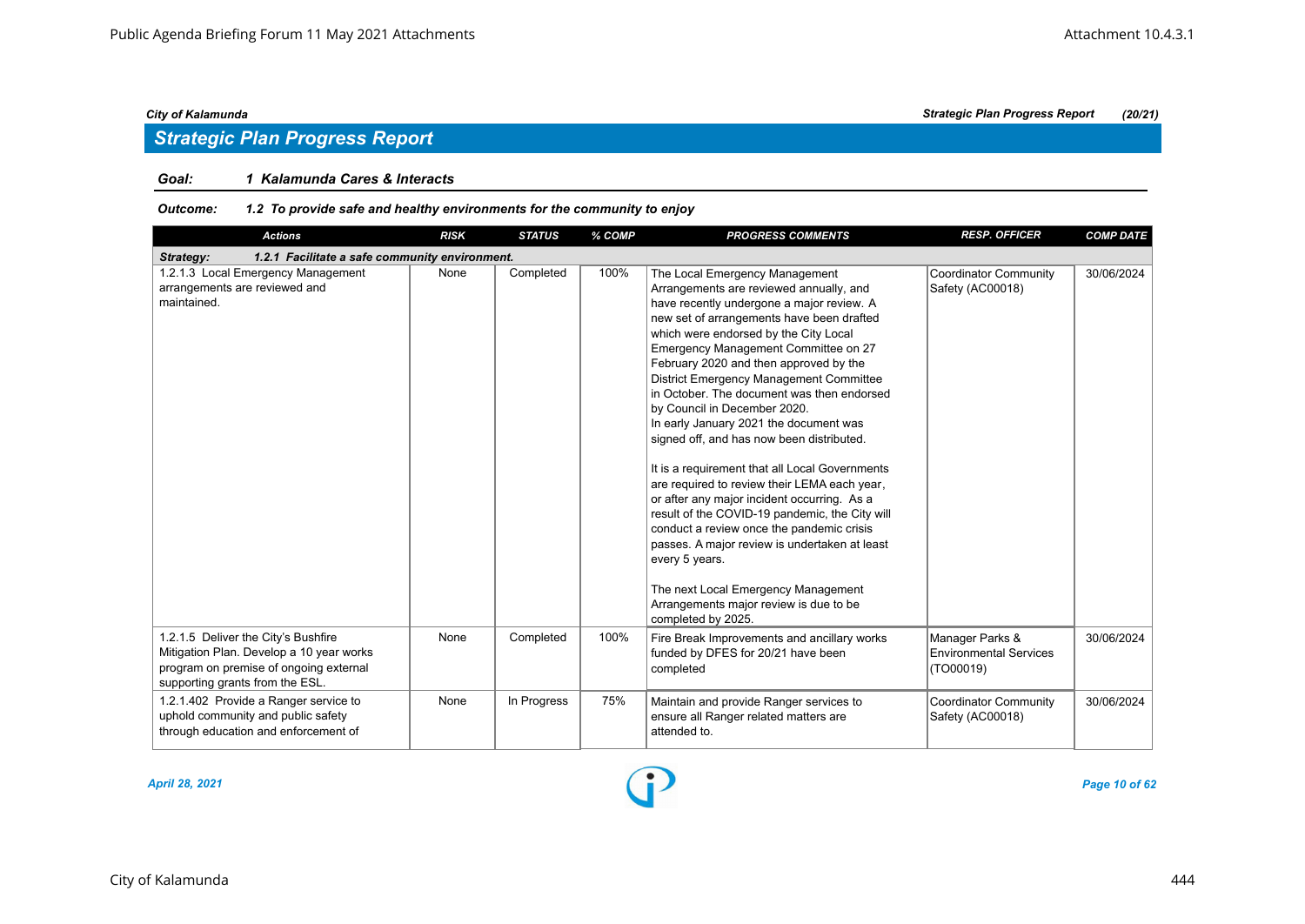# *Strategic Plan Progress Report*

### *Goal: 1 Kalamunda Cares & Interacts*

| <b>Actions</b>                                              | <b>RISK</b> | <b>STATUS</b> | % COMP | <b>PROGRESS COMMENTS</b>                                                                                                                                                                                                                                                                                                                                                                                                                                                                                                                                                                                                                                                                                                                                                                                                                                                                                                                                                                                                                                                                                                    | <b>RESP. OFFICER</b> | <b>COMP DATE</b> |  |  |  |  |
|-------------------------------------------------------------|-------------|---------------|--------|-----------------------------------------------------------------------------------------------------------------------------------------------------------------------------------------------------------------------------------------------------------------------------------------------------------------------------------------------------------------------------------------------------------------------------------------------------------------------------------------------------------------------------------------------------------------------------------------------------------------------------------------------------------------------------------------------------------------------------------------------------------------------------------------------------------------------------------------------------------------------------------------------------------------------------------------------------------------------------------------------------------------------------------------------------------------------------------------------------------------------------|----------------------|------------------|--|--|--|--|
| Strategy:<br>1.2.1 Facilitate a safe community environment. |             |               |        |                                                                                                                                                                                                                                                                                                                                                                                                                                                                                                                                                                                                                                                                                                                                                                                                                                                                                                                                                                                                                                                                                                                             |                      |                  |  |  |  |  |
| state and local laws.                                       |             |               |        | Provide correct clear advice to internal and<br>external customers as required.<br>Rangers attended to 2065 matters from<br>01/01/2021 to 31/03/2021.<br>1. Parking related matters - 209<br>2. Dog related matters - 1561<br>3. Cat related matters - 126<br>4. Fire related matters - 103 issued - 1533<br>5. Total number of infringements issued - 108<br>6. Total cats currently registered - 2055<br>7. Total dogs currently registered - 8452<br>8. Dog attacks actioned 20 on animals and 13<br>on person, total 33<br>9. Prosecutions - 4 pending court appearances<br>1 for KLT review<br>10. Multi dog applications approvals - 14<br>11. Current Dangerous Dogs registered - 12<br>12. CCTV request from police actions - 7<br>Special projects<br>1. The new City of Kalamunda Dog Local Law<br>2021 was endorsed by Council in December<br>2020, admin completed in April 2021.<br>2. The City of Kalamunda Cat Local Law draft<br>commencement first working group meeting<br>has been scheduled for 3 February 2021. 2nd<br>working group meeting to be held in April<br>2021, Cat Local Law Draft has been |                      |                  |  |  |  |  |
|                                                             |             |               |        |                                                                                                                                                                                                                                                                                                                                                                                                                                                                                                                                                                                                                                                                                                                                                                                                                                                                                                                                                                                                                                                                                                                             |                      |                  |  |  |  |  |

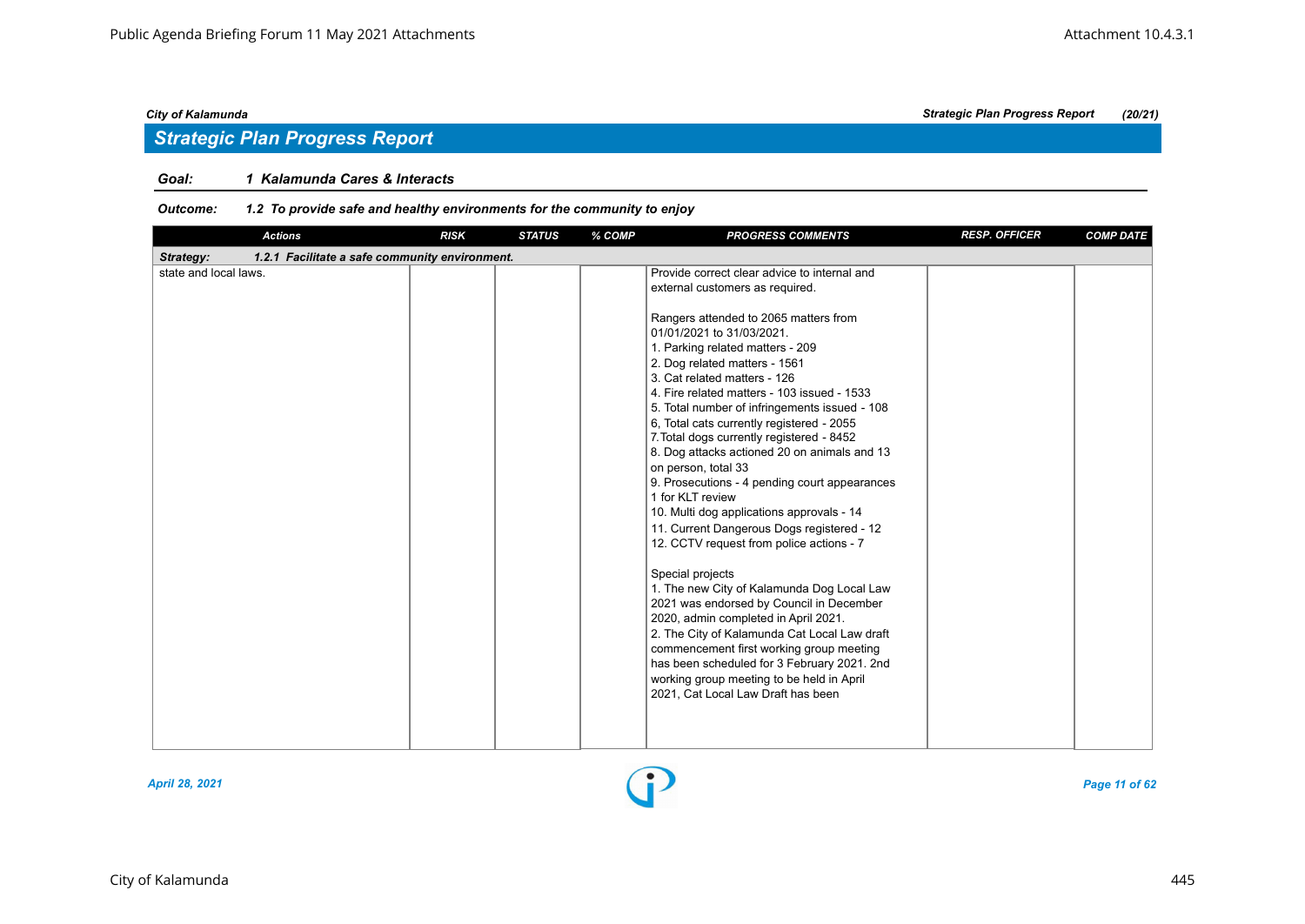# *Strategic Plan Progress Report*

### *Goal: 1 Kalamunda Cares & Interacts*

| <b>Actions</b>                                                                                                       | <b>RISK</b> | <b>STATUS</b> | % COMP | <b>PROGRESS COMMENTS</b>                                                                                                                                                                                                                                                                                                                                                                                                                                                                                                                                                                                                                                                                                                                                           | <b>RESP. OFFICER</b>                                                      | <b>COMP DATE</b> |  |  |  |
|----------------------------------------------------------------------------------------------------------------------|-------------|---------------|--------|--------------------------------------------------------------------------------------------------------------------------------------------------------------------------------------------------------------------------------------------------------------------------------------------------------------------------------------------------------------------------------------------------------------------------------------------------------------------------------------------------------------------------------------------------------------------------------------------------------------------------------------------------------------------------------------------------------------------------------------------------------------------|---------------------------------------------------------------------------|------------------|--|--|--|
| 1.2.1 Facilitate a safe community environment.<br>Strategy:                                                          |             |               |        |                                                                                                                                                                                                                                                                                                                                                                                                                                                                                                                                                                                                                                                                                                                                                                    |                                                                           |                  |  |  |  |
|                                                                                                                      |             |               |        | provided to the group for comment.<br>3. Animal Welfare production - This item has<br>been completed and is ready to be used, the<br>productions are also available on the City's<br>media outlets.                                                                                                                                                                                                                                                                                                                                                                                                                                                                                                                                                                |                                                                           |                  |  |  |  |
| 1.2.1.403 Review and implement the<br>City's CCTV Strategy to ensure it aligns<br>with current Australian Standards. | None        | In Progress   | 75%    | The CCTV working group continue to meet on<br>a quarterly basis.<br>The City CCTV network has expanded with<br>the opening of the Kalamunda Community<br>Centre, with cameras located on the building<br>and within the carpark<br>Processes and procedures regarding who has<br>access to CCTV systems are being reviewed<br>and updated.<br>The City has received six formal requests for<br>footage from WA Police from sites such as<br>Hartfield/Hale Rd roundabout, Hartfield Rec,<br>Lions Lookout and Kalamunda Library.<br>The Community Safety and Crime Prevention<br>Committee are also considering options of<br>expanding the network by providing mobile<br>CCTV systems on the Community Safety<br>Ranger vehicles and Variable message<br>boards. | Manager<br>Environmental Health &<br><b>Community Safety</b><br>(AC00064) | 30/06/2024       |  |  |  |
| 1.2.1.404 Explore opportunities for CCTV<br>feasibility in the Wattle Grove Cell 9<br>precinct.                      | None        | Completed     | 100%   | The Wattle Grove Cell 9 Feasibility Study has<br>been completed.<br>The report was presented to the Community<br>Safety & Crime Prevention Committee on 10<br>February 2021.                                                                                                                                                                                                                                                                                                                                                                                                                                                                                                                                                                                       | Manager<br>Environmental Health &<br><b>Community Safety</b><br>(AC00064) | 30/06/2024       |  |  |  |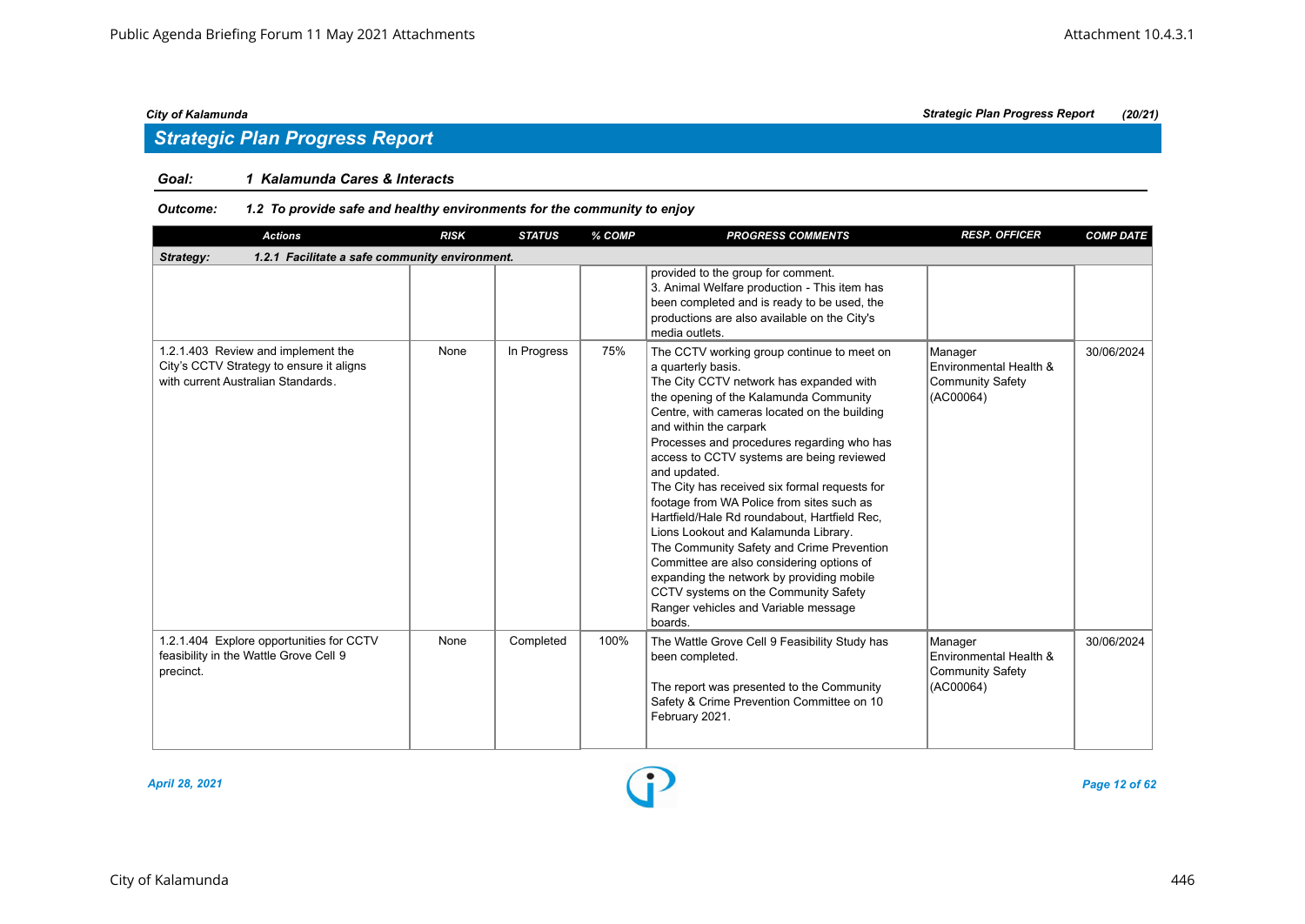# *Strategic Plan Progress Report*

### *Goal: 1 Kalamunda Cares & Interacts*

### *Outcome: 1.2 To provide safe and healthy environments for the community to enjoy*

| <b>Actions</b>                                                                                                                 | <b>RISK</b> | <b>STATUS</b> | % COMP | <b>PROGRESS COMMENTS</b>                                                                                                                                                                                                                                                                                                                                                                                                                                                                                                         | <b>RESP. OFFICER</b>                                             | <b>COMP DATE</b> |
|--------------------------------------------------------------------------------------------------------------------------------|-------------|---------------|--------|----------------------------------------------------------------------------------------------------------------------------------------------------------------------------------------------------------------------------------------------------------------------------------------------------------------------------------------------------------------------------------------------------------------------------------------------------------------------------------------------------------------------------------|------------------------------------------------------------------|------------------|
| Strategy:<br>1.2.1 Facilitate a safe community environment.                                                                    |             |               |        |                                                                                                                                                                                                                                                                                                                                                                                                                                                                                                                                  |                                                                  |                  |
|                                                                                                                                |             |               |        | A sub-committee has been formed to further<br>review some of the recommendations.<br>A report will be presented to Council in May<br>regarding the report, findings and<br>recommended actions from the committee.                                                                                                                                                                                                                                                                                                               |                                                                  |                  |
| 1.2.1.405 Provide an Environmental<br>Health Service that protects and<br>enhances the safety and amenity of the<br>community. | None        | In Progress   | 75%    | Statistics for the quarter:<br>201 health risk assessments completed of<br>food businesses, public buildings and other<br>health premises.<br>81 service requests actioned.<br>94 Building and Planning applications<br>assessed.<br>43 on-site wastewater applications assessed<br>and approved.<br>Recommendations from the recent<br>Management of Consumer Food Safety audit<br>are being implemented/actioned and EHOs<br>are also monitoring and enforcing contact<br>tracing requirements as per the COVID<br>directions. | Coordinator<br><b>Environmental Health</b><br>Services (CS00006) | 30/06/2024       |
| <b>Actions</b>                                                                                                                 | <b>RISK</b> | <b>STATUS</b> | % COMP | <b>PROGRESS COMMENTS</b>                                                                                                                                                                                                                                                                                                                                                                                                                                                                                                         | <b>RESP. OFFICER</b>                                             | <b>COMP DATE</b> |
| Strategy:                                                                                                                      |             |               |        | 1.2.2 Advocate and promote healthy lifestyle choices by encouraging the community to become more physically active.                                                                                                                                                                                                                                                                                                                                                                                                              |                                                                  |                  |
| 1.2.2.1 Implement the Community Health<br>& Wellbeing Plan (2018-22).                                                          | None        | In Progress   | 75%    | Workshops developed and implemented:<br>Estate Planning workshop: Kalamunda<br>Library 3 March 2021. 37 participants<br>2. Food Sensations Workshop: March 2021:<br>Forrestfield Library: 8 participants<br>4 x Helping Minds mental health<br>3.                                                                                                                                                                                                                                                                                | Coordinator<br><b>Environmental Health</b><br>Services (CS00006) | 30/06/2022       |



*April 28, 2021 Page 13 of 62*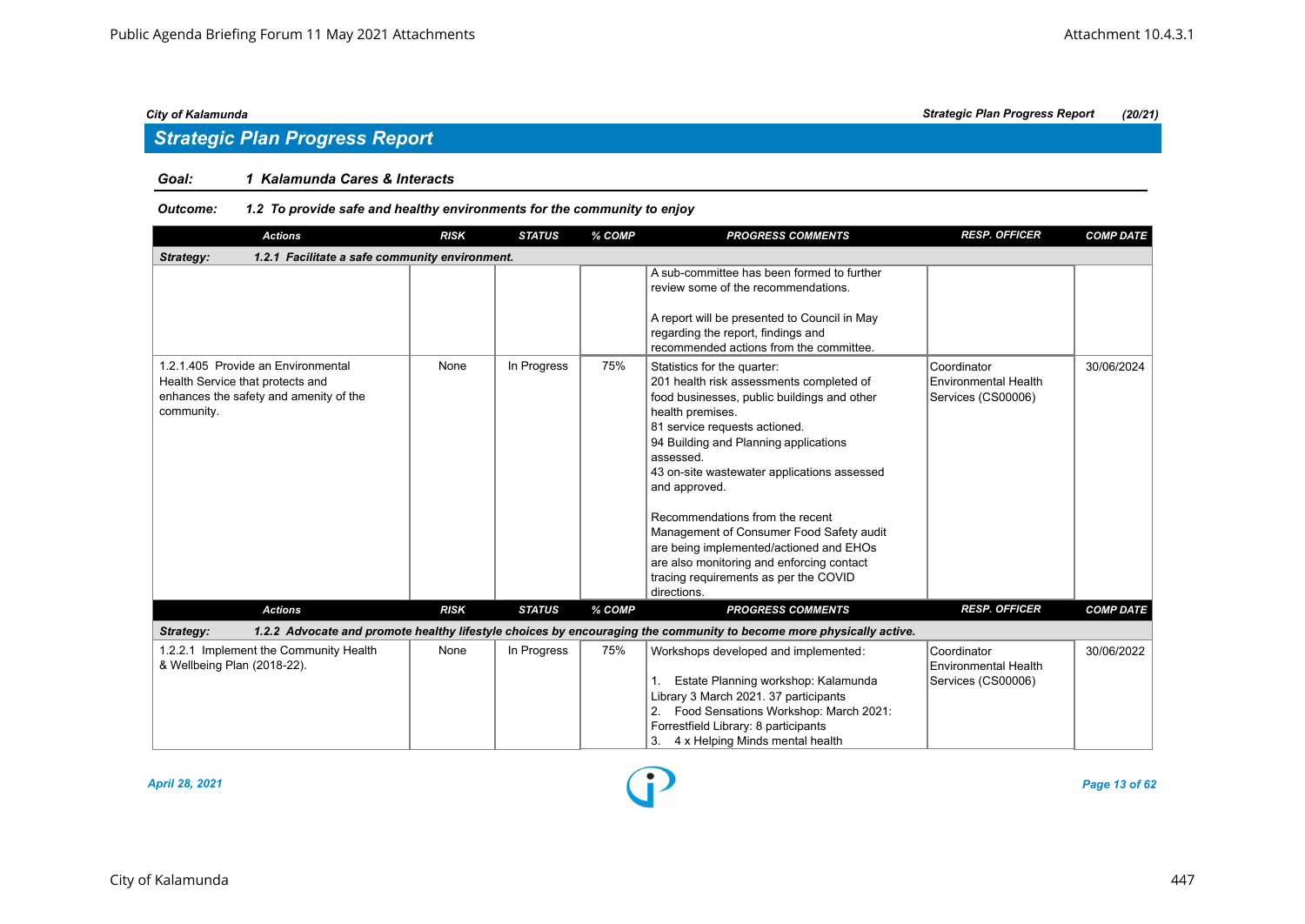# *Strategic Plan Progress Report*

### *Goal: 1 Kalamunda Cares & Interacts*

| <b>Actions</b> | <b>RISK</b> | <b>STATUS</b> | % COMP | <b>PROGRESS COMMENTS</b>                                                                                                                                                                                                                                                                                                                                                                                                                                                                                                                                                                                                                                                                                                                                                                                                        | <b>RESP. OFFICER</b> | <b>COMP DATE</b> |
|----------------|-------------|---------------|--------|---------------------------------------------------------------------------------------------------------------------------------------------------------------------------------------------------------------------------------------------------------------------------------------------------------------------------------------------------------------------------------------------------------------------------------------------------------------------------------------------------------------------------------------------------------------------------------------------------------------------------------------------------------------------------------------------------------------------------------------------------------------------------------------------------------------------------------|----------------------|------------------|
| Strategy:      |             |               |        | 1.2.2 Advocate and promote healthy lifestyle choices by encouraging the community to become more physically active.                                                                                                                                                                                                                                                                                                                                                                                                                                                                                                                                                                                                                                                                                                             |                      |                  |
|                |             |               |        | workshops: all 4 libraries: 53 people in total<br>attended<br>4. Scam Workshop: High Wycombe Library:<br>23 March: 15 people attended<br>Committees:<br>1 Kalamunda Alliance Against Depression<br>The Alliance has now amalgamated with the<br>Shire of Mundaring, we have had 6 meetings<br>and we are progressing with the 18 month<br>project format.<br><b>Environmental Health</b><br>Microbat Project:<br>$\mathbf{1}$<br>6 primary schools have been identified to do<br>microbat and mosquito presentations to the<br>kids. Each school will receive microbat boxes<br>that they will paint. We will create signage for<br>each box along the trails to identify what<br>schools and other partners were involved in<br>the project with a QR code leading to the City<br>Website.<br><b>COVID Innovation Projects</b> |                      |                  |
|                |             |               |        | Rec Link Disability Sport programs at<br>$\mathbf{1}$<br>Hartfield Park Recreation Centre: 5 sessions<br>were run during February and March for<br>Adaptive Martial Arts Program.                                                                                                                                                                                                                                                                                                                                                                                                                                                                                                                                                                                                                                               |                      |                  |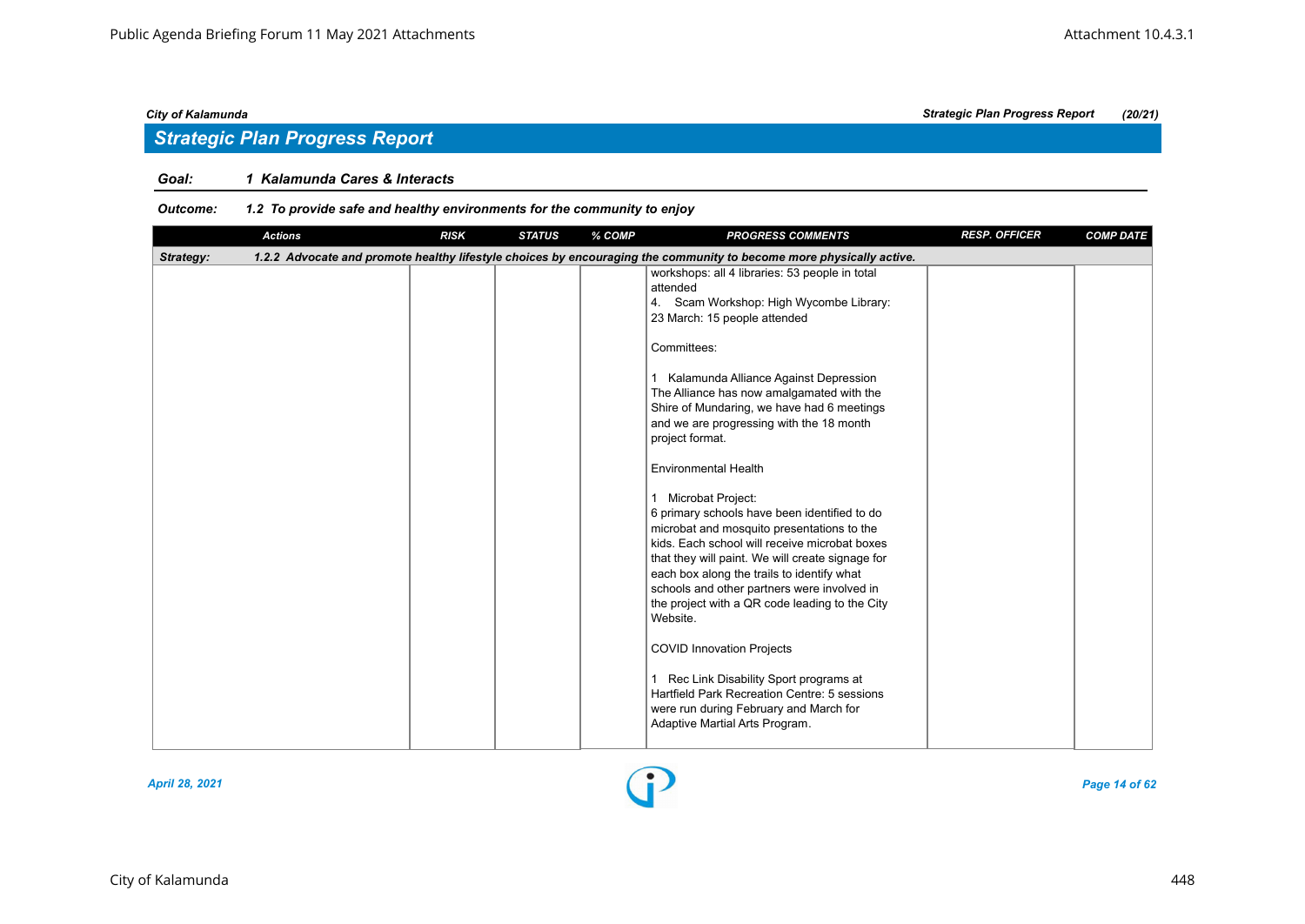# *Strategic Plan Progress Report*

### *Goal: 1 Kalamunda Cares & Interacts*

| <b>Actions</b>                                                                                                                                                            | <b>RISK</b> | <b>STATUS</b> | % COMP | <b>PROGRESS COMMENTS</b>                                                                                                                                                                                                                                                                                                                                                                                                                                                                                                                                                                                                                                                                                                                                                                                                                                                                          | <b>RESP. OFFICER</b>                          | <b>COMP DATE</b> |
|---------------------------------------------------------------------------------------------------------------------------------------------------------------------------|-------------|---------------|--------|---------------------------------------------------------------------------------------------------------------------------------------------------------------------------------------------------------------------------------------------------------------------------------------------------------------------------------------------------------------------------------------------------------------------------------------------------------------------------------------------------------------------------------------------------------------------------------------------------------------------------------------------------------------------------------------------------------------------------------------------------------------------------------------------------------------------------------------------------------------------------------------------------|-----------------------------------------------|------------------|
| Strategy:                                                                                                                                                                 |             |               |        | 1.2.2 Advocate and promote healthy lifestyle choices by encouraging the community to become more physically active.                                                                                                                                                                                                                                                                                                                                                                                                                                                                                                                                                                                                                                                                                                                                                                               |                                               |                  |
|                                                                                                                                                                           |             |               |        | 2. Take Charge Course: Workshops to be run<br>for Meerlinga, Pachamama and Lesmurdie<br>Library for next quarter months.<br><b>Grant Applications</b><br>1. Healthway grant was applied for in January:<br>We won't know the outcome until July.<br>2. Remove Hazards Grant: Was acquitted<br>through Injury matters                                                                                                                                                                                                                                                                                                                                                                                                                                                                                                                                                                              |                                               |                  |
| 1.2.2.3 Ensure maximum community<br>utilisation of the City's Recreation<br>Facilities by providing high quality,<br>affordable and sustainable programs and<br>services. | None        | In Progress   | 75%    | A diverse range of activities are provided<br>through the City's Recreation Facilities<br>including gym, fitness classes, holiday<br>programs, sport competitions, junior programs<br>and active seniors classes.<br>- Overall the Hartfield Park Recreation<br>Centre's (HPRC) attendance as well as<br>memberships have increased substantially,<br>even as COVID recovery continues. For<br>example HPRC gym/group fitness<br>memberships have increased by 16% from<br>233 (February 2020) to 270 (February 2021)<br>- Junior Volleyball and Movers and Groovers<br>commenced in Term 1 at Hartfield Park<br>Recreation Centre with great success.<br>- The social netball competition recommenced<br>this Semester with a new team joining the<br>comp.<br>- The newly introduced 360 Active Seniors<br>class at Maida Vale Netball Centre (MVNC)<br>has been a huge success and fills a gap | Manager Community<br>Development<br>(DE00007) | 30/06/2024       |

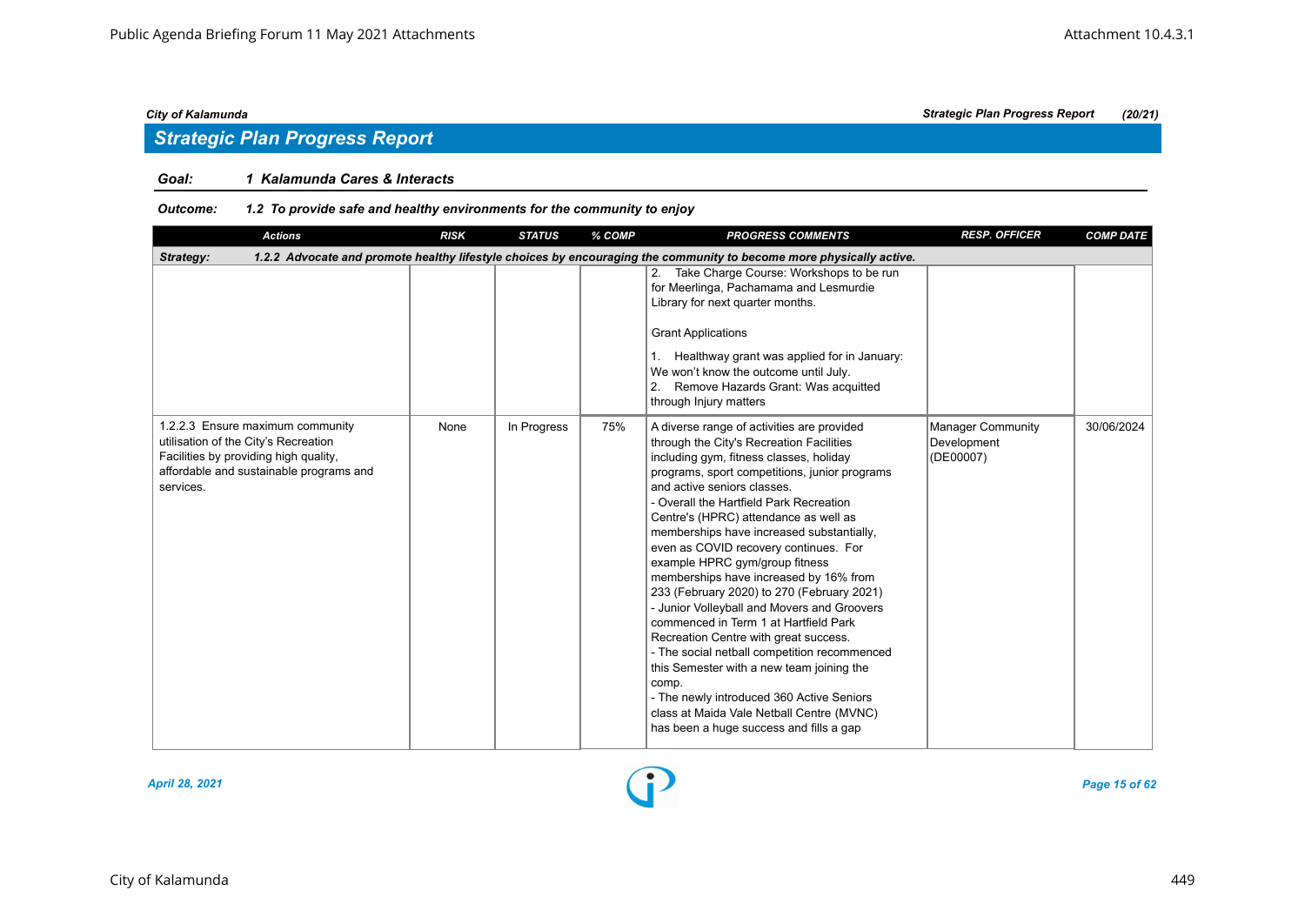# *Strategic Plan Progress Report*

### *Goal: 1 Kalamunda Cares & Interacts*

| <b>Actions</b>                                                                                        | <b>RISK</b> | <b>STATUS</b> | % COMP | <b>PROGRESS COMMENTS</b>                                                                                                                                                                                                                                                                                                                                                                                                                                                                                                                                                      | <b>RESP. OFFICER</b>                                 | <b>COMP DATE</b> |
|-------------------------------------------------------------------------------------------------------|-------------|---------------|--------|-------------------------------------------------------------------------------------------------------------------------------------------------------------------------------------------------------------------------------------------------------------------------------------------------------------------------------------------------------------------------------------------------------------------------------------------------------------------------------------------------------------------------------------------------------------------------------|------------------------------------------------------|------------------|
| Strategy:                                                                                             |             |               |        | 1.2.2 Advocate and promote healthy lifestyle choices by encouraging the community to become more physically active.                                                                                                                                                                                                                                                                                                                                                                                                                                                           |                                                      |                  |
|                                                                                                       |             |               |        | within the Maida Vale community<br>- Attendances for the quarter were:<br>HPRC People Counter - 16,861 (December<br>was an extremely quiet month)<br>HWRC People Counter - 10,947<br>MVNC 360 - 90<br>Ray Owen Sports Centre Live Active - 37<br>Sunrise Yoga - 24                                                                                                                                                                                                                                                                                                            |                                                      |                  |
| 1.2.2.4 Promotion of City of Kalamunda<br>Sporting Clubs and recreational<br>opportunities.           | None        | In Progress   | 75%    | Recreation Services team liaise closely with<br>the sporting clubs and community groups to<br>help promote internal and external<br>opportunities. Progress this quarter includes:<br>- Disseminated the monthly Clubs 4 Life<br>ENews to 257 subscribers and the Recreation<br>Facilities ENews to 2463 subscribers<br>Amazing Clubs - Recruitment and Retention<br>Workshop - 5 sporting clubs attended with<br>ongoing one to one mentoring occurring with<br>other groups.<br>Amazing Clubs - Helping Clubs boost their<br>membership workshop to be held on 24<br>March. | <b>Manager Community</b><br>Development<br>(DE00007) | 30/06/2024       |
| <b>Actions</b>                                                                                        | <b>RISK</b> | <b>STATUS</b> | % COMP | <b>PROGRESS COMMENTS</b>                                                                                                                                                                                                                                                                                                                                                                                                                                                                                                                                                      | <b>RESP. OFFICER</b>                                 | <b>COMP DATE</b> |
| Strategy:<br>1.2.3 Provide high quality and accessible recreational and social spaces and facilities. |             |               |        |                                                                                                                                                                                                                                                                                                                                                                                                                                                                                                                                                                               |                                                      |                  |
| 1.2.3.1 Implement Scott Reserve Master<br>Plan.                                                       | None        | In Progress   | 75%    | The Scott Reserve Master Plan was adopted<br>by Council in June 2020. The identified<br>projects within the Master Plan are now part of<br>the City's ongoing advocacy strategy to attract<br>external funding.<br>- An advocacy poster has been developed and<br>distributed to the relevant sporting clubs.                                                                                                                                                                                                                                                                 | Manager Community<br>Development<br>(DE00007)        | 30/06/2024       |

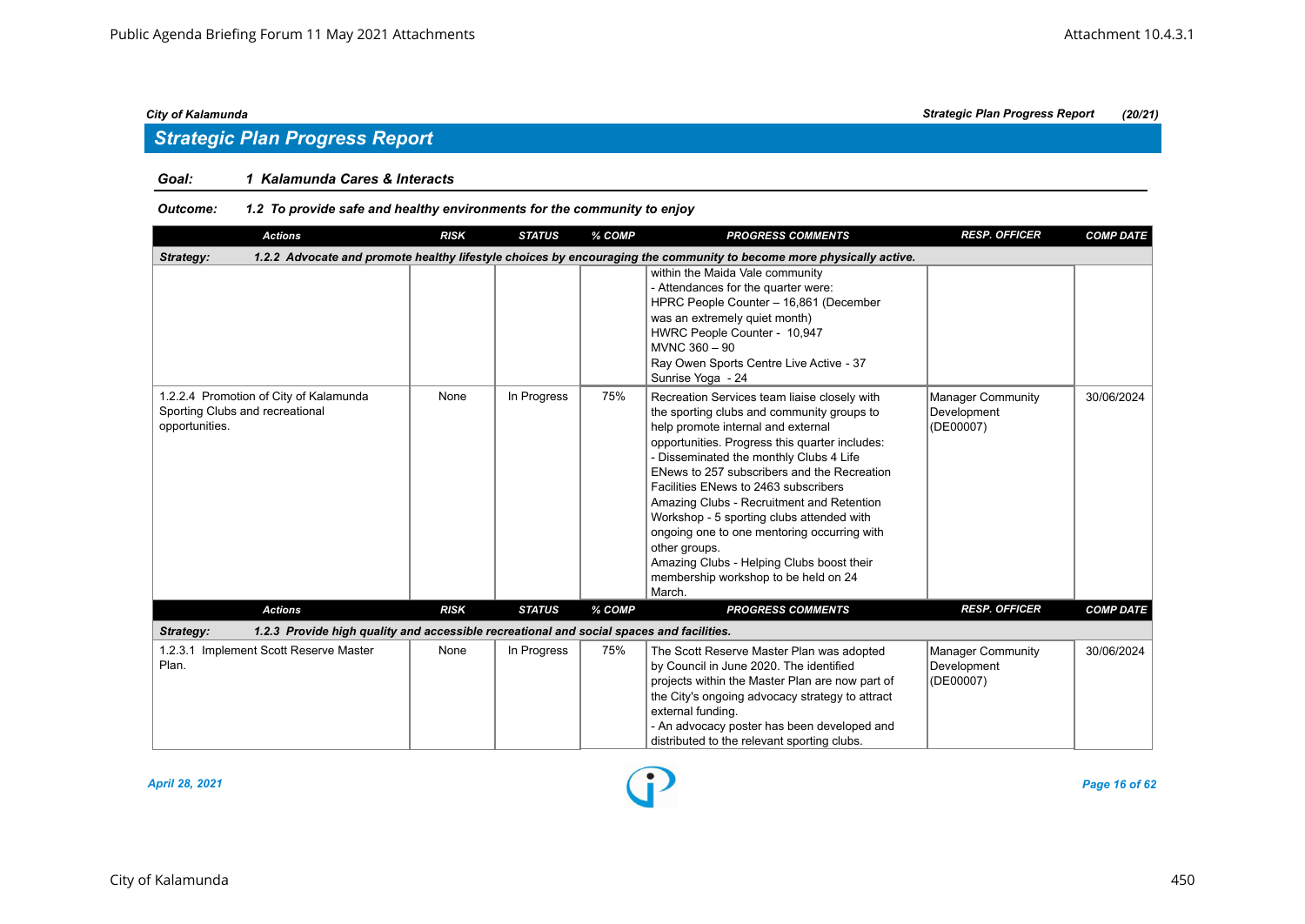### *Goal: 1 Kalamunda Cares & Interacts*

### *Outcome: 1.2 To provide safe and healthy environments for the community to enjoy*

| <b>Actions</b>                                                                                        | <b>RISK</b> | <b>STATUS</b> | % COMP | <b>PROGRESS COMMENTS</b>                                                                                                                                                                                                                                                                                                                                                                                                                                                                                                                                                                                                                                                                                                                                                                                                                                   | <b>RESP. OFFICER</b>                          | <b>COMP DATE</b> |
|-------------------------------------------------------------------------------------------------------|-------------|---------------|--------|------------------------------------------------------------------------------------------------------------------------------------------------------------------------------------------------------------------------------------------------------------------------------------------------------------------------------------------------------------------------------------------------------------------------------------------------------------------------------------------------------------------------------------------------------------------------------------------------------------------------------------------------------------------------------------------------------------------------------------------------------------------------------------------------------------------------------------------------------------|-----------------------------------------------|------------------|
| 1.2.3 Provide high quality and accessible recreational and social spaces and facilities.<br>Strategy: |             |               |        |                                                                                                                                                                                                                                                                                                                                                                                                                                                                                                                                                                                                                                                                                                                                                                                                                                                            |                                               |                  |
|                                                                                                       |             |               |        | - During the 2021 State Election, a funding<br>commitment of \$2m was made to the City<br>towards the replacement of Scott Reserve<br>Pavilion, as per the Scott Reserve Master<br>Plan. Officers will now work with the State<br>Government to develop a funding agreement<br>for the project.<br>- Within the City's 2020/21 budget, \$2m has<br>been included for additional female (unisex)<br>changerooms at four sites, one of which is<br>located at Scott Reserve Pavilion. As the<br>Master Plan proposes a new Pavilion and a<br>funding commitment has now been received,<br>a transportable unisex changeroom has been<br>determined to be the most appropriate<br>solution for the clubs, until a new Pavilion is<br>developed. The transportable changeroom<br>has now been purchased and is planned to be<br>installed on site in mid-2021. |                                               |                  |
| 1.2.3.2 Continue to deliver the Trails<br>Loop Plan.                                                  | None        | In Progress   | 95%    | - Perth Hill Trails Loop Stage 1 is now<br>complete, with an opening event held on<br>December 15.<br>- Stage 2 research has begun taking place<br>with the City working with State Government<br>departments to identify priorities, timeframes<br>and responsibilities.                                                                                                                                                                                                                                                                                                                                                                                                                                                                                                                                                                                  | Manager Community<br>Development<br>(DE00007) | 30/06/2024       |



*April 28, 2021 Page 17 of 62*

*City of Kalamunda Strategic Plan Progress Report (20/21)*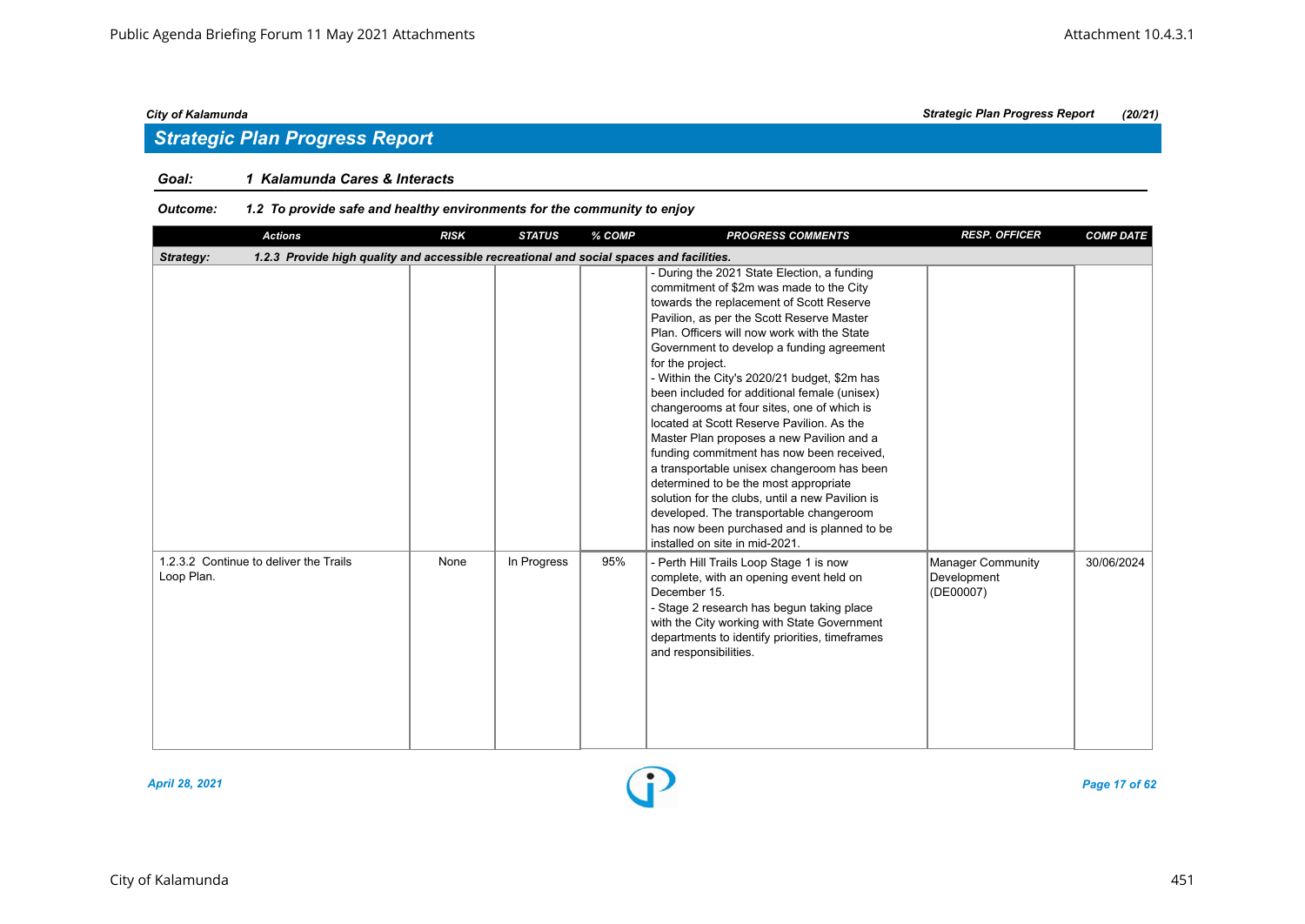### *Goal: 1 Kalamunda Cares & Interacts*

### *Outcome: 1.2 To provide safe and healthy environments for the community to enjoy*

| <b>Actions</b>                                                                                        | <b>RISK</b> | <b>STATUS</b> | % COMP | <b>PROGRESS COMMENTS</b>                                                                                                                                                                                                                                                                                                                                                                                                                                                                                                                                                                                                                                                                                                                                                                                                                                                                                                                                                                                                                                                                                                                                                                                                                                                                                                 | <b>RESP. OFFICER</b>                          | <b>COMP DATE</b> |
|-------------------------------------------------------------------------------------------------------|-------------|---------------|--------|--------------------------------------------------------------------------------------------------------------------------------------------------------------------------------------------------------------------------------------------------------------------------------------------------------------------------------------------------------------------------------------------------------------------------------------------------------------------------------------------------------------------------------------------------------------------------------------------------------------------------------------------------------------------------------------------------------------------------------------------------------------------------------------------------------------------------------------------------------------------------------------------------------------------------------------------------------------------------------------------------------------------------------------------------------------------------------------------------------------------------------------------------------------------------------------------------------------------------------------------------------------------------------------------------------------------------|-----------------------------------------------|------------------|
| 1.2.3 Provide high quality and accessible recreational and social spaces and facilities.<br>Strategy: |             |               |        |                                                                                                                                                                                                                                                                                                                                                                                                                                                                                                                                                                                                                                                                                                                                                                                                                                                                                                                                                                                                                                                                                                                                                                                                                                                                                                                          |                                               |                  |
|                                                                                                       |             |               |        |                                                                                                                                                                                                                                                                                                                                                                                                                                                                                                                                                                                                                                                                                                                                                                                                                                                                                                                                                                                                                                                                                                                                                                                                                                                                                                                          |                                               |                  |
| 1.2.3.3 Implement the Maida Vale<br>Reserve Master Plan.                                              | None        | In Progress   | 75%    | The Maida Vale Reserve Master Plan was<br>adopted by Council in December 2018. The<br>identified projects within the Master Plan are<br>now part of the City's ongoing advocacy<br>strategy to attract external funding.<br>The following projects are currently being<br>progressed:<br>- The site power upgrade which is funded<br>through funds from the Public Open Space -<br>Cash in Lieu is nearing completion.<br>- A detailed design and cost estimate for the<br>sports floodlight upgrade on the eastern oval<br>was completed in early 2020. In September<br>2020, the City submitted a funding application<br>for a contribution of \$148,333 to the State<br>Government through the Community Sporting<br>and Recreation Facilities Fund. In December<br>2020, the City was advised that the funding<br>application was successful for implementation<br>in the 2021/22 financial year.<br>- During the 2021 State Election, a funding<br>commitment of \$2.4m was made to the City<br>towards the upgrade of the Norm Sadler<br>Pavilion as per the Maida Vale Reserve<br>Master Plan. Officers will now work with the<br>State Government to develop a funding<br>agreement for the project. The City's previous<br>planning for additional female (unisex)<br>changerooms at Norm Sadler Pavilion, will | Manager Community<br>Development<br>(DE00007) | 30/06/2024       |



### *City of Kalamunda Strategic Plan Progress Report (20/21)*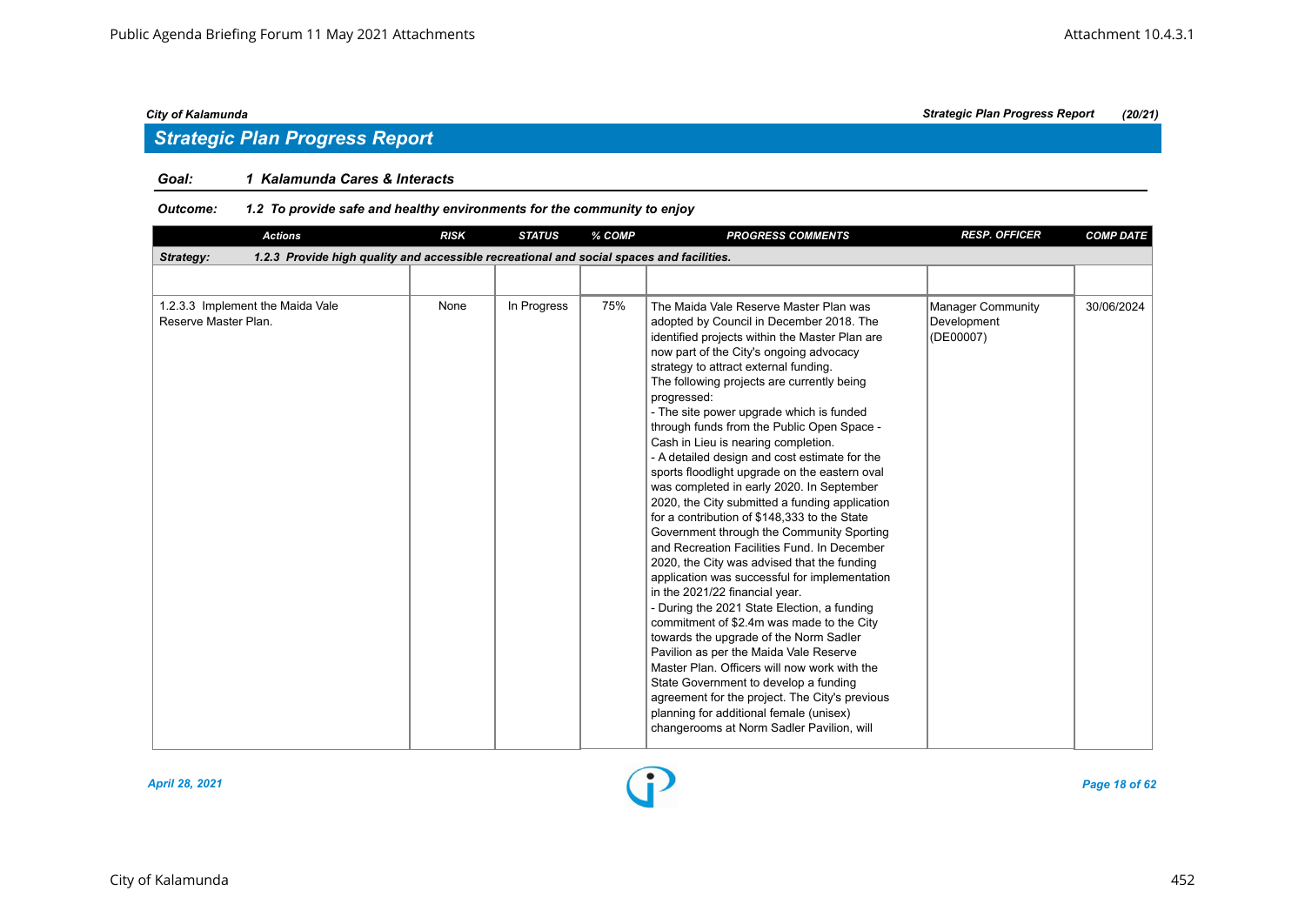# *Strategic Plan Progress Report*

### *Goal: 1 Kalamunda Cares & Interacts*

| <b>Actions</b>                                                                                        | <b>RISK</b> | <b>STATUS</b> | % COMP | <b>PROGRESS COMMENTS</b>                                                                                                                                                                                                                                                                                                                                                                                                                                                                                                                                                                                                                                                                                                                                                                                                                                                                                                                                                                                                                                                                                                                                                                                                                          | <b>RESP. OFFICER</b>                          | <b>COMP DATE</b> |
|-------------------------------------------------------------------------------------------------------|-------------|---------------|--------|---------------------------------------------------------------------------------------------------------------------------------------------------------------------------------------------------------------------------------------------------------------------------------------------------------------------------------------------------------------------------------------------------------------------------------------------------------------------------------------------------------------------------------------------------------------------------------------------------------------------------------------------------------------------------------------------------------------------------------------------------------------------------------------------------------------------------------------------------------------------------------------------------------------------------------------------------------------------------------------------------------------------------------------------------------------------------------------------------------------------------------------------------------------------------------------------------------------------------------------------------|-----------------------------------------------|------------------|
| 1.2.3 Provide high quality and accessible recreational and social spaces and facilities.<br>Strategy: |             |               |        |                                                                                                                                                                                                                                                                                                                                                                                                                                                                                                                                                                                                                                                                                                                                                                                                                                                                                                                                                                                                                                                                                                                                                                                                                                                   |                                               |                  |
|                                                                                                       |             |               |        | now need to be coordinated with the \$2.4m<br>State Government commitment.                                                                                                                                                                                                                                                                                                                                                                                                                                                                                                                                                                                                                                                                                                                                                                                                                                                                                                                                                                                                                                                                                                                                                                        |                                               |                  |
| 1.2.3.4 Implement the Ray Owen<br>Reserve Master Plan.                                                | None        | In Progress   | 75%    | The Ray Owen Master Plan was adopted by<br>Council in February 2015. As part of the State<br>Governments COVID-19 Recovery Plan, the<br>City received a grant of \$5 million towards the<br>extension of a new playing field, sports<br>floodlighting and a water source through the<br>Hartfield Park Aquifer Recharge Project. The<br>City's advocacy approach remains ongoing to<br>secure further funding including through the<br>Growth Areas Perth and Peel (GAPP)<br>business case to Infrastructure Australia and<br>engagement with local State Members of<br>Parliament in the lead up to the 2021 State<br>Election.<br>The following projects are currently being<br>progressed:<br>- Detailed concept designs have now been<br>completed for the four court extension at Ray<br>Owen Sports Stadium.<br>- Detailed designs are now completed for<br>stage one of the car parking design, with<br>construction currently scheduled for mid-2021.<br>A site clearing permit for the site has been<br>applied for based on the latest designs.<br>- Within the City's 2020/21 budget, \$2m has<br>been included for additional female (unisex)<br>changerooms at four sites, one of which is<br>located at Ray Owen Pavilion, Ray Owen | Manager Community<br>Development<br>(DE00007) | 30/06/2024       |

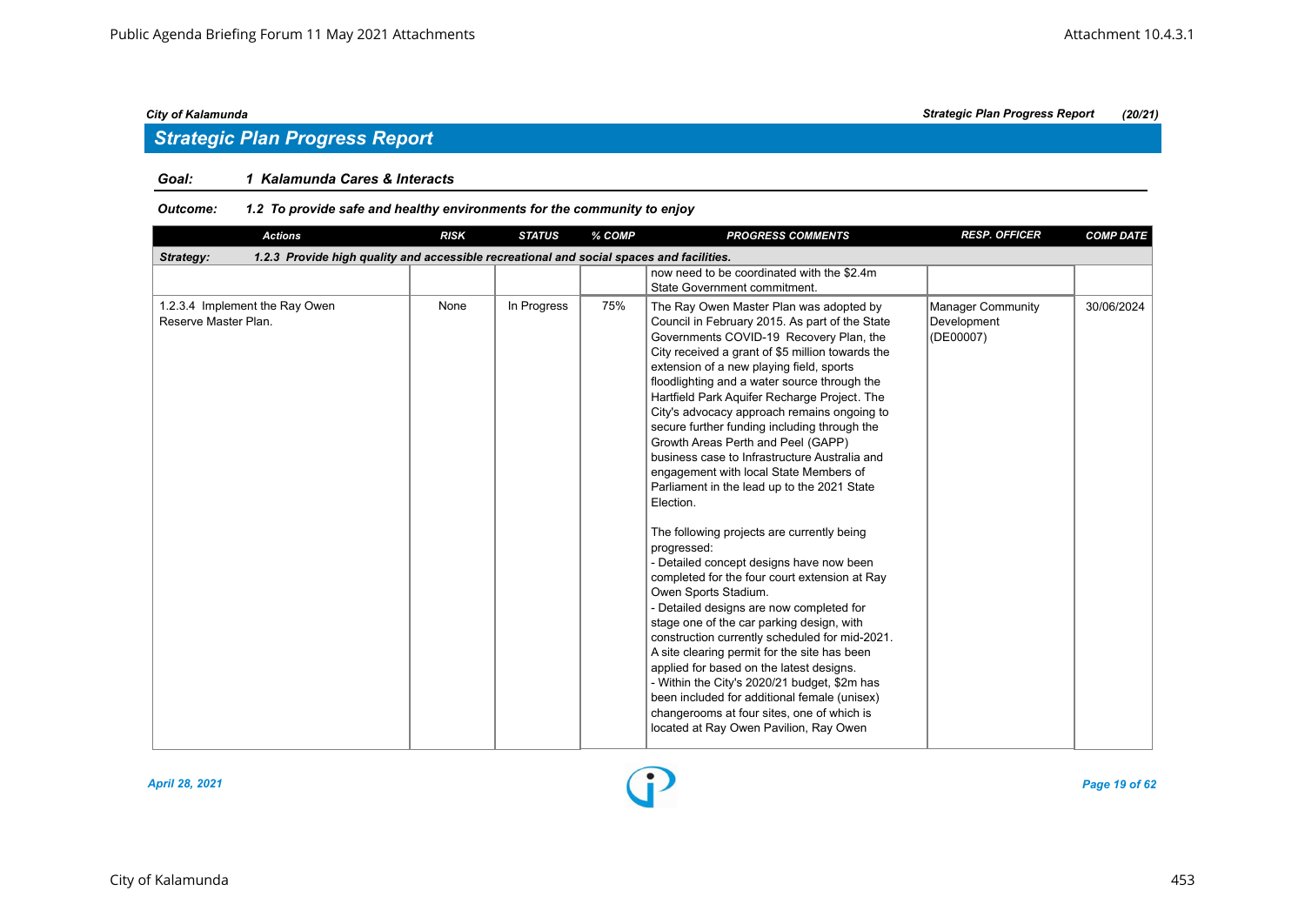# *Strategic Plan Progress Report*

### *Goal: 1 Kalamunda Cares & Interacts*

| <b>Actions</b>                                                                                        | <b>RISK</b> | <b>STATUS</b> | % COMP | <b>PROGRESS COMMENTS</b>                                                                                                                                                                                                                                                                                                                                                                                                                                                                                                                                                                                                                                                                                                                                                | <b>RESP. OFFICER</b>                                 | <b>COMP DATE</b> |
|-------------------------------------------------------------------------------------------------------|-------------|---------------|--------|-------------------------------------------------------------------------------------------------------------------------------------------------------------------------------------------------------------------------------------------------------------------------------------------------------------------------------------------------------------------------------------------------------------------------------------------------------------------------------------------------------------------------------------------------------------------------------------------------------------------------------------------------------------------------------------------------------------------------------------------------------------------------|------------------------------------------------------|------------------|
| 1.2.3 Provide high quality and accessible recreational and social spaces and facilities.<br>Strategy: |             |               |        |                                                                                                                                                                                                                                                                                                                                                                                                                                                                                                                                                                                                                                                                                                                                                                         |                                                      |                  |
|                                                                                                       |             |               |        | Reserve. An Architect is likely to be appointed<br>in mid-2021 to undertake the detailed design<br>and documentation for the project.<br>- A power upgrade has occurred at the site<br>however it is yet to be distributed across the<br>site.                                                                                                                                                                                                                                                                                                                                                                                                                                                                                                                          |                                                      |                  |
| 1.2.3.5 Complete the Aquatic Facility<br>Study.                                                       | None        | In Progress   | 80%    | In September 2019, CCS Strategic were<br>appointed to develop a business case for a<br>future aquatic facility within the City. Progress<br>to date includes:<br>- A detailed community consultation process<br>including a community survey and workshops<br>with over 700 responses and attendees.<br>- A needs assessment has been undertaken<br>based on the community consultation and<br>current industry trends and research.<br>- This above information and potential<br>development opportunities have been<br>workshopped with Councillors.<br>- The consultant is currently finalising the draft<br>Business Case, which will be further<br>workshopped with Councillors and presented<br>to Council for the purposes of public<br>advertising in mid-2021. | Manager Community<br>Development<br>(DE00007)        | 31/12/2020       |
| 1.2.3.6 Complete Master Plan for<br>Hartfield Park Stage 2.                                           | None        | In Progress   | 85%    | In September 2019, Dave Lanfear Consulting<br>(DLC) was appointed to develop the Hartfield<br>Park Master Plan 'Stage 2' Facilities<br>Co-location Strategy. Progress to date<br>includes:<br>- Workshops with all relevant reserve user<br>groups, to ascertain current and future needs.                                                                                                                                                                                                                                                                                                                                                                                                                                                                              | <b>Manager Community</b><br>Development<br>(DE00007) | 31/12/2020       |

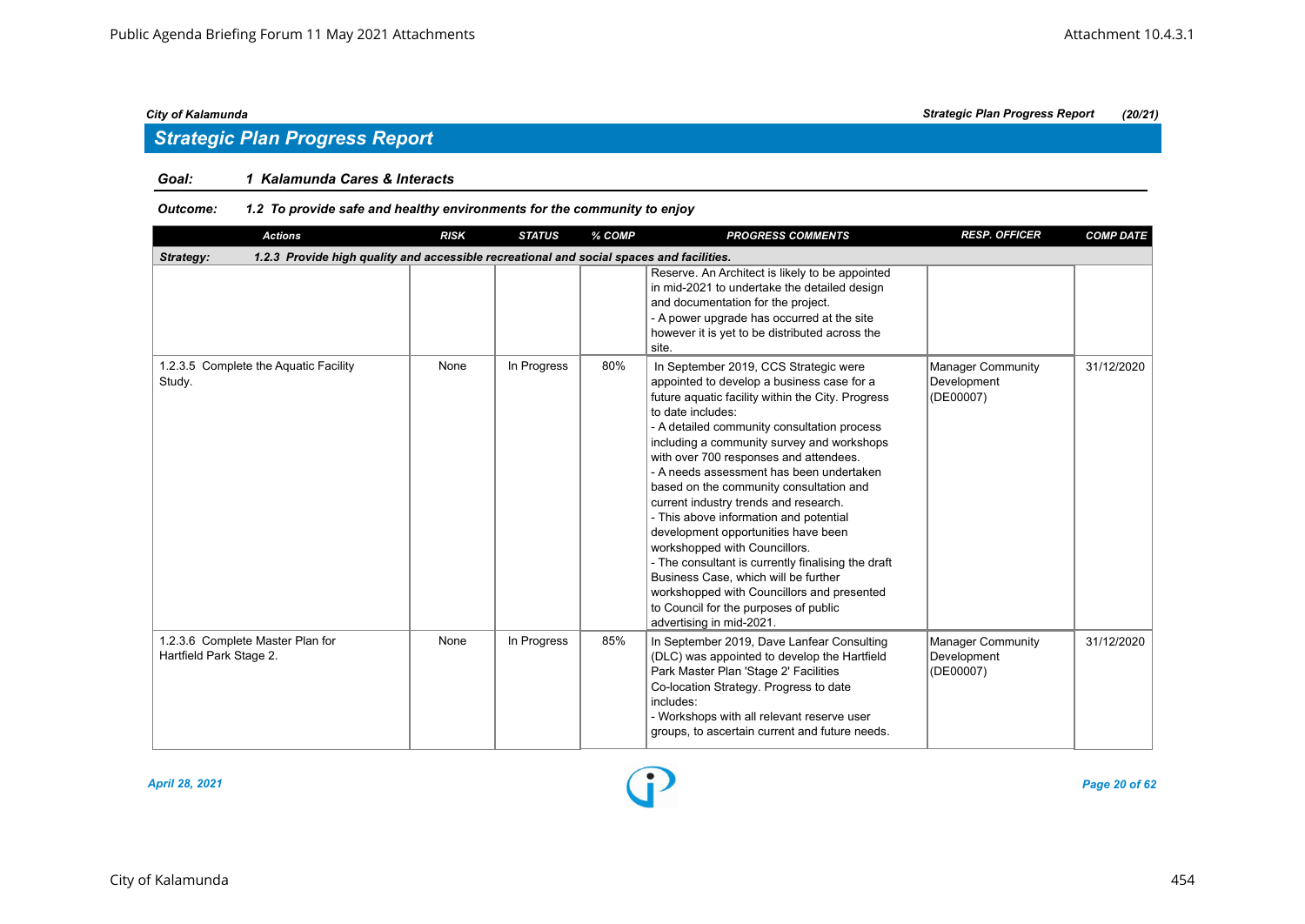# *Strategic Plan Progress Report*

### *Goal: 1 Kalamunda Cares & Interacts*

| <b>Actions</b>                                                                                        | <b>RISK</b> | <b>STATUS</b> | % COMP | <b>PROGRESS COMMENTS</b>                                                                                                                                                                                                                                                                                                                                                                                                                                                                                                                                                                                                                                                                                                                                                                                                                                                                                                                                    | <b>RESP. OFFICER</b>                          | <b>COMP DATE</b> |
|-------------------------------------------------------------------------------------------------------|-------------|---------------|--------|-------------------------------------------------------------------------------------------------------------------------------------------------------------------------------------------------------------------------------------------------------------------------------------------------------------------------------------------------------------------------------------------------------------------------------------------------------------------------------------------------------------------------------------------------------------------------------------------------------------------------------------------------------------------------------------------------------------------------------------------------------------------------------------------------------------------------------------------------------------------------------------------------------------------------------------------------------------|-----------------------------------------------|------------------|
| 1.2.3 Provide high quality and accessible recreational and social spaces and facilities.<br>Strategy: |             |               |        |                                                                                                                                                                                                                                                                                                                                                                                                                                                                                                                                                                                                                                                                                                                                                                                                                                                                                                                                                             |                                               |                  |
|                                                                                                       |             |               |        | - The consultant has now prepared site<br>development opportunities and workshopped<br>them with Councillors.<br>- At the November 2020 OCM, Council<br>endorsed the City to submit a grant application<br>to the Federal Government and to leverage<br>the \$2 million funding commitment at Hartfield<br>Park as per Option Four. A Community<br>Sporting and Recreation Facilities Fund<br>application to the State Government for the<br>identified priority projects will be made in<br>September 2021.<br>- A Request For Information Form for the \$2m<br>Federal Government grant at Hartfield Park to<br>the Department of Infrastructure, Transport,<br>Regional Development and Communities who<br>administer the Community Development<br>Grants Programme.<br>- The consultant has finalised the draft Master<br>Plan report and it is proposed to be presented<br>to Council in April 2021 for the purposes of<br>seeking public advertising. |                                               |                  |
| 1.2.3.7 Implement Stirk Park Master Plan<br>$-$ Stage 1.                                              | None        | In Progress   | 75%    | In July 2020, Council endorsed the detailed<br>concept designs for the Stage one priorities<br>for the Stirk Park Master Plan including a new<br>Playground, Youth precinct, Path network<br>upgrade and a Skate Park. Progress to date<br>for includes:<br>- The City has submitted an Expression of<br>Interest (EOI) Form in September 2020, to<br>Lotterywest through the COVID-19 recovery -                                                                                                                                                                                                                                                                                                                                                                                                                                                                                                                                                           | Manager Community<br>Development<br>(DE00007) | 30/06/2024       |

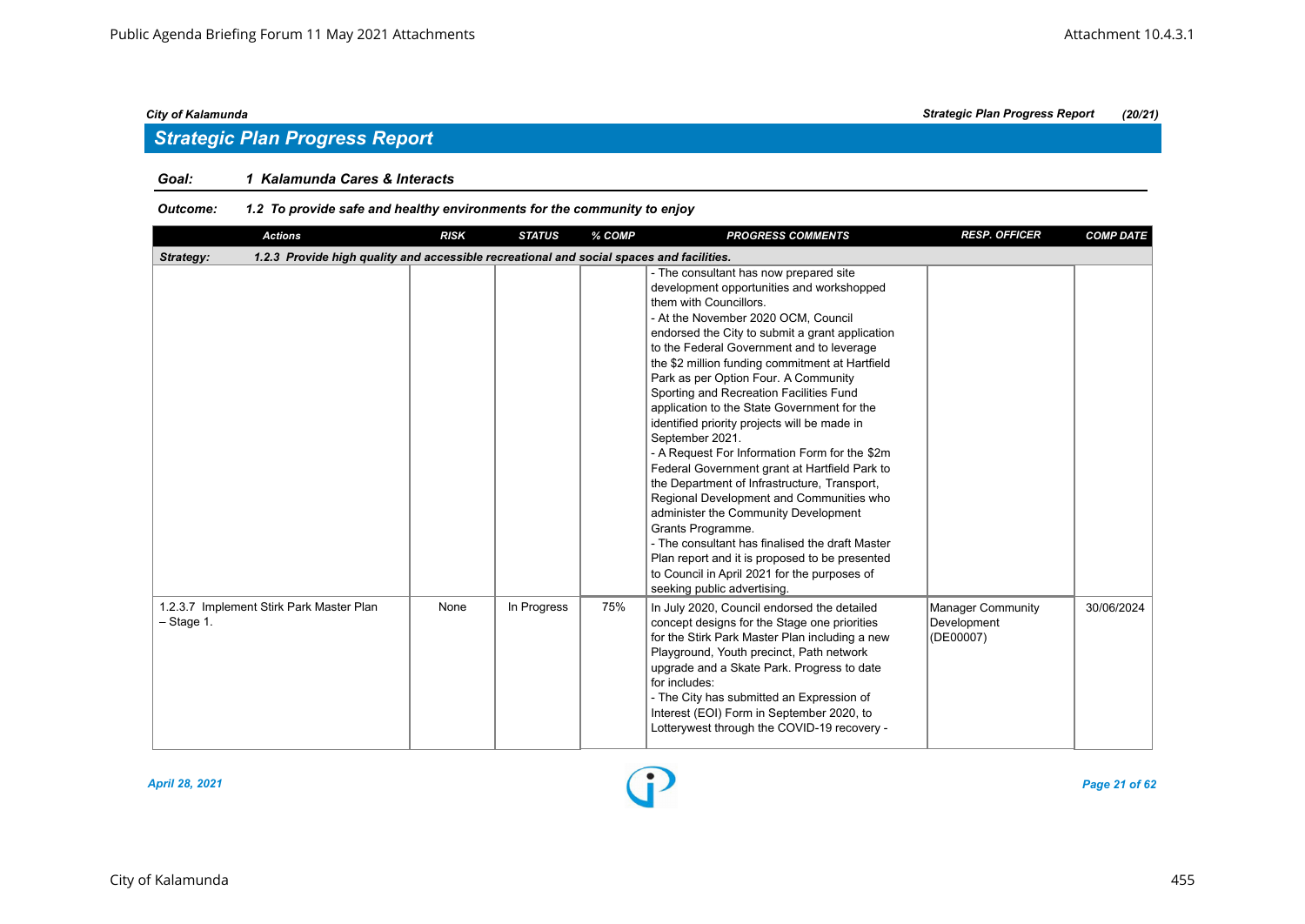### *Goal: 1 Kalamunda Cares & Interacts*

| <b>Actions</b>                                                                                                                                                                                                 | <b>RISK</b> | <b>STATUS</b> | % COMP | <b>PROGRESS COMMENTS</b>                                                                                                                                                                                                                                                                                                                                                                                                                                                                                                                                                                                                                                                                                                                                                                                                                                                                                                                                                                          | <b>RESP. OFFICER</b>                              | <b>COMP DATE</b> |
|----------------------------------------------------------------------------------------------------------------------------------------------------------------------------------------------------------------|-------------|---------------|--------|---------------------------------------------------------------------------------------------------------------------------------------------------------------------------------------------------------------------------------------------------------------------------------------------------------------------------------------------------------------------------------------------------------------------------------------------------------------------------------------------------------------------------------------------------------------------------------------------------------------------------------------------------------------------------------------------------------------------------------------------------------------------------------------------------------------------------------------------------------------------------------------------------------------------------------------------------------------------------------------------------|---------------------------------------------------|------------------|
| 1.2.3 Provide high quality and accessible recreational and social spaces and facilities.<br>Strategy:                                                                                                          |             |               |        |                                                                                                                                                                                                                                                                                                                                                                                                                                                                                                                                                                                                                                                                                                                                                                                                                                                                                                                                                                                                   |                                                   |                  |
|                                                                                                                                                                                                                |             |               |        | Community Building category for funding<br>assistance towards the implementation of the<br>stage one priorities. The City was advised in<br>late September 2020 that its EOI application<br>was successful and therefore invited to submit<br>a full application for the project. In November<br>2020, the City submitted a detailed funding<br>application to Lotterywest seeking \$2.5 million.<br>- In March 2021, Lotterywest advised the City,<br>that whilst eligible the current funding criteria<br>is focused on COVID-19 relief and that the<br>criteria will revert back to its pre-Covid-19<br>focus in April 2021, to which the City's<br>Application would be a high likelihood of<br>receiving funding. As a result the City's<br>application to Lotterywest was withdrawn and<br>a revised application will be presented to<br>Lotterywest in April / May 2021.<br>- The City will continue to explore other<br>external grant funding opportunities to<br>implement the project. |                                                   |                  |
| 1.2.3.8 Monitor and manage the<br>expenditure of funds reserved from 'cash<br>in lieu' of public open space on<br>improvements to local open spaces to<br>assist in stimulus projects for Parks &<br>Reserves. | None        | Completed     | 100%   | Approval received from the Minister for<br>Planning on all Cash in Lieu proposals.<br>Various proposals under community<br>engagement or physical construction.                                                                                                                                                                                                                                                                                                                                                                                                                                                                                                                                                                                                                                                                                                                                                                                                                                   | <b>Director Development</b><br>Services (DE00004) | 30/06/2024       |

| <b>Outcome:</b> | 1.3 To support the active participation of local communities |
|-----------------|--------------------------------------------------------------|
|-----------------|--------------------------------------------------------------|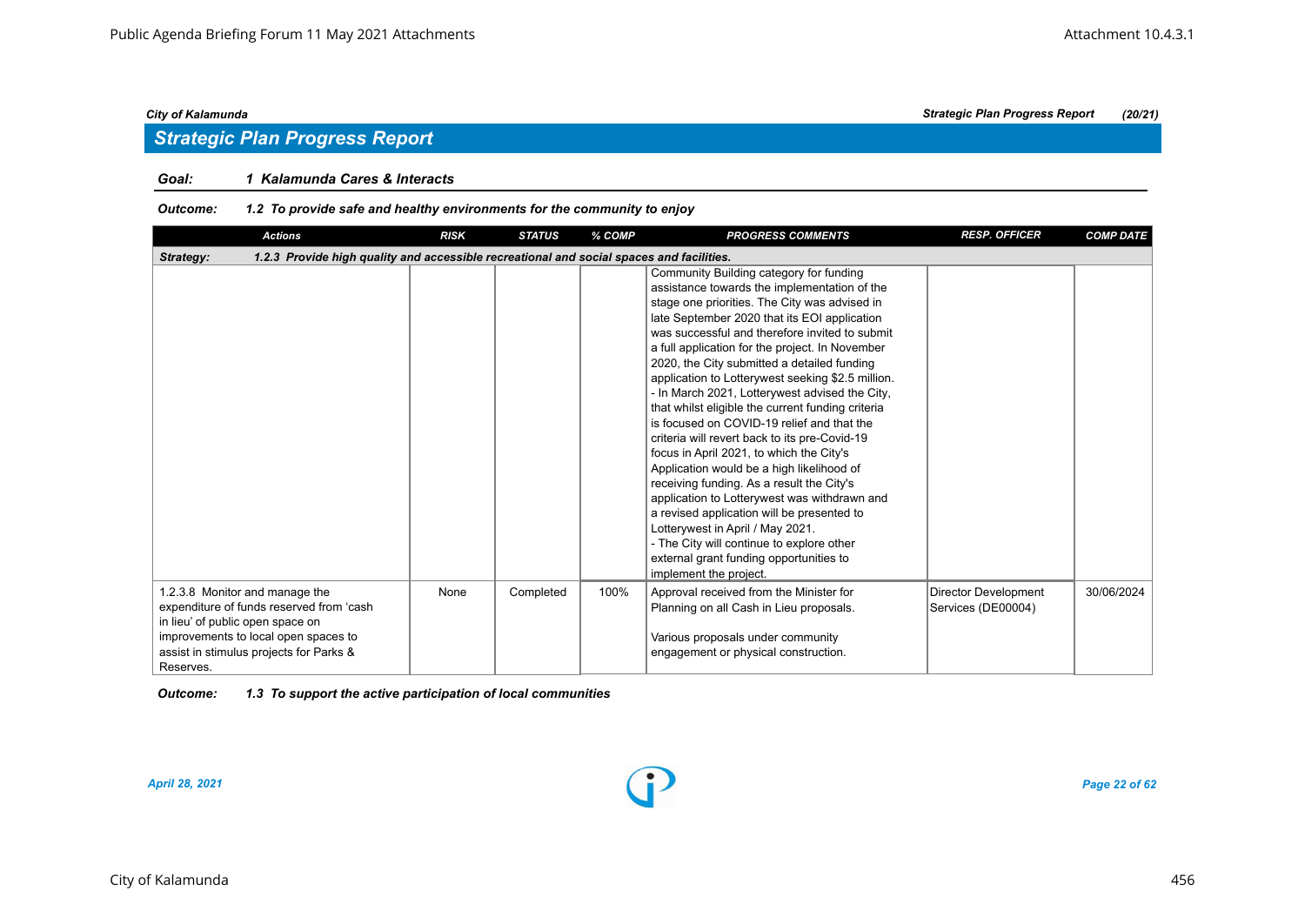# *Strategic Plan Progress Report*

### *Goal: 1 Kalamunda Cares & Interacts*

### *Outcome: 1.3 To support the active participation of local communities*

| <b>Actions</b>                                                                                                | <b>RISK</b> | <b>STATUS</b> | % COMP | <b>PROGRESS COMMENTS</b>                                                                                                                                                                                                                                                                                                                                                                                                                                                                                                                                                                                                                                                                                                                                                                                                                                        | <b>RESP. OFFICER</b>                                       | <b>COMP DATE</b> |
|---------------------------------------------------------------------------------------------------------------|-------------|---------------|--------|-----------------------------------------------------------------------------------------------------------------------------------------------------------------------------------------------------------------------------------------------------------------------------------------------------------------------------------------------------------------------------------------------------------------------------------------------------------------------------------------------------------------------------------------------------------------------------------------------------------------------------------------------------------------------------------------------------------------------------------------------------------------------------------------------------------------------------------------------------------------|------------------------------------------------------------|------------------|
| 1.3.1 Support local communities to connect, grow and shape the future of Kalamunda.<br>Strategy:              |             |               |        |                                                                                                                                                                                                                                                                                                                                                                                                                                                                                                                                                                                                                                                                                                                                                                                                                                                                 |                                                            |                  |
| 1.3.1.1 Coordinate the City's capital<br>grants program (Strategic Sport and<br>Recreation Committee - SSRC). | None        | In Progress   | 75%    | The Strategic Sport and Recreation<br>Committee (SSRC) considers Capital Grant<br>requests from sport and recreation groups on<br>an annual basis.<br>- Capital Grant applications closed on 30<br>September 2020 with the City receiving one<br>application, however it was withdrawn by the<br>applicant.                                                                                                                                                                                                                                                                                                                                                                                                                                                                                                                                                     | <b>Manager Community</b><br>Development<br>(DE00007)       | 30/06/2024       |
| 1.3.1.2 Implement Kalamunda<br>Connected - Active Citizens Plan.                                              | None        | In Progress   | 85%    | Implementation due for completion in<br>December 2020.                                                                                                                                                                                                                                                                                                                                                                                                                                                                                                                                                                                                                                                                                                                                                                                                          | Manager Customer &<br><b>Public Relations</b><br>(DE00008) | 31/12/2021       |
| 1.3.1.4 Promote opportunities for local<br>communities to connect, grow and shape<br>the future of Kalamunda. | None        | In Progress   | 60%    | The City of Kalamunda has recently<br>completed community consultation for the<br>Strategic Community Plan. The City of<br>Kalamunda Strategic Community Plan -<br>Kalamunda Advancing is the highest-level<br>plan the City will prepare. Its purpose is to<br>document the community's main priorities,<br>expectations and aspirations for the City over<br>a 10-year time period and to plan strategies<br>for achieving them. In doing this, the planning<br>process will consider the issues and<br>pressures affecting the community and the<br>level of resources realistically available to<br>achieve its aims and aspirations.<br>In 2017 the City published Kalamunda<br>Advancing: Strategic Community Plan To 2027<br>and in 2020 completed another major<br>strategic community plan review involving<br>extensive engagement with the community | Manager Customer &<br><b>Public Relations</b><br>(DE00008) | 30/06/2024       |



*April 28, 2021 Page 23 of 62*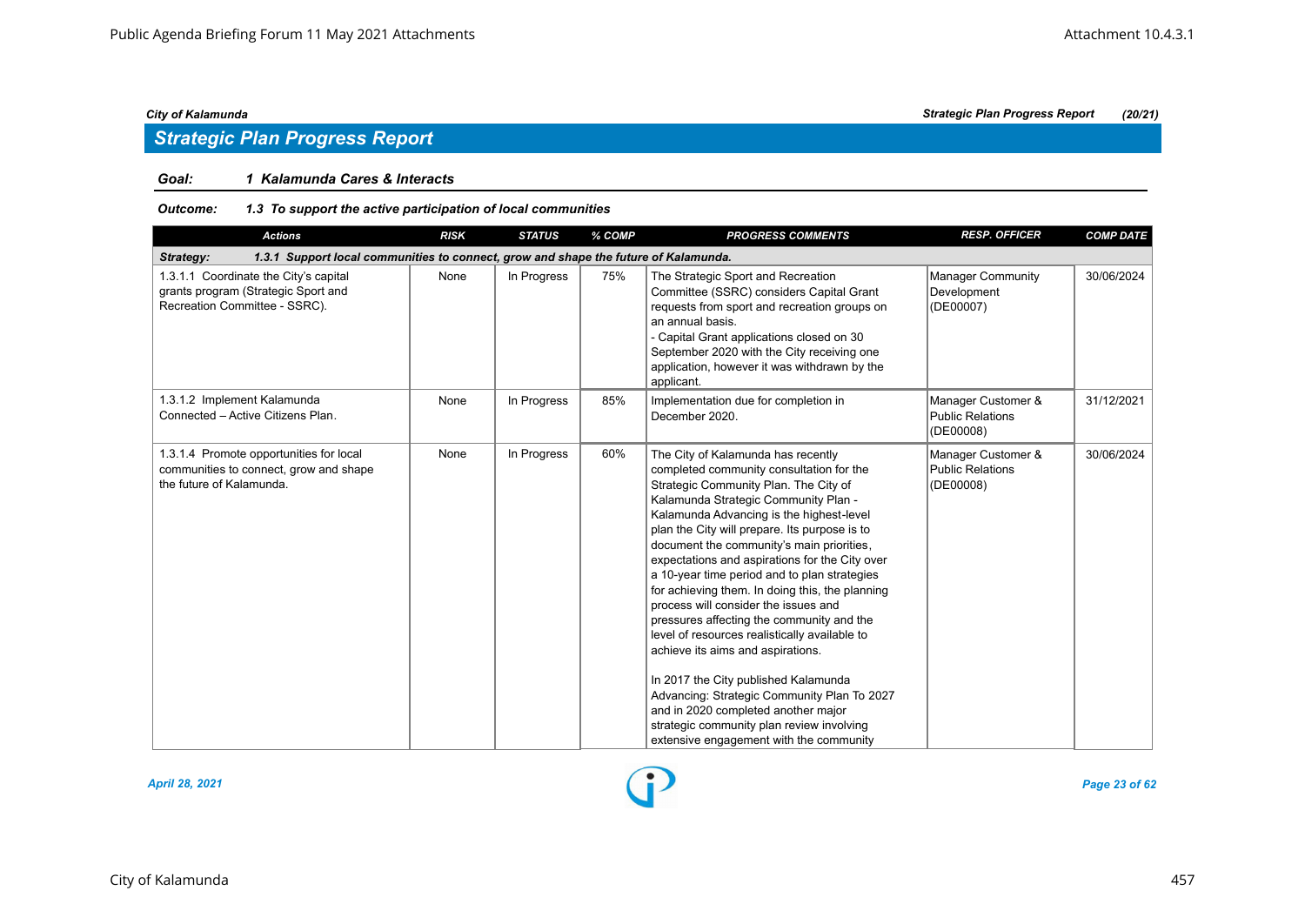# *Strategic Plan Progress Report*

### *Goal: 1 Kalamunda Cares & Interacts*

| <b>Actions</b>                                                                                   | <b>RISK</b> | <b>STATUS</b> | % COMP | <b>PROGRESS COMMENTS</b>                                                                                                                                                                                                                                                                                                                                                                                                                                                                                                                                                                                                                                                                                                                                                                                                                                                                                                  | <b>RESP. OFFICER</b> | <b>COMP DATE</b> |
|--------------------------------------------------------------------------------------------------|-------------|---------------|--------|---------------------------------------------------------------------------------------------------------------------------------------------------------------------------------------------------------------------------------------------------------------------------------------------------------------------------------------------------------------------------------------------------------------------------------------------------------------------------------------------------------------------------------------------------------------------------------------------------------------------------------------------------------------------------------------------------------------------------------------------------------------------------------------------------------------------------------------------------------------------------------------------------------------------------|----------------------|------------------|
| 1.3.1 Support local communities to connect, grow and shape the future of Kalamunda.<br>Strategy: |             |               |        |                                                                                                                                                                                                                                                                                                                                                                                                                                                                                                                                                                                                                                                                                                                                                                                                                                                                                                                           |                      |                  |
|                                                                                                  |             |               |        | and Council on the Plan's Vision, Priorities<br>and Outcomes.<br>Engagement activities included:<br>Two open face-to-face Community<br>Workshops<br>» Kalamunda Workshop<br>Wednesday 23 September 2020 (2 Hours)<br>» Forrestfield Workshop<br>Wednesday 14 October 2020 (2 hours)<br>One online Open Community Workshop<br>» Via Microsoft Teams<br>Friday 23 October 2020 (2 hours)<br>Consultation with Advisory Committees:<br>» Kalamunda Arts Advisory Committee<br>26 October 2020<br>» Kalamunda Aged Care Advisory Committee<br>4 November 2020<br>» Disability and Carers Advisory Committee 9<br>November 2020<br>» Community Safety and Crime Prevention<br><b>Advisory Committee</b><br>11 November 2020<br>» Kalamunda Tourism Advisory Committee<br>18 November 2020<br>» Kalamunda Environmental Advisory<br>Committee<br>26 November 2020<br>» Local Emergency Management Committee<br>26 November 2020 |                      |                  |
|                                                                                                  |             |               |        |                                                                                                                                                                                                                                                                                                                                                                                                                                                                                                                                                                                                                                                                                                                                                                                                                                                                                                                           |                      |                  |

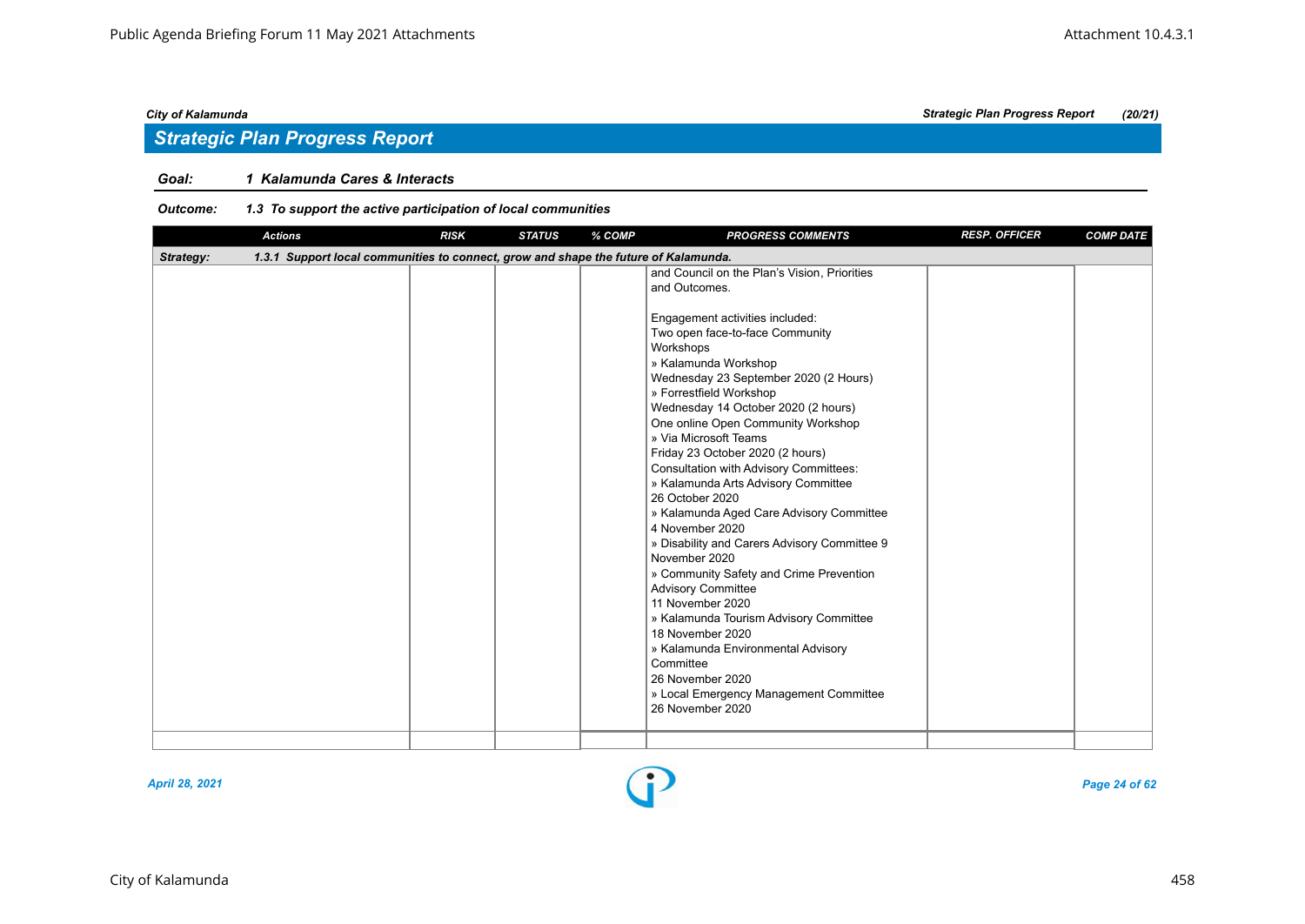# *Strategic Plan Progress Report*

### *Goal: 1 Kalamunda Cares & Interacts*

### *Outcome: 1.3 To support the active participation of local communities*

| <b>Actions</b>                                                                                                               | <b>RISK</b> | <b>STATUS</b> | % COMP | <b>PROGRESS COMMENTS</b>                                                                                                                                                                                                                                                                                                                                                                                                                                                                                                                                                                                  | <b>RESP. OFFICER</b>                                       | <b>COMP DATE</b> |  |  |  |  |
|------------------------------------------------------------------------------------------------------------------------------|-------------|---------------|--------|-----------------------------------------------------------------------------------------------------------------------------------------------------------------------------------------------------------------------------------------------------------------------------------------------------------------------------------------------------------------------------------------------------------------------------------------------------------------------------------------------------------------------------------------------------------------------------------------------------------|------------------------------------------------------------|------------------|--|--|--|--|
| 1.3.1 Support local communities to connect, grow and shape the future of Kalamunda.<br>Strategy:                             |             |               |        |                                                                                                                                                                                                                                                                                                                                                                                                                                                                                                                                                                                                           |                                                            |                  |  |  |  |  |
| 1.3.1.5 Encourage and support<br>establishment of Town Teams in the City<br>of Kalamunda, and an increase in<br>placemaking. | None        | In Progress   | 56%    | Enquiry received for a Kalamunda Town Team<br>in October 2020.<br>Ecovision in Wattle Grove continuing to<br>operate and running a number of local<br>programs including Little Libraries, verge<br>enhancements and plants projects. Proposal<br>also for a bus stop improvement project with a<br>funding application submitted.                                                                                                                                                                                                                                                                        | Manager Customer &<br><b>Public Relations</b><br>(DE00008) | 30/06/2024       |  |  |  |  |
| <b>Actions</b>                                                                                                               | <b>RISK</b> | <b>STATUS</b> | % COMP | <b>PROGRESS COMMENTS</b>                                                                                                                                                                                                                                                                                                                                                                                                                                                                                                                                                                                  | <b>RESP. OFFICER</b>                                       | <b>COMP DATE</b> |  |  |  |  |
| 1.3.2 Encourage and promote active participation in social and cultural events.<br>Strategy:                                 |             |               |        |                                                                                                                                                                                                                                                                                                                                                                                                                                                                                                                                                                                                           |                                                            |                  |  |  |  |  |
| 1.3.2.1 Develop and implement the<br>community events program.                                                               | None        | In Progress   | 53%    | - Perth Hills Spring Festival - Currently<br>underway.<br>- Seniors Week program developed, events<br>subject to Budget review, proposed to take<br>place in November.<br>- Thank a Volunteer Day proposed to be held<br>first Saturday in December subject to Budget<br>review.<br>- Christmas Festival and Summer Series.<br>- Corymbia Festival - Proposed to not be held<br>due to COVID.<br>- NAIDOC events - Being undertaken in<br>November due to COVID.<br>- Emergency Services Dinner - Postponed<br>until further notice due to COVID-19 - request<br>to hold in early 2021 subject to Budget. | Manager Customer &<br>Public Relations<br>(DE00008)        | 30/06/2024       |  |  |  |  |
| 1.3.2.3 Implement the Arts Strategy.                                                                                         | None        | In Progress   | 75%    | Completed various actions from the Arts<br>Strategy including:<br>- Development of a Public Arts Masterplan as                                                                                                                                                                                                                                                                                                                                                                                                                                                                                            | Coordinator Culture,<br>Arts & Libraries<br>(CSS002)       | 30/06/2024       |  |  |  |  |

*April 28, 2021 Page 25 of 62*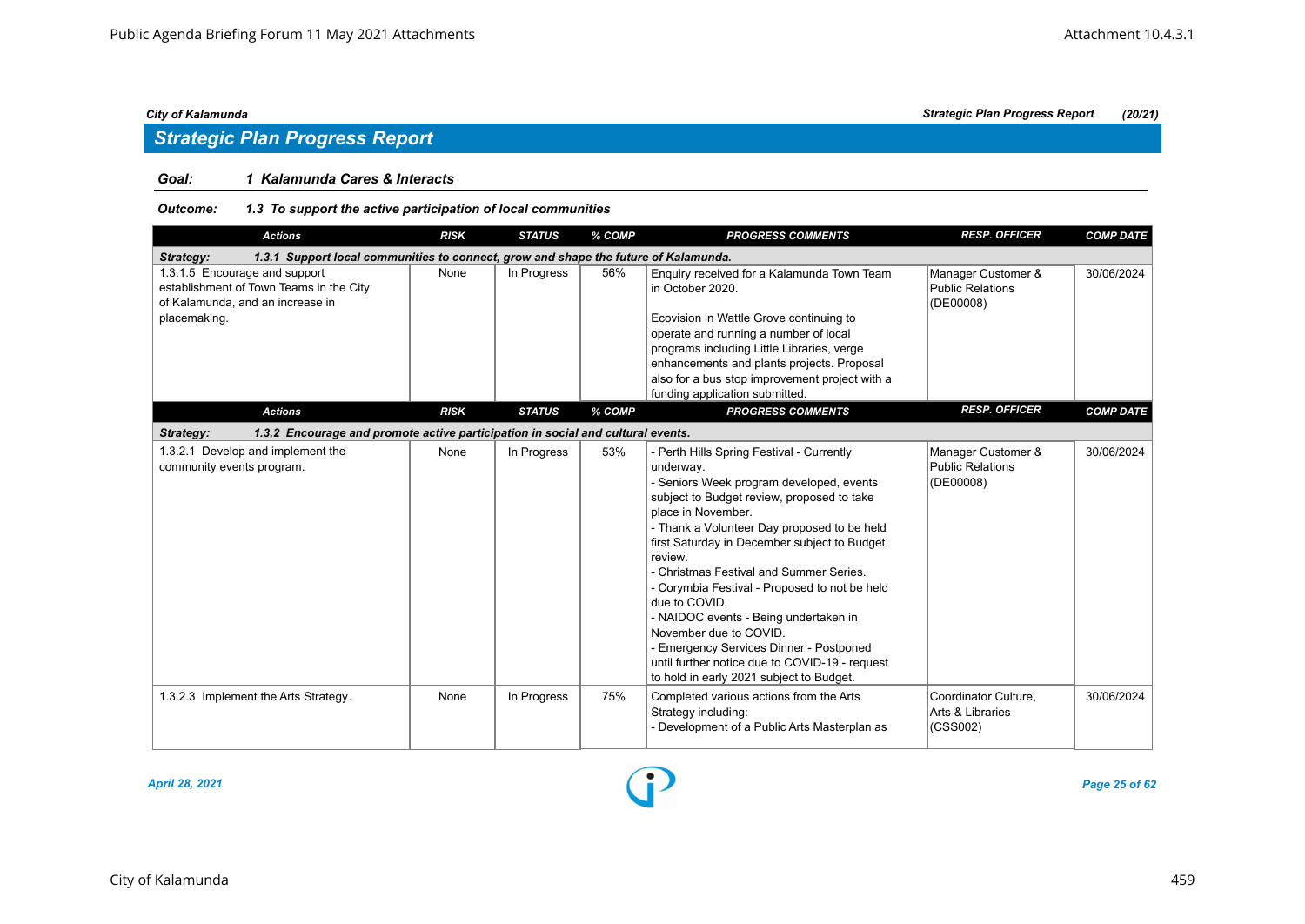# *Strategic Plan Progress Report*

### *Goal: 1 Kalamunda Cares & Interacts*

| <b>Actions</b>                                                                                 | <b>RISK</b> | <b>STATUS</b> | % COMP | <b>PROGRESS COMMENTS</b>                                                                                                                                                                                                                                                                                                                                                                                                                                                                                                 | <b>RESP. OFFICER</b>                                 | <b>COMP DATE</b> |  |  |  |  |  |
|------------------------------------------------------------------------------------------------|-------------|---------------|--------|--------------------------------------------------------------------------------------------------------------------------------------------------------------------------------------------------------------------------------------------------------------------------------------------------------------------------------------------------------------------------------------------------------------------------------------------------------------------------------------------------------------------------|------------------------------------------------------|------------------|--|--|--|--|--|
| Strategy:<br>1.3.2 Encourage and promote active participation in social and cultural events.   |             |               |        |                                                                                                                                                                                                                                                                                                                                                                                                                                                                                                                          |                                                      |                  |  |  |  |  |  |
|                                                                                                |             |               |        | well as review of the LPP26 - due for Council<br>endorsement in coming months.<br>- Delivery of fully funded indigenous theatre at<br>KPAC including three week residency<br>- Attendance at Circuitwest for professional<br>development<br>- Engagement via the Arts Advisory<br>Committee to provide guidance and direction<br>on the actions from the Arts Strategy<br>- Review of Arts Strategy - endorsed by<br>Council at December OCM - Commenced in<br>March 2021 with consultation to commence in<br>July 2021. |                                                      |                  |  |  |  |  |  |
| 1.3.2.4 Promote the Kalamunda History<br>Village.                                              | None        | In Progress   | 76%    | History Village remains closed as of January<br>2021 for repairs to buildings. Currently staff<br>have adapted and are running limited tours<br>through Stirk Cottage. Staff have commenced<br>incursions with schools. Staff continue to<br>promote the village and have filled bookings to<br>the end of the year.                                                                                                                                                                                                     | Coordinator Tourism<br>Development<br>(AC00017)      | 30/06/2024       |  |  |  |  |  |
| 1.3.2.5 Implement actions from KPAC<br>Review to ensure a functional asset fit for<br>purpose. | None        | In Progress   | 75%    | Office improvements complete - signage<br>required.<br>Draft strategic plan developed in conjunction<br>with Circuitwest for KPAC.<br>Draft programming plan developed.<br>Outer Metro Funding delivered with diverse<br>audience and exposure<br>Role review underway but not complete.<br>Front of House and Technician PD's<br>developed and advertising commenced.<br>Funding requested for kitchen renovation, and                                                                                                  | Coordinator Culture,<br>Arts & Libraries<br>(CSS002) | 30/06/2024       |  |  |  |  |  |

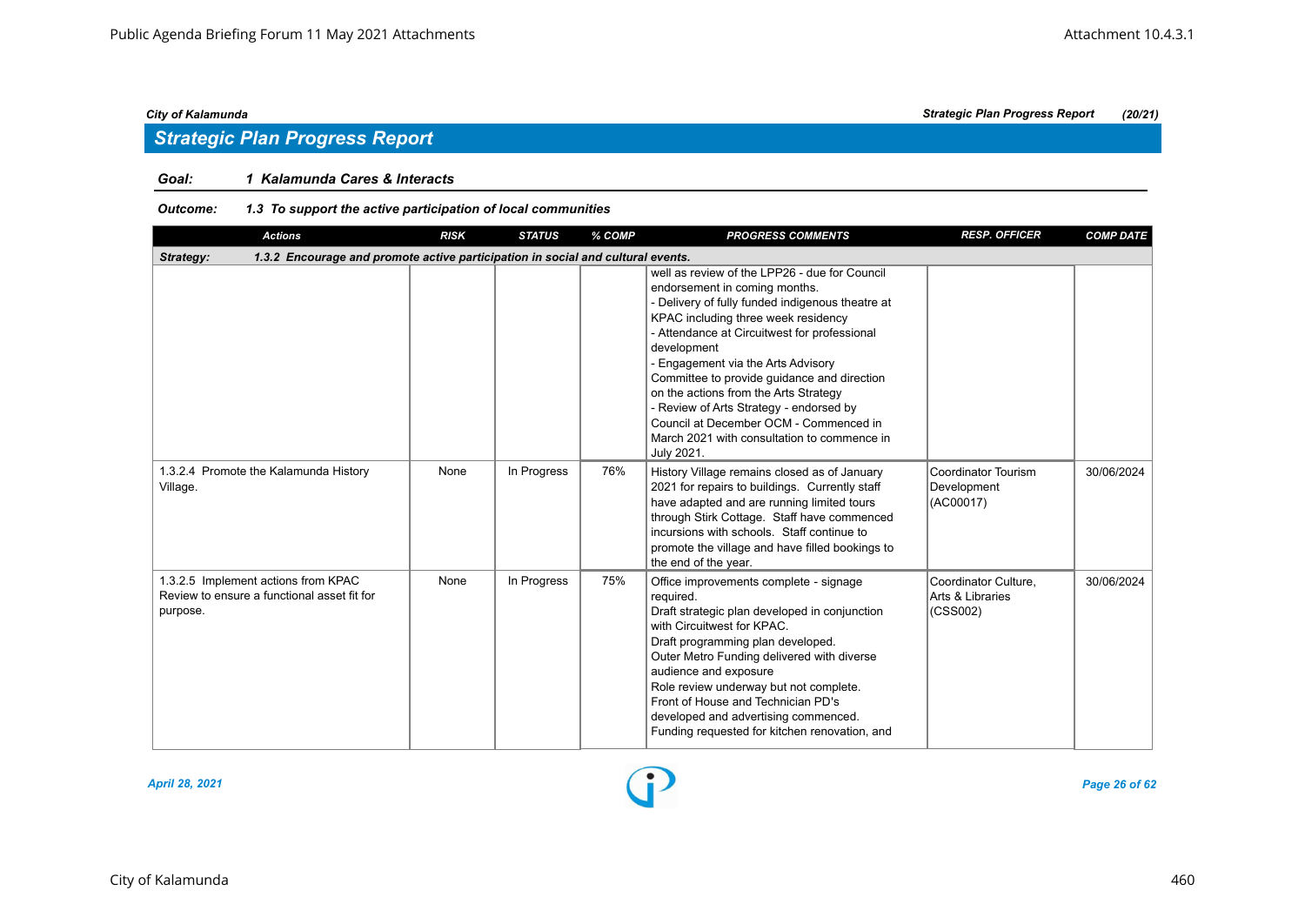### *Goal: 1 Kalamunda Cares & Interacts*

| <b>Actions</b>                                                                                                 | <b>RISK</b> | <b>STATUS</b> | % COMP | <b>PROGRESS COMMENTS</b>                                                                                                                                                                                                                                                                                                                                                                                                                                                                                                                                                                                                                                                                                             | <b>RESP. OFFICER</b>                                 | <b>COMP DATE</b> |
|----------------------------------------------------------------------------------------------------------------|-------------|---------------|--------|----------------------------------------------------------------------------------------------------------------------------------------------------------------------------------------------------------------------------------------------------------------------------------------------------------------------------------------------------------------------------------------------------------------------------------------------------------------------------------------------------------------------------------------------------------------------------------------------------------------------------------------------------------------------------------------------------------------------|------------------------------------------------------|------------------|
| 1.3.2 Encourage and promote active participation in social and cultural events.<br>Strategy:                   |             |               |        |                                                                                                                                                                                                                                                                                                                                                                                                                                                                                                                                                                                                                                                                                                                      |                                                      |                  |
|                                                                                                                |             |               |        | bar renovation.<br>Theatre consultant delivering technical review<br>- final draft expected Friday 23 April.<br>Programming and Technical budget bids<br>complete for 21/22 to deliver further on review<br>recommendations.                                                                                                                                                                                                                                                                                                                                                                                                                                                                                         |                                                      |                  |
| 1.3.2.6 Implement actions from Zig Zag<br>Gallery Review.                                                      | None        | In Progress   | 1%     | Decision to employ 0.5FTE deferred due to<br>COVID19 employment freeze, subsequently<br>impacting completion of actions of the review.<br>Working in partnership with Coordinator of<br>Cultural & Library Services to identify key<br>actions relevant to operational development of<br>the space.                                                                                                                                                                                                                                                                                                                                                                                                                  | Arts Gallery & Events<br>Coordinator (AC00008)       | 30/06/2024       |
| 1.3.2.7 Ensure maximum utilisation of<br>KPAC by curating and hosting appealing<br>social and cultural events. | None        | In Progress   | 80%    | Facility continues to operate at reduced<br>capacity due to COVID-19 - facility has<br>performed incredibly well given the restrictions<br>with several shows being a COVID 'sell out'.<br>2021 Launch event will take place on 2 July<br>(delayed due to second COVID lockdown)<br>Iceland has been delivered with great<br>attendance and exposure.<br>Mama Stitch residency has commenced with<br>great community interaction.<br>21/22 program budget request has increased<br>to ensure a broad cultural offering is available.<br>\$50k received for 2021 community<br>engagement program with Yirra Yaakin as well<br>as creative residency confirmed for 2021 with<br>Whiskey and Boots (all new offerings). | Coordinator Culture,<br>Arts & Libraries<br>(CSS002) | 30/06/2024       |

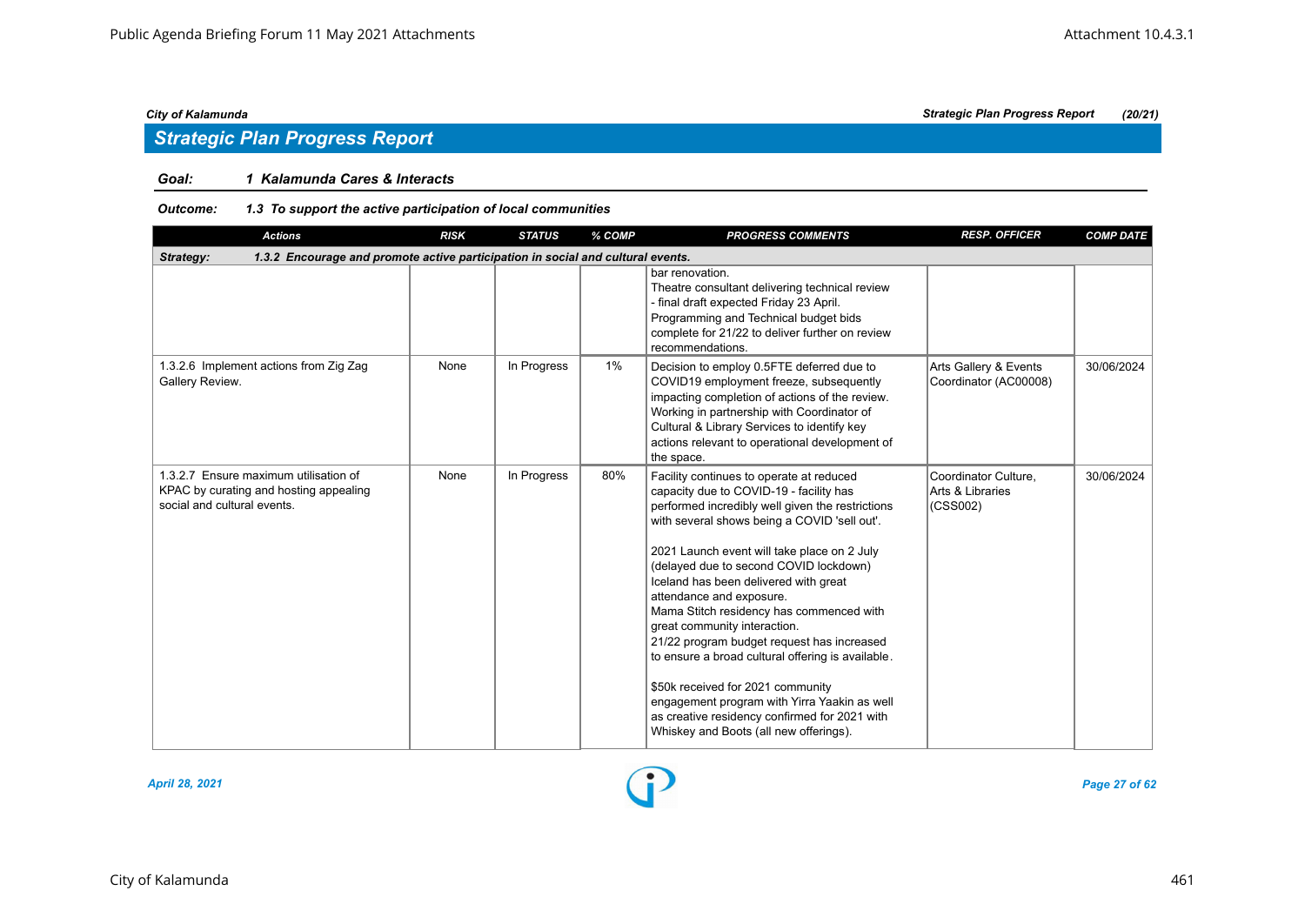### *Goal: 1 Kalamunda Cares & Interacts*

| <b>Actions</b>                                                                                    | <b>RISK</b> | <b>STATUS</b> | % COMP | <b>PROGRESS COMMENTS</b>                                                                                                                                                                                                                                                                                                                                                                                                                                                                                                                                                                                                                                                                                                                                                                                                 | <b>RESP. OFFICER</b>                           | <b>COMP DATE</b> |  |  |  |  |  |
|---------------------------------------------------------------------------------------------------|-------------|---------------|--------|--------------------------------------------------------------------------------------------------------------------------------------------------------------------------------------------------------------------------------------------------------------------------------------------------------------------------------------------------------------------------------------------------------------------------------------------------------------------------------------------------------------------------------------------------------------------------------------------------------------------------------------------------------------------------------------------------------------------------------------------------------------------------------------------------------------------------|------------------------------------------------|------------------|--|--|--|--|--|
| 1.3.2 Encourage and promote active participation in social and cultural events.<br>Strategy:      |             |               |        |                                                                                                                                                                                                                                                                                                                                                                                                                                                                                                                                                                                                                                                                                                                                                                                                                          |                                                |                  |  |  |  |  |  |
|                                                                                                   |             |               |        | Morning Music is available online already for<br>2021 for tickets purchasing with new online<br>ticketing system and over 70 tickets already<br>sold.                                                                                                                                                                                                                                                                                                                                                                                                                                                                                                                                                                                                                                                                    |                                                |                  |  |  |  |  |  |
| 1.3.2.8 Ensure maximum utilisation of Zig<br>Zag Gallery via exhibitions and art-based<br>events. | None        | In Progress   | 25%    | 2021 promises a vibrant program of<br>exhibitions. In theming of the program, the<br>gallery seeks to reflect our community interest<br>in the environment both local as well as in a<br>global sense. Focusing attention on our<br>landscapes/environment and the daily impact<br>in which they influence us and our well being,<br>it is delivered in an often playful and widely<br>engaging way.<br>The program has commenced with a<br>retrospective collection of works by students<br>from the Kalamunda High School Gifted and<br>Talented group which has been in operation<br>for over 30 years. The Zig Zag Gallery will<br>partner with KSHS in delivering an exhibition<br>every two years where student works will be<br>for sale.<br>A full program will be available on the Zig Zag<br>Gallery web page. | Arts Gallery & Events<br>Coordinator (AC00008) | 30/06/2024       |  |  |  |  |  |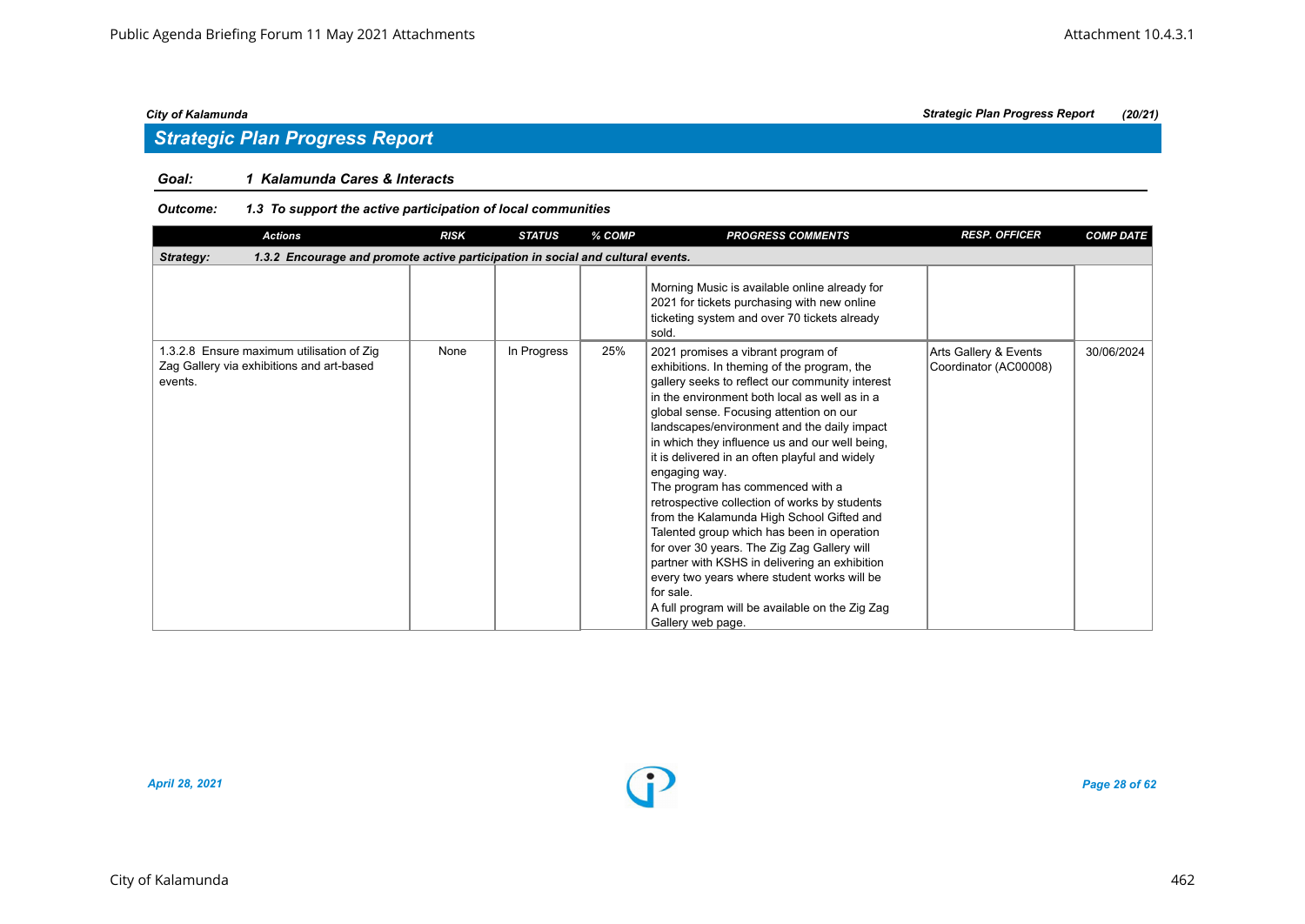#### *Goal: 2 Kalamunda Clean & Green*

### *Outcome: 2.1 To protect and enhance the environmental values of the City*

| <b>Actions</b>                                                                                    | <b>RISK</b> | <b>STATUS</b> | % COMP | <b>PROGRESS COMMENTS</b>                                                                                                                                                                                                                                                                                                                                                                                                                                                                                                                                                                                                                                                                                                                                              | <b>RESP. OFFICER</b>                                          | <b>COMP DATE</b> |
|---------------------------------------------------------------------------------------------------|-------------|---------------|--------|-----------------------------------------------------------------------------------------------------------------------------------------------------------------------------------------------------------------------------------------------------------------------------------------------------------------------------------------------------------------------------------------------------------------------------------------------------------------------------------------------------------------------------------------------------------------------------------------------------------------------------------------------------------------------------------------------------------------------------------------------------------------------|---------------------------------------------------------------|------------------|
| Strategy:<br>2.1.1 Enhance our bushland, natural areas, waterways and reserves.                   |             |               |        |                                                                                                                                                                                                                                                                                                                                                                                                                                                                                                                                                                                                                                                                                                                                                                       |                                                               |                  |
| 2.1.1.2 Define and implement actions out<br>of the Local Environment Strategy.                    | None        | In Progress   | 80%    | Key achievements this quarter include:<br><b>KEAC endorsement of draft Urban Forest</b><br>Strategy.<br>Council endorsement of draft Urban Forest<br>Strategy for community engagement.<br>Final Urban Forest Strategy scheduled to be<br>presented to Council in June 2021.<br>KEAC endorsement of draft Local Biodiversity<br>Strategy.<br>Council endorsement of draft Local<br>Biodiversity Strategy.<br>Commencement of Catchment Management<br>Plans.<br>Commencement of Waste Plan<br>implementation.<br>Diversion of kerbside general waste skips<br>from landfill to resource recovery with a target<br>recovery of 20%.<br>Remaining actions for 20/21 will be to list<br>projects for draft 21/22 Budget.<br>Some actions are ongoing for life of strategy | Manager Parks &<br><b>Environmental Services</b><br>(TO00019) | 30/06/2024       |
| 2.1.1.3 Develop, implement and review<br>actions from the approved Urban Forest<br>Strategy 2020. | None        | In Progress   | 80%    | Draft Urban Forest Strategy endorsed by<br>KEAC and subsequently Council for purposes<br>of community consultation.<br>Community consultation has been completed<br>and final document, including proposed<br>actions to be presented to Council in June<br>2021.<br>2020/21 outcome will be adoption of Strategy<br>by Council and listing of projects in draft<br>2021/22 Budget.                                                                                                                                                                                                                                                                                                                                                                                   | Manager Parks &<br><b>Environmental Services</b><br>(TO00019) | 30/06/2024       |

*City of Kalamunda Strategic Plan Progress Report (20/21)*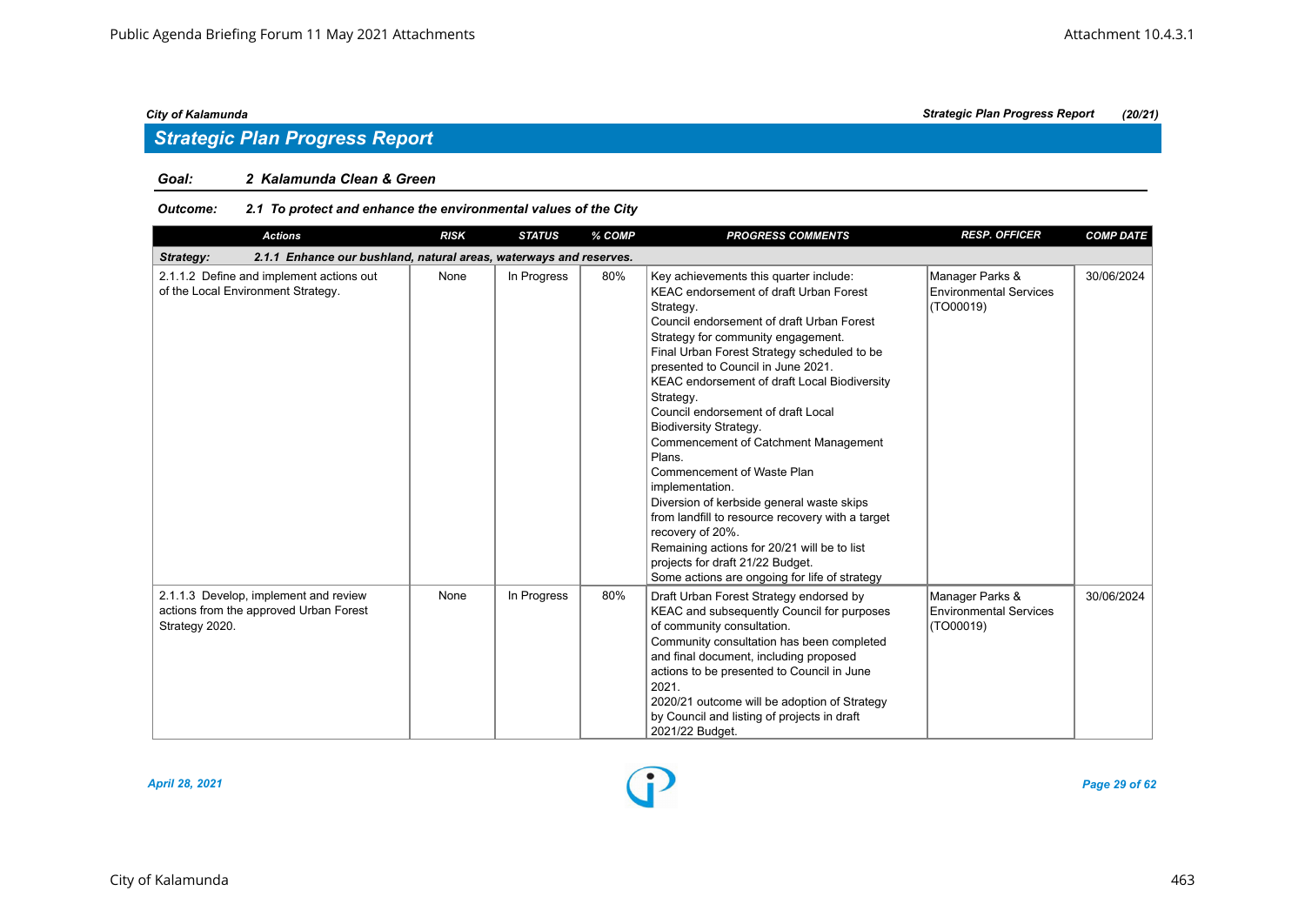# *Strategic Plan Progress Report*

#### *Goal: 2 Kalamunda Clean & Green*

### *Outcome: 2.1 To protect and enhance the environmental values of the City*

| <b>Actions</b>                                                                                           | <b>RISK</b> | <b>STATUS</b> | % COMP | <b>PROGRESS COMMENTS</b>                                                                                                                                                                                                                                                                                                                                                                                                                                                                                | <b>RESP. OFFICER</b>                                          | <b>COMP DATE</b> |  |  |  |  |
|----------------------------------------------------------------------------------------------------------|-------------|---------------|--------|---------------------------------------------------------------------------------------------------------------------------------------------------------------------------------------------------------------------------------------------------------------------------------------------------------------------------------------------------------------------------------------------------------------------------------------------------------------------------------------------------------|---------------------------------------------------------------|------------------|--|--|--|--|
| 2.1.2 Support the conservation and enhancement of our biodiversity.<br>Strategy:                         |             |               |        |                                                                                                                                                                                                                                                                                                                                                                                                                                                                                                         |                                                               |                  |  |  |  |  |
| 2.1.2.1 Define, implement, and review<br>actions out of the Local Biodiversity<br>Strategy 2020.         | None        | In Progress   | 75%    | Key Achievements this quarter:<br>Draft Local Biodiversity Strategy endorsed by<br>KEAC.<br>Draft Local Biodiversity Strategy endorsed by<br>Council for purposes of community<br>engagement.<br>Community engagement of Draft completed<br>and currently being assessed.<br>Final document tentatively scheduled for<br>presentation to Council in July 2021.<br>Remaining actions in 2020/21 will be to have<br>final strategy adopted by Council and projects<br>listed in the draft 2021/22 Budget. | Manager Parks &<br><b>Environmental Services</b><br>(TO00019) | 30/06/2024       |  |  |  |  |
| <b>Actions</b>                                                                                           | <b>RISK</b> | <b>STATUS</b> | % COMP | <b>PROGRESS COMMENTS</b>                                                                                                                                                                                                                                                                                                                                                                                                                                                                                | <b>RESP. OFFICER</b>                                          | <b>COMP DATE</b> |  |  |  |  |
| 2.1.3 Community engagement and education in environmental management.<br>Strategy:                       |             |               |        |                                                                                                                                                                                                                                                                                                                                                                                                                                                                                                         |                                                               |                  |  |  |  |  |
| 2.1.3.1 Deliver targeted environmental<br>education events to improve community<br>skills and awareness. | None        | In Progress   | 75%    | Programs on track prior to COVID-19. New<br>delivery model developed and implemented.<br>Has been well received.<br>2020/21 program to run 8 workshops -<br>completed planning and about to commence<br>implementation.<br>Recently delivered inaugural environmental<br>expo and several friends group training<br>sessions.                                                                                                                                                                           | Manager Parks &<br><b>Environmental Services</b><br>(TO00019) | 30/06/2024       |  |  |  |  |
| 2.1.3.2 Engage local schools in the<br>Adopt-a-patch program.                                            | None        | In Progress   | 75%    | Programs on track prior to COVID-19. New<br>delivery model developed and implemented.<br>Has been well received.<br>Works planned for 2020/21 year commencing<br>Term 1 2021.<br>Four schools have submitted registrations of                                                                                                                                                                                                                                                                           | Manager Parks &<br><b>Environmental Services</b><br>(TO00019) | 30/06/2024       |  |  |  |  |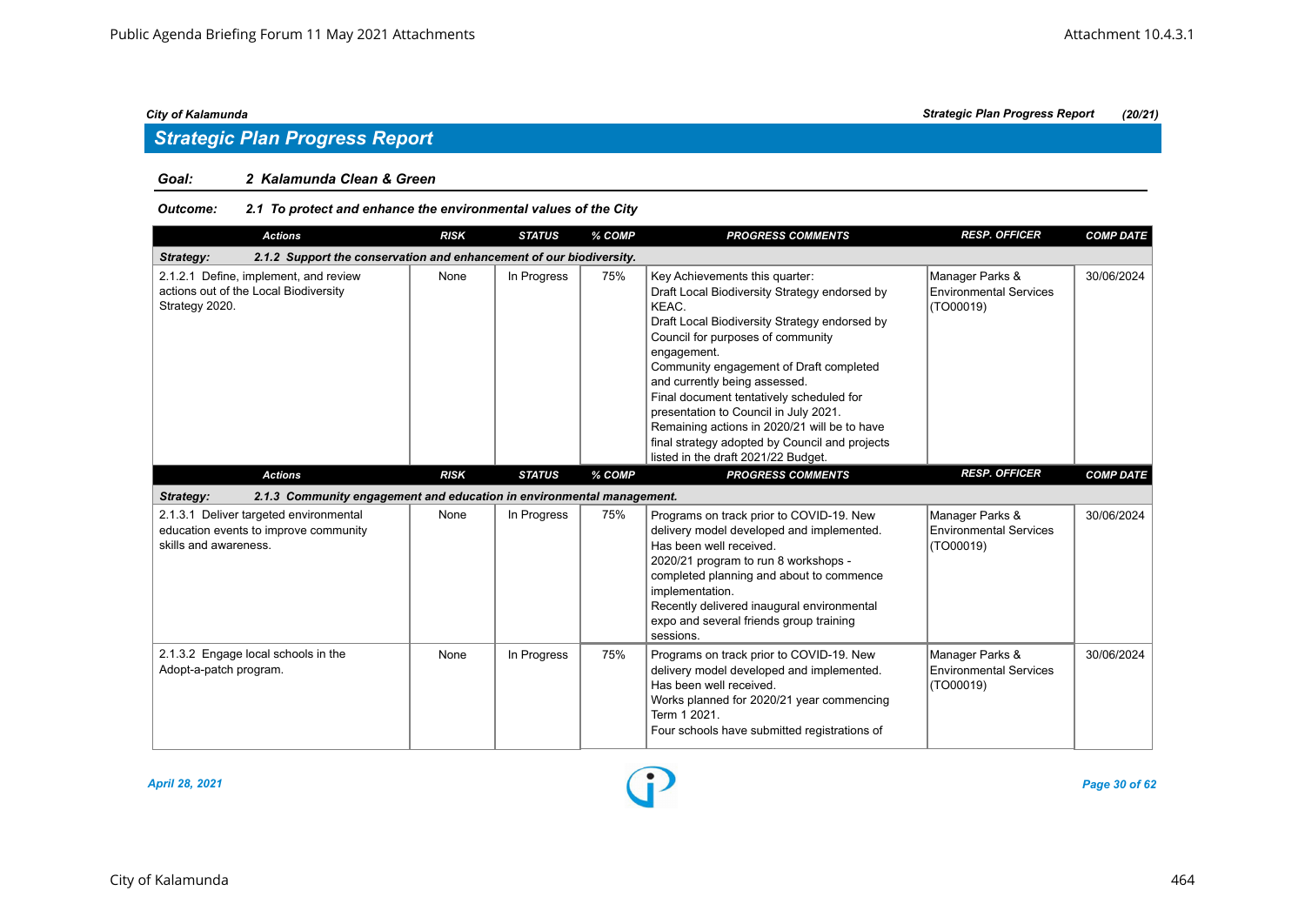### *Strategic Plan Progress Report*

### *Goal: 2 Kalamunda Clean & Green*

#### *Outcome: 2.1 To protect and enhance the environmental values of the City*

|                  | Actions                                                               | RISK | <b>STATUS</b> | % COMP | <b>PROGRESS COMMENTS</b>                     | <b>RESP. OFFICER</b> | <b>COMP DATE</b> |  |  |  |
|------------------|-----------------------------------------------------------------------|------|---------------|--------|----------------------------------------------|----------------------|------------------|--|--|--|
| <b>Strategy:</b> | 2.1.3 Community engagement and education in environmental management. |      |               |        |                                              |                      |                  |  |  |  |
|                  |                                                                       |      |               |        | ∣interest                                    |                      |                  |  |  |  |
|                  |                                                                       |      |               |        | Delivery of incursions for term 2 commencing |                      |                  |  |  |  |

#### *Outcome: 2.2 To achieve environmental sustainability through effective natural resource management*

| <b>Actions</b>                                                                                                                                                           | <b>RISK</b> | <b>STATUS</b> | % COMP | <b>PROGRESS COMMENTS</b>                                                                                                                                                                                                                                                                                                                                                                                                                                                                                                                                                                                                                                                                                                                        | <b>RESP. OFFICER</b>                                    | <b>COMP DATE</b> |  |  |  |  |
|--------------------------------------------------------------------------------------------------------------------------------------------------------------------------|-------------|---------------|--------|-------------------------------------------------------------------------------------------------------------------------------------------------------------------------------------------------------------------------------------------------------------------------------------------------------------------------------------------------------------------------------------------------------------------------------------------------------------------------------------------------------------------------------------------------------------------------------------------------------------------------------------------------------------------------------------------------------------------------------------------------|---------------------------------------------------------|------------------|--|--|--|--|
| 2.2.1 Facilitate the appropriate use of water and energy supplies for the City.<br>Strategy:                                                                             |             |               |        |                                                                                                                                                                                                                                                                                                                                                                                                                                                                                                                                                                                                                                                                                                                                                 |                                                         |                  |  |  |  |  |
| 2.2.1.2 Analyse potable water and energy<br>consumption in City managed and owned<br>facilities, identifying and implementing key<br>opportunities for efficiency gains. | None        | In Progress   | 68%    | A 4 year Project.<br>Year 1 Tasks Work progressing through data<br>gathering of water and energy consumption<br>for all buildings to identify gaps where energy<br>analysis will require further work. Discussions<br>undertaken with consultants specialising in<br>this field of work to undertake energy auditing<br>leading to the plan to reduce consumption.<br>Efficiency measures continue with works to<br>roll out LED lighting in key areas, for example<br>Hartfield Park Recreation Centre, with the<br>replacement of old high bay lights with LED.<br>Likewise Ray Owen Recreation Centre Courts<br>5 & 6 high bay lights also replaced with LED.<br>Draft Energy Management Project Plan to be<br>compiled during Year 2 21/22. | Manager Asset &<br><b>Waste Operations</b><br>(TO00017) | 30/06/2024       |  |  |  |  |
| 2.2.1.3 Implement Waterwise Council<br>Action Plan.                                                                                                                      | None        | In Progress   | 75%    | City's Waterwise Plan has been endorsed by<br>Water Corporation.<br>First report against actions completed and<br>submitted in November 2020.<br>Some actions are ongoing for the life of the<br>document.                                                                                                                                                                                                                                                                                                                                                                                                                                                                                                                                      | Manager Parks &<br>Environmental Services<br>(TO00019)  | 30/06/2024       |  |  |  |  |
| 2.2.1.4 Prepare and deliver a street<br>lighting upgrade program.                                                                                                        | None        | In Progress   | 50%    | A request has been raised with Western<br>Power to initiate the process to upgrade street                                                                                                                                                                                                                                                                                                                                                                                                                                                                                                                                                                                                                                                       | Manager Asset<br>Planning (TO00018)                     | 30/06/2024       |  |  |  |  |

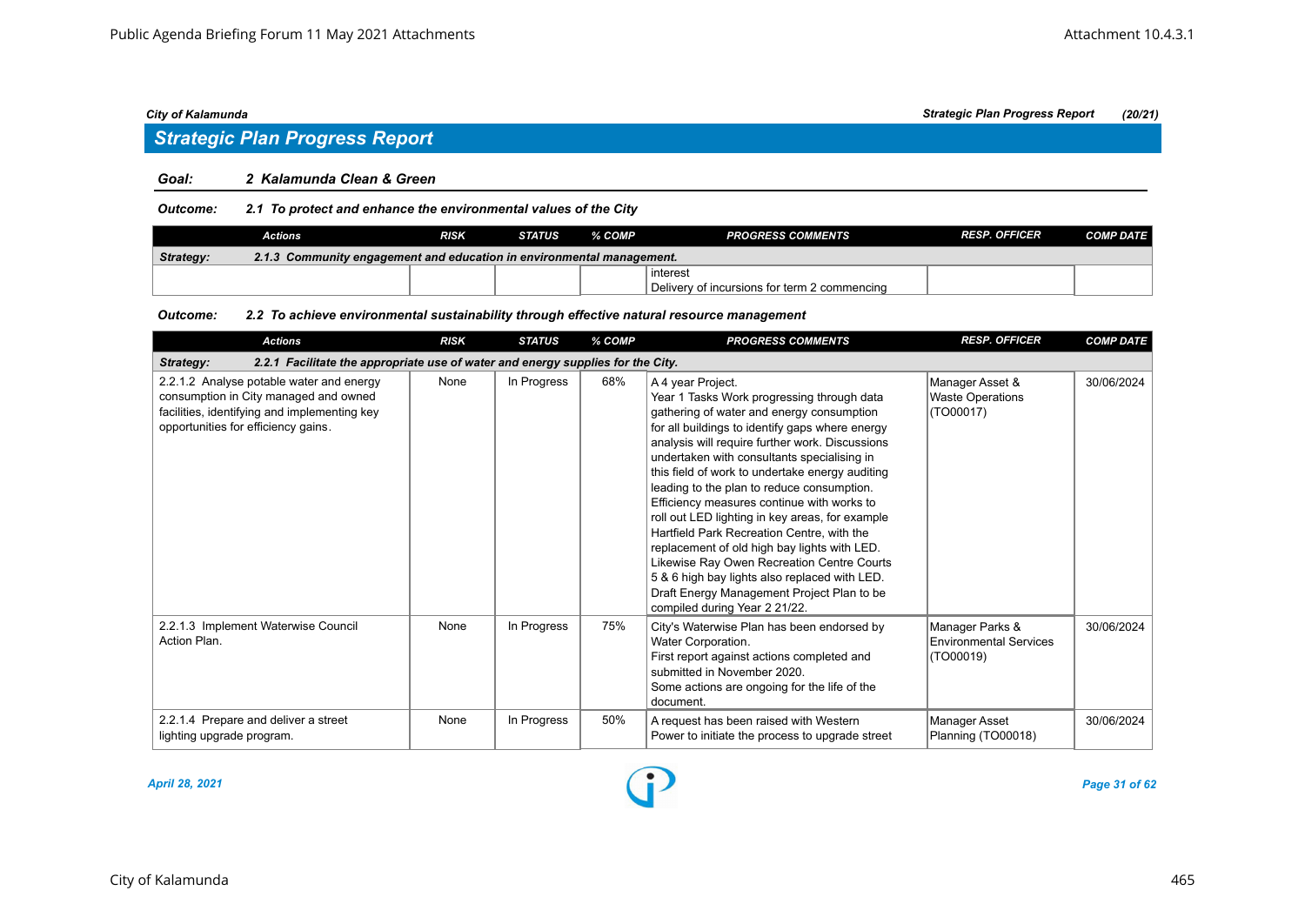# *Strategic Plan Progress Report*

### *Goal: 2 Kalamunda Clean & Green*

### *Outcome: 2.2 To achieve environmental sustainability through effective natural resource management*

| <b>Actions</b>                                                                                            | <b>RISK</b> | <b>STATUS</b> | % COMP | <b>PROGRESS COMMENTS</b>                                                                                                                                                                                                                                                                                                                                                                                                                                                                                                                         | <b>RESP. OFFICER</b>                                    | <b>COMP DATE</b> |  |  |  |  |  |
|-----------------------------------------------------------------------------------------------------------|-------------|---------------|--------|--------------------------------------------------------------------------------------------------------------------------------------------------------------------------------------------------------------------------------------------------------------------------------------------------------------------------------------------------------------------------------------------------------------------------------------------------------------------------------------------------------------------------------------------------|---------------------------------------------------------|------------------|--|--|--|--|--|
| 2.2.1 Facilitate the appropriate use of water and energy supplies for the City.<br>Strategy:              |             |               |        |                                                                                                                                                                                                                                                                                                                                                                                                                                                                                                                                                  |                                                         |                  |  |  |  |  |  |
|                                                                                                           |             |               |        | lights for all Distributor A roads (covering 648<br>lights). As all the street lights are Western<br>Power lights the City requires them to<br>commence the process. Preliminary estimates<br>indicate the upgrades will cost around \$650<br>each plus potentially a design cost. Western<br>Power are assessing the work required and<br>will advise us when they have confirmed the<br>scope and costs. The project is delayed due<br>to the slowness of Western Power process,<br>however by year end the year target should be<br>achieved. |                                                         |                  |  |  |  |  |  |
| 2.2.1.5 Prepare and implement an<br>energy and water sustainability policy and<br>actions.                | None        | In Progress   | 53%    | 4 year Project.<br>Year 1 Researching policies at other Local<br>Governments within Australia.                                                                                                                                                                                                                                                                                                                                                                                                                                                   | Manager Asset &<br><b>Waste Operations</b><br>(TO00017) | 30/06/2024       |  |  |  |  |  |
| <b>Actions</b>                                                                                            | <b>RISK</b> | <b>STATUS</b> | % COMP | <b>PROGRESS COMMENTS</b>                                                                                                                                                                                                                                                                                                                                                                                                                                                                                                                         | <b>RESP. OFFICER</b>                                    | <b>COMP DATE</b> |  |  |  |  |  |
| 2.2.2 Use technology to produce innovative solutions to reduce power and water usage.<br>Strategy:        |             |               |        |                                                                                                                                                                                                                                                                                                                                                                                                                                                                                                                                                  |                                                         |                  |  |  |  |  |  |
| 2.2.2.1 Develop, implement and review<br>discrete action plans coming from the<br>Non-Potable Water Plan. | None        | Completed     | 100%   | Draft Non Potable Water Action Plan has been<br>endorsed by Council for Community<br>Consultation and outcomes presented to July<br>2021 OCM.<br>In anticipation of the Plan being adopted, as<br>well as consideration of allied projects<br>underway, the following actions are underway:<br>* Design of new MAR pipeline from Hartfield<br>Park to Ray Owen Reserve<br>* Stormwater flow data capture<br>* Planning for 2nd MAR<br>* Capital works in renewing inefficient                                                                    | Manager Asset Delivery<br>(PD00004)                     | 30/06/2024       |  |  |  |  |  |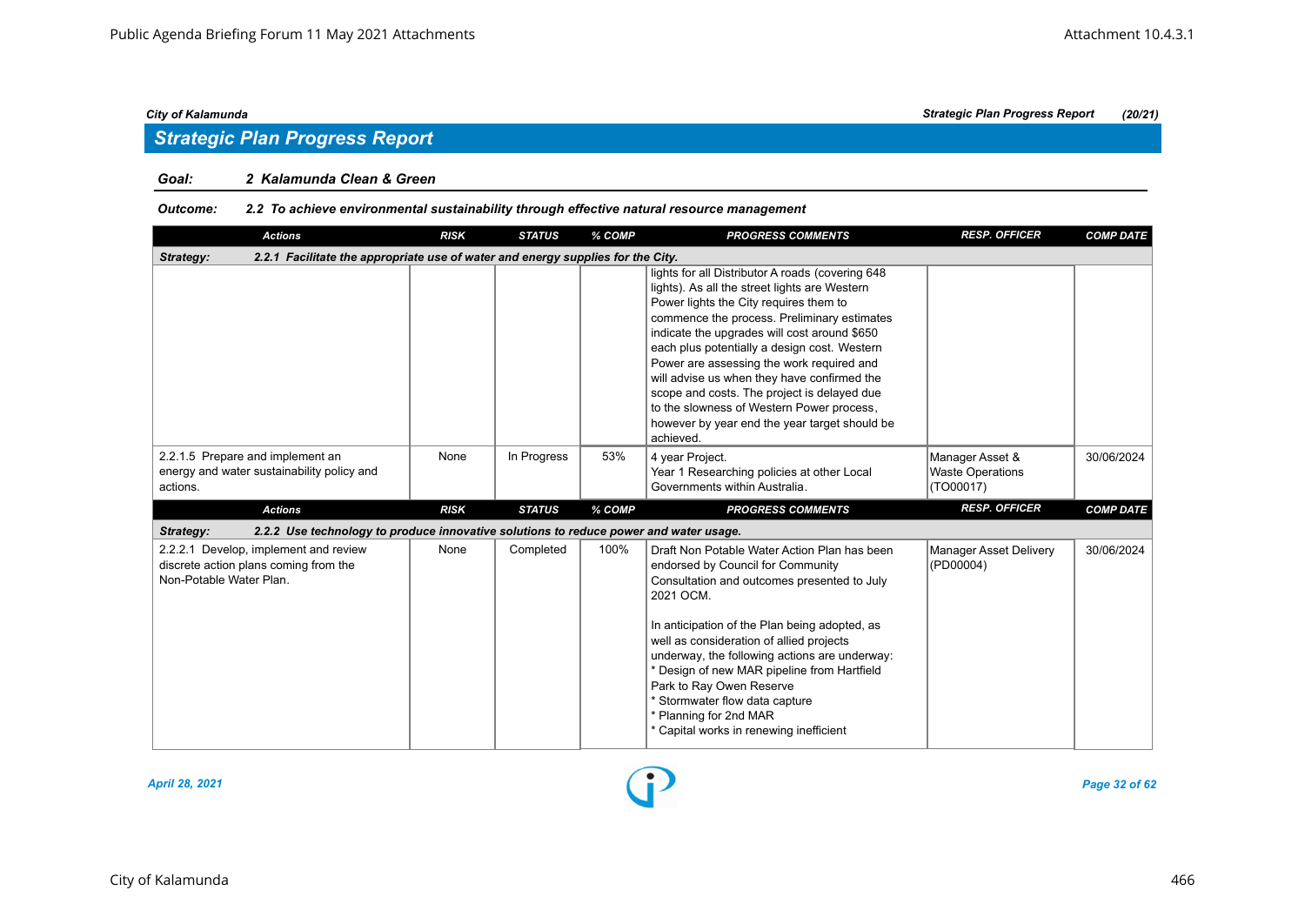#### *Goal: 2 Kalamunda Clean & Green*

#### *Outcome: 2.2 To achieve environmental sustainability through effective natural resource management*

| <b>Actions</b>                                                                                             | <b>RISK</b> | <b>STATUS</b> | % COMP | <b>PROGRESS COMMENTS</b>                                                                                                                                                                                                                                                                                                                                                                                                                                                                                                                                                                                                                                                                                                                                                                                                | <b>RESP. OFFICER</b>                        | <b>COMP DATE</b> |  |  |  |  |  |
|------------------------------------------------------------------------------------------------------------|-------------|---------------|--------|-------------------------------------------------------------------------------------------------------------------------------------------------------------------------------------------------------------------------------------------------------------------------------------------------------------------------------------------------------------------------------------------------------------------------------------------------------------------------------------------------------------------------------------------------------------------------------------------------------------------------------------------------------------------------------------------------------------------------------------------------------------------------------------------------------------------------|---------------------------------------------|------------------|--|--|--|--|--|
| 2.2.2 Use technology to produce innovative solutions to reduce power and water usage.<br>Strategy:         |             |               |        |                                                                                                                                                                                                                                                                                                                                                                                                                                                                                                                                                                                                                                                                                                                                                                                                                         |                                             |                  |  |  |  |  |  |
|                                                                                                            |             |               |        | reticulation systems                                                                                                                                                                                                                                                                                                                                                                                                                                                                                                                                                                                                                                                                                                                                                                                                    |                                             |                  |  |  |  |  |  |
| 2.2.2.2 Complete feasibility study into a<br>Solar Farm initiative.                                        | None        | Completed     | 100%   | Council Decision - OCM 200/2020 (October<br>2020 OCM) that the feasibility report was<br>received and proposed actions endorsed.<br>These actions and progress are:<br>(a) Develop and Implement community<br>engagement plan regarding the concept of a<br>solar farm at Pioneer Park (5%)<br>(b) Consult at senior level at WAPC to seek<br>their approval in principle or otherwise for a<br>solar farm at Pioneer Park. (100%). WAPC<br>will not provide this unless a DA is submitted<br>(c) complete contaminated site surveys at<br>Pioneer Park (25%)<br>(d) seek expressions of interest from the<br>market for the potential to operate a solar<br>farm at Pioneer Park (0%)<br>These subsequent actions will be reported on<br>via CAMMS Strategy in 2021/22 as they are<br>new actions approved by Council. | Director Asset Services<br>(DE00002)        | 30/06/2021       |  |  |  |  |  |
| 2.2.2.3 Develop & implement a policy and<br>guidelines for a community facilities solar<br>panels program. | None        | Completed     | 100%   | Policy was endorsed by Council (OCM<br>234/2020) at November 2020 OCM.<br>Next action is to include grant funding in draft<br>2021/22 budget.                                                                                                                                                                                                                                                                                                                                                                                                                                                                                                                                                                                                                                                                           | <b>Director Asset Services</b><br>(DE00002) | 30/06/2024       |  |  |  |  |  |

#### *Outcome: 2.3 To reduce the amount of waste produced and increase the amount of reuse and recycling of waste*

|                  | Actions                                                  | <b>RISK</b> | <b>STATUS</b> | % COMP | <b>PROGRESS COMMENTS</b> | <b>RESP. OFFICER</b> | <b>COMP DATE</b> |
|------------------|----------------------------------------------------------|-------------|---------------|--------|--------------------------|----------------------|------------------|
| <b>Strategy:</b> | 2.3.1 Identify and implement strategies to reduce waste. |             |               |        |                          |                      |                  |
|                  |                                                          |             |               |        |                          |                      |                  |
|                  |                                                          |             |               |        |                          |                      |                  |

*April 28, 2021 Page 33 of 62*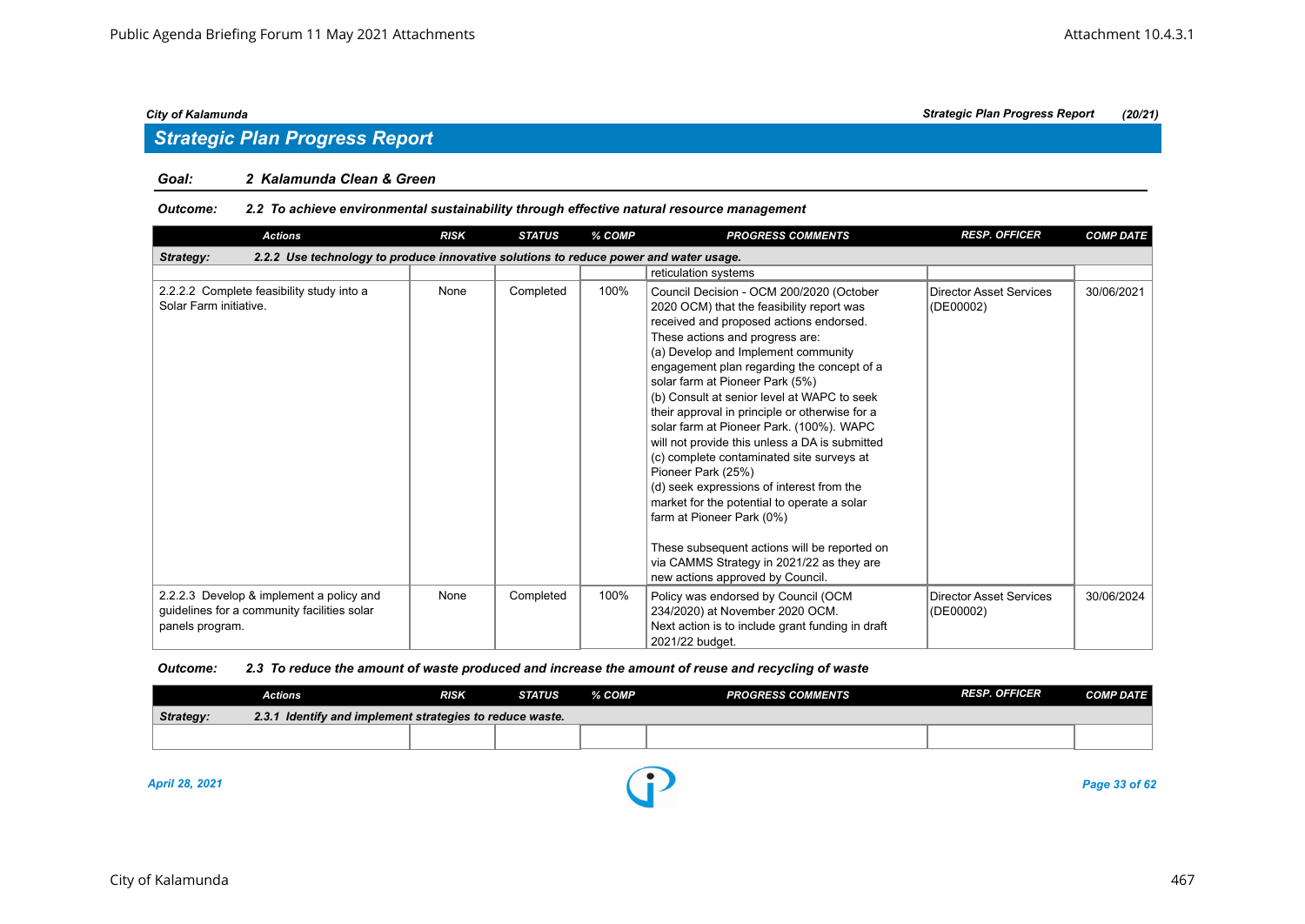### *Goal: 2 Kalamunda Clean & Green*

#### *Outcome: 2.3 To reduce the amount of waste produced and increase the amount of reuse and recycling of waste*

| <b>Actions</b>                                                                                                                                              | <b>RISK</b> | <b>STATUS</b> | % COMP | <b>PROGRESS COMMENTS</b>                                                                                                                                                                                                                                                                                                                                                                                                                                                                                                                                                                                                                                                                                                                                                                                                                                                           | <b>RESP. OFFICER</b>                                    | <b>COMP DATE</b> |  |  |  |  |  |
|-------------------------------------------------------------------------------------------------------------------------------------------------------------|-------------|---------------|--------|------------------------------------------------------------------------------------------------------------------------------------------------------------------------------------------------------------------------------------------------------------------------------------------------------------------------------------------------------------------------------------------------------------------------------------------------------------------------------------------------------------------------------------------------------------------------------------------------------------------------------------------------------------------------------------------------------------------------------------------------------------------------------------------------------------------------------------------------------------------------------------|---------------------------------------------------------|------------------|--|--|--|--|--|
| 2.3.1 Identify and implement strategies to reduce waste.<br>Strategy:                                                                                       |             |               |        |                                                                                                                                                                                                                                                                                                                                                                                                                                                                                                                                                                                                                                                                                                                                                                                                                                                                                    |                                                         |                  |  |  |  |  |  |
| 2.3.1.1 Develop and implement the<br>Waste Plan (including the introduction of<br>a 3rd (Food Organics & Garden Organics)<br>bin.                           | None        | In Progress   | 75%    | 4 Year Project<br>Waste Plan adopted by Council at 23 June 2020<br>Ordinary Council Meeting.<br>DWER approved the City's Waste Plan on 8<br>September 2020.<br>It was the First Waste Plan endorsed by Director<br>General in WA.<br>Works are commencing on its implementation,<br>already 5 tasks have been completed.<br>The introduction of a 3rd bin for FOGO is<br>dependent upon FOGO Processing capacity<br>being built at the EMRC Redhill Facility. EMRC<br>Tenders for FOGO processing close around the<br>16th June 2021, with decision likely to be made<br>end August 2021. This will then enable the City<br>to review its 3rd Bin FOGO project timeline as<br>the processing facility will need to be<br>constructed, commissioned and accepting Local<br>Government FOGO materials prior to or in<br>conjunction with the introduction of a 3rd Bin &<br>Caddies. | Manager Asset &<br><b>Waste Operations</b><br>(TO00017) | 30/06/2024       |  |  |  |  |  |
| 2.3.1.2 Improve access and facilities at<br>Walliston Transfer Station for community<br>to divert waste from landfill into recycled<br>or reused materials. | None        | In Progress   | 75%    | 4 Year Project<br>On 16 June 2020, DWER granted the City a<br>20 year conditional licence with improvements<br>to Infrastructure to be completed by June<br>2023.<br>RFQ awarded to TALIS Consultants.<br>Detailed design finalised 31 March 2021.<br>Access Road cleared 2020.<br>Construction works (Access Road Sealing,                                                                                                                                                                                                                                                                                                                                                                                                                                                                                                                                                        | Manager Asset &<br><b>Waste Operations</b><br>(TO00017) | 30/06/2024       |  |  |  |  |  |

*City of Kalamunda Strategic Plan Progress Report (20/21)*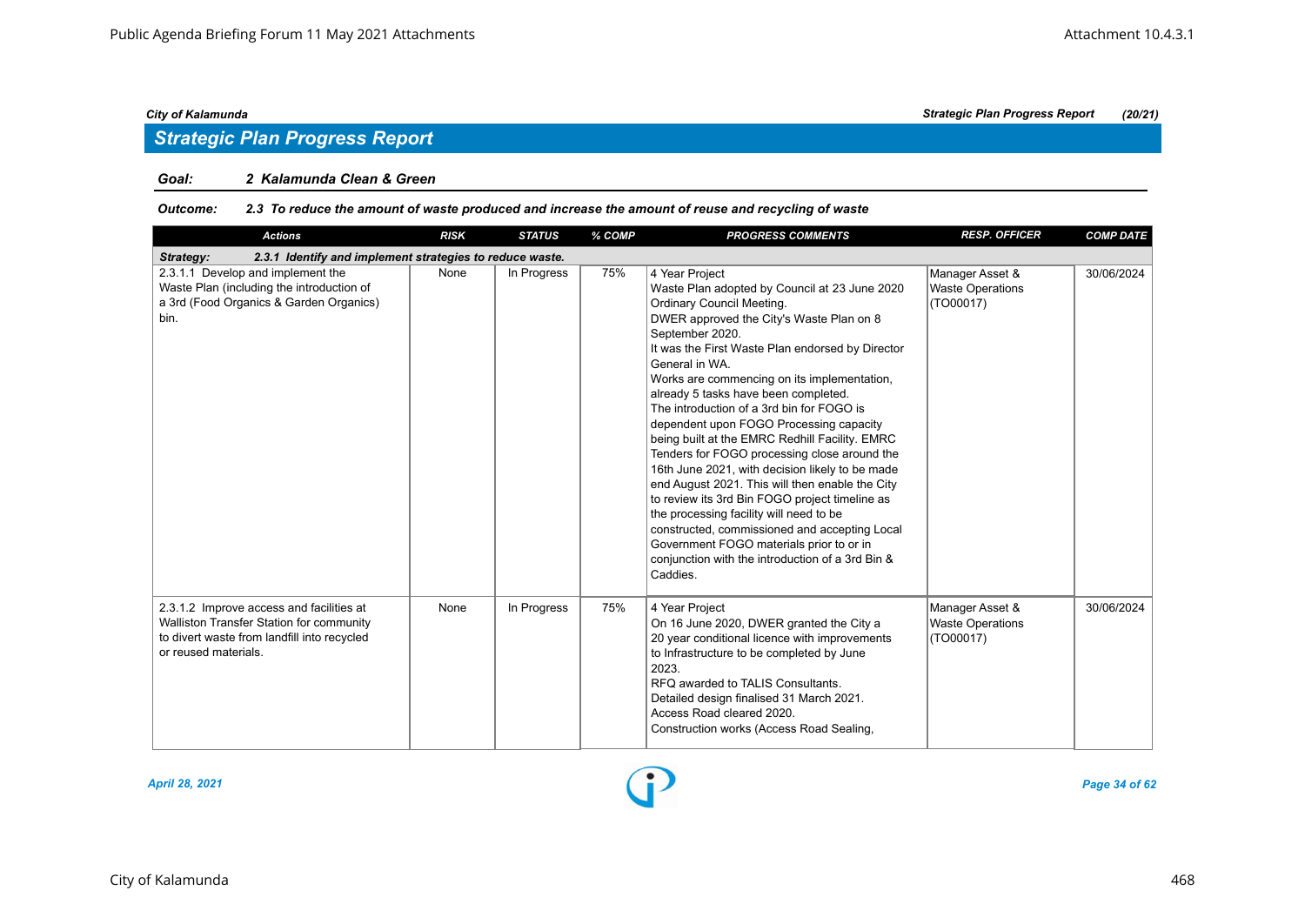#### *Goal: 2 Kalamunda Clean & Green*

#### *Outcome: 2.3 To reduce the amount of waste produced and increase the amount of reuse and recycling of waste*

| <b>Actions</b>                                                                                                      | <b>RISK</b> | <b>STATUS</b> | % COMP | <b>PROGRESS COMMENTS</b>                                                                                                                                                                                                                                                                                                                                                                                                                                                                                                                                                                                                                                                                                                                                                                                                                           | <b>RESP. OFFICER</b>                 | <b>COMP DATE</b> |  |  |  |  |
|---------------------------------------------------------------------------------------------------------------------|-------------|---------------|--------|----------------------------------------------------------------------------------------------------------------------------------------------------------------------------------------------------------------------------------------------------------------------------------------------------------------------------------------------------------------------------------------------------------------------------------------------------------------------------------------------------------------------------------------------------------------------------------------------------------------------------------------------------------------------------------------------------------------------------------------------------------------------------------------------------------------------------------------------------|--------------------------------------|------------------|--|--|--|--|
| 2.3.1 Identify and implement strategies to reduce waste.<br>Strategy:                                               |             |               |        |                                                                                                                                                                                                                                                                                                                                                                                                                                                                                                                                                                                                                                                                                                                                                                                                                                                    |                                      |                  |  |  |  |  |
|                                                                                                                     |             |               |        | Drainage, Hardstands etc) have commenced<br>April 2021.                                                                                                                                                                                                                                                                                                                                                                                                                                                                                                                                                                                                                                                                                                                                                                                            |                                      |                  |  |  |  |  |
| 2.3.1.4 Drive greater cost efficiency and<br>better waste management practices from<br>facilities operated by EMRC. | None        | In Progress   | 80%    | Tasks completed thus far:<br>Reviewed & revision to Business Case for<br>EMRC to provide FOGO facilities for member<br>councils, identifying cost allocations<br>Reviewed draft Business Case by EMRC for a<br>'bulk up' Waste Transfer Station at Hazelmere<br>for waste going to the East Rockingham RRF<br>Rejected draft Business Case by EMRC to<br>provide 'bulk up' Waste Transfer Station at<br>Hazelmere for FOGO going to Red Hill<br>Developed Technical Officer (Director Level)<br>working group with EMRC to ensure cost<br>efficiencies are developed<br>Draft Specifications for a FOGO facility at Red<br>Hill (EMRC) being finalised with EMRC and<br>member councils<br>Changed Kerbside General Waste Skip Bins<br>from Landfill (via EMRC) to resource recovery<br>(via Cleanaway), with a target of 20%<br>resource recovery | Director Asset Services<br>(DE00002) | 30/06/2024       |  |  |  |  |

| Outcome: | 2.4 To ensure contaminated sites are safe and managed to ultimate use |
|----------|-----------------------------------------------------------------------|
|----------|-----------------------------------------------------------------------|

|                          | Actions                                                                           | <b>RISK</b> | <b>STATUS</b> | % COMP | <b>PROGRESS COMMENTS</b>                                                                                                                                              | <b>RESP. OFFICER</b>                                             | <b>COMP DATE</b> |
|--------------------------|-----------------------------------------------------------------------------------|-------------|---------------|--------|-----------------------------------------------------------------------------------------------------------------------------------------------------------------------|------------------------------------------------------------------|------------------|
| Strategy:                | 2.4.1 Identify, examine and manage risk associated with contaminated sites.       |             |               |        |                                                                                                                                                                       |                                                                  |                  |
| extent of contamination. | 2.4.1.1 Investigate all City managed<br>contaminated sites to understand the full | None        | In Progress   | 75%    | Brand Road Tip Site - Mandatory Auditor<br>Report (MAR) completed and submitted to<br>Department of Water and Environmental<br>Regulation (DWER) for approval. Health | <b>Coordinator</b><br>Environmental Health<br>Services (CS00006) | 30/06/2024       |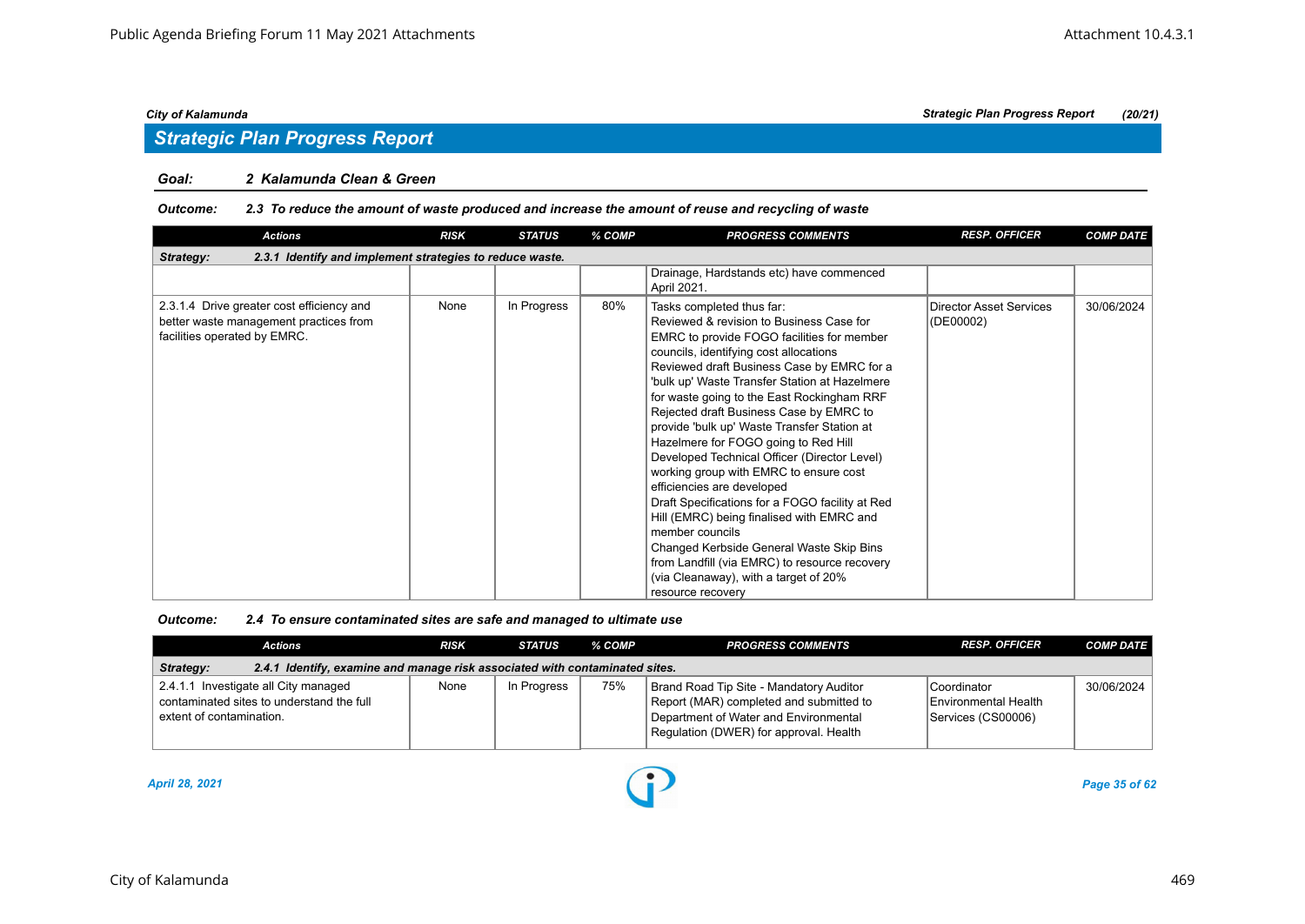# *Strategic Plan Progress Report*

#### *Goal: 2 Kalamunda Clean & Green*

### *Outcome: 2.4 To ensure contaminated sites are safe and managed to ultimate use*

| <b>Actions</b>                                                                           | <b>RISK</b> | <b>STATUS</b> | % COMP | <b>PROGRESS COMMENTS</b>                                                                                                                                                                                                                                                                                                                            | <b>RESP. OFFICER</b>                                      | <b>COMP DATE</b> |
|------------------------------------------------------------------------------------------|-------------|---------------|--------|-----------------------------------------------------------------------------------------------------------------------------------------------------------------------------------------------------------------------------------------------------------------------------------------------------------------------------------------------------|-----------------------------------------------------------|------------------|
| 2.4.1 Identify, examine and manage risk associated with contaminated sites.<br>Strategy: |             |               |        |                                                                                                                                                                                                                                                                                                                                                     |                                                           |                  |
|                                                                                          |             |               |        | Service will present key implications of the<br>MAR to KLT members likely to be impacted<br>by report outcomes for current and proposed<br>land use. Significant remediation and ongoing<br>management will be required for current and<br>proposed future uses.<br>Dawson / Pioneer Tip Site - Tender<br>documentation for phased detailed site    |                                                           |                  |
|                                                                                          |             |               |        | investigations and MAR has been reviewed<br>by Finance Services Procurement Team.<br>Tender briefs being prepared for expenditure<br>authorisation by the CEO prior to advertising.<br>Liaising with Department of Education to<br>participate in investigations and share costs<br>associated as the contaminated site extends<br>into their land. |                                                           |                  |
|                                                                                          |             |               |        | Maida Vale Reserve - Action<br>recommendations from preliminary site<br>investigations. Site has been cleaned up and<br>currently following up with contractor. New<br>signage for this site. Ledger Road, Pioneer<br>Park, Brand Road are going through the<br>approval process now.                                                               |                                                           |                  |
| 2.4.1.2 Manage all contaminated sites to<br>support existing and future land uses.       | None        | In Progress   | 75%    | - Ledger Rd - Asbestos Management Plan<br>(AMP) has had its annual review. Health<br>Services will now seek comment and<br>consultation with key internal and external<br>stakeholders to include sustainable Ecological<br>and Fire Safety Management Plans under the                                                                              | Coordinator<br>Environmental Health<br>Services (CS00006) | 30/06/2024       |

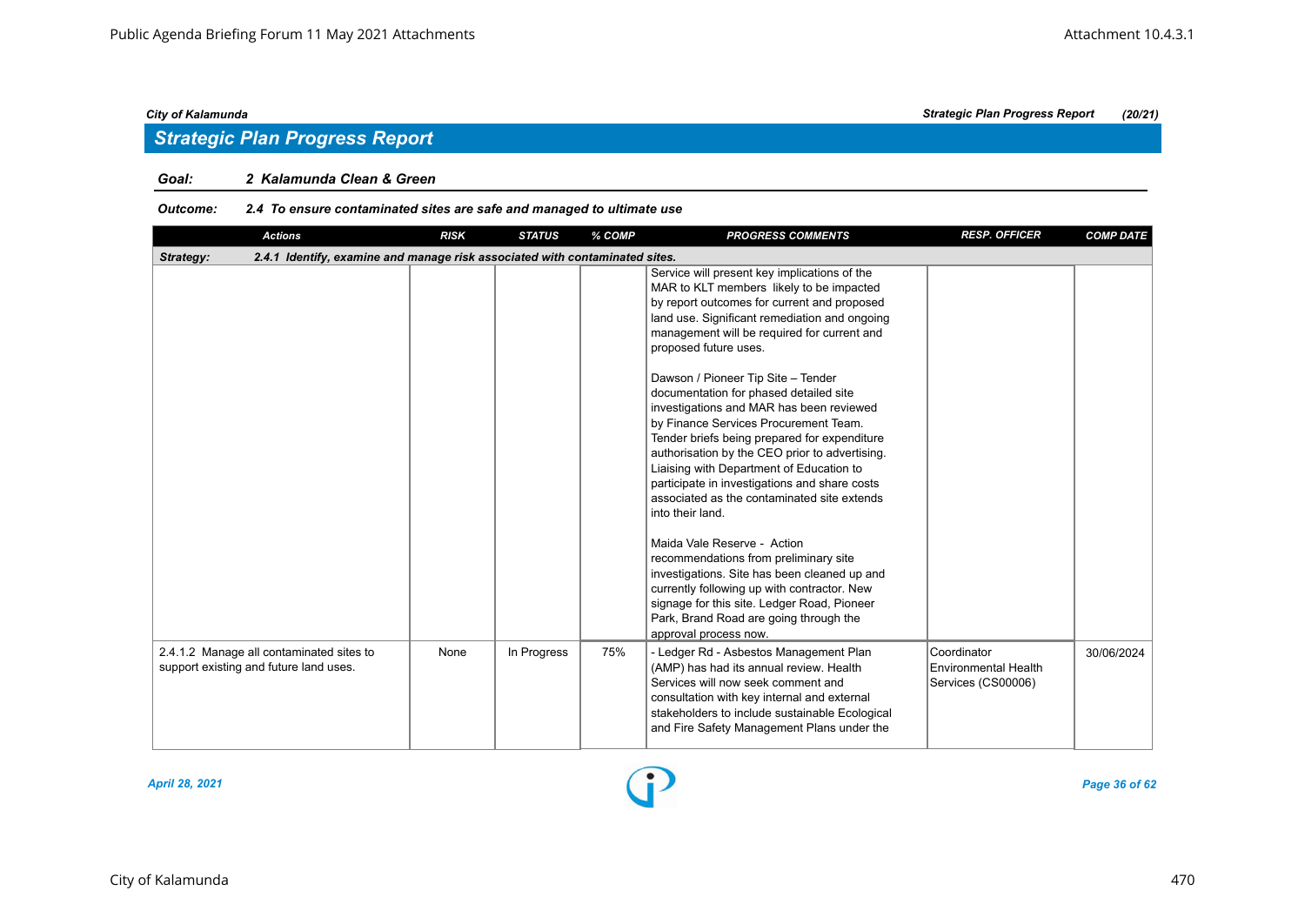#### *Goal: 2 Kalamunda Clean & Green*

### *Outcome: 2.4 To ensure contaminated sites are safe and managed to ultimate use*

|           | <b>Actions</b>                                                              | <b>RISK</b> | <b>STATUS</b> | % COMP | <b>PROGRESS COMMENTS</b>                      | <b>RESP. OFFICER</b> | <b>COMP DATE</b> |
|-----------|-----------------------------------------------------------------------------|-------------|---------------|--------|-----------------------------------------------|----------------------|------------------|
| Strategy: | 2.4.1 Identify, examine and manage risk associated with contaminated sites. |             |               |        |                                               |                      |                  |
|           |                                                                             |             |               |        | AMP for Ledger Road. Consultation has         |                      |                  |
|           |                                                                             |             |               |        | already begun with the Community Advocates.   |                      |                  |
|           |                                                                             |             |               |        |                                               |                      |                  |
|           |                                                                             |             |               |        | - Alan Anderson Park - Appointing consultant  |                      |                  |
|           |                                                                             |             |               |        | to review remediation measures to ensure      |                      |                  |
|           |                                                                             |             |               |        | their continued effectiveness, undertaking    |                      |                  |
|           |                                                                             |             |               |        | reqular inspections.                          |                      |                  |
|           |                                                                             |             |               |        | Site management plan has been reviewed by     |                      |                  |
|           |                                                                             |             |               |        | external consultant and found to be adequate. |                      |                  |
|           |                                                                             |             |               |        | Continue to implement management plan and     |                      |                  |
|           |                                                                             |             |               |        | conduct monthly checks of the site, to ensure |                      |                  |
|           |                                                                             |             |               |        | capping material is being maintained.         |                      |                  |

*April 28, 2021 Page 37 of 62*

*City of Kalamunda Strategic Plan Progress Report (20/21)*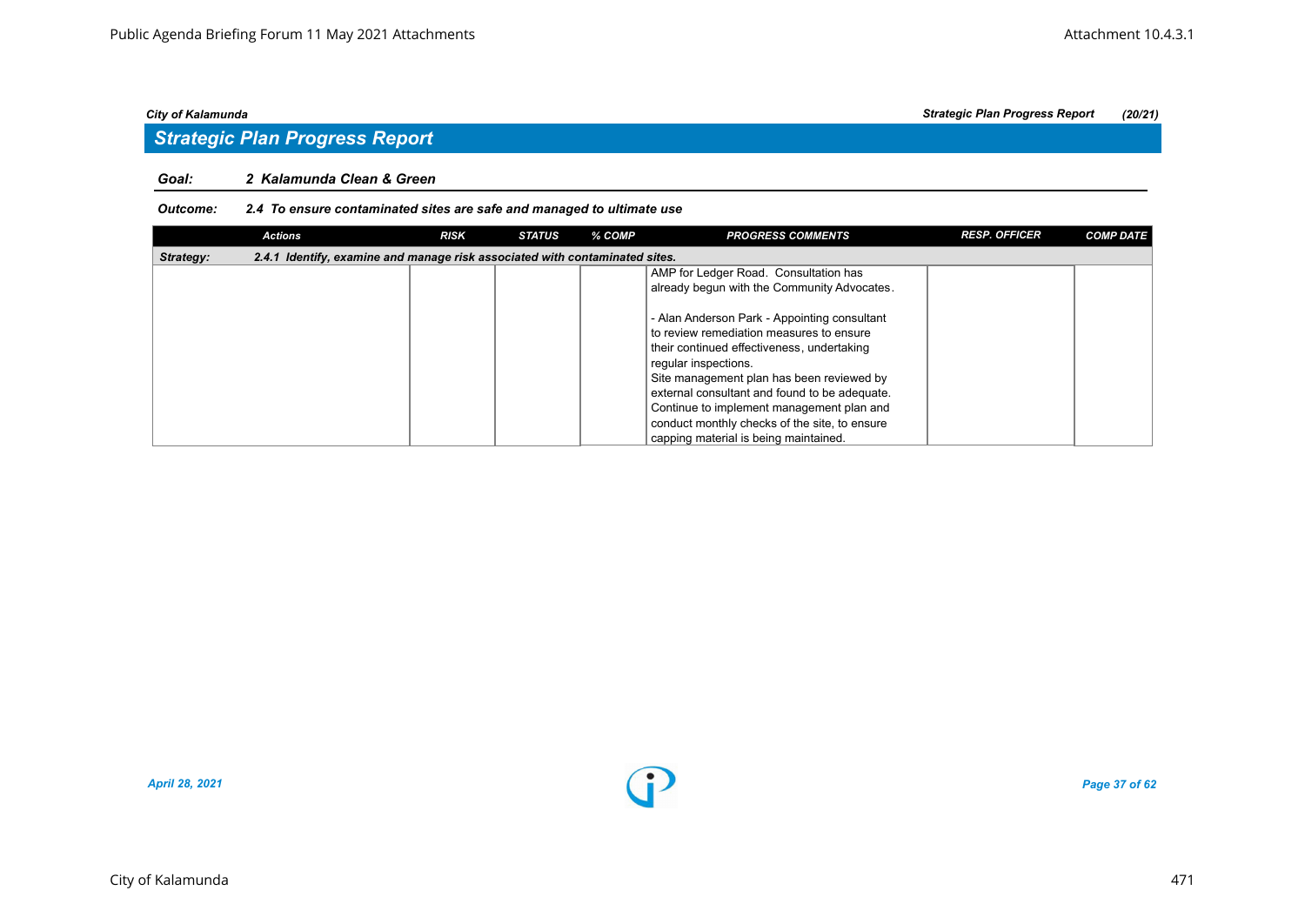# *Strategic Plan Progress Report*

### *Goal: 3 Kalamunda Develops*

| <b>Actions</b>                                                                                           | <b>RISK</b> | <b>STATUS</b> | % COMP | <b>PROGRESS COMMENTS</b>                                                                                                                                                                                                                                                                                                                                                                                                                                                                                                                                                                                                                                                                                                                                                                                                                                                                                                                               | <b>RESP. OFFICER</b>                     | <b>COMP DATE</b> |
|----------------------------------------------------------------------------------------------------------|-------------|---------------|--------|--------------------------------------------------------------------------------------------------------------------------------------------------------------------------------------------------------------------------------------------------------------------------------------------------------------------------------------------------------------------------------------------------------------------------------------------------------------------------------------------------------------------------------------------------------------------------------------------------------------------------------------------------------------------------------------------------------------------------------------------------------------------------------------------------------------------------------------------------------------------------------------------------------------------------------------------------------|------------------------------------------|------------------|
| Strategy:                                                                                                |             |               |        | 3.1.1 Plan for diverse and sustainable housing, community facilities and industrial development to meet changing social and economic needs.                                                                                                                                                                                                                                                                                                                                                                                                                                                                                                                                                                                                                                                                                                                                                                                                            |                                          |                  |
| 3.1.1.1 Commence preparation of new<br>Local Planning Strategy to inform Local<br>Planning Scheme No. 4. | None        | In Progress   | 75%    | Public Open Space Strategy:<br>- Public Open Space Strategy adopted by<br>Council in July 2018 and is currently in<br>implementation phase.<br>Industrial Development Strategy:<br>- Industrial Development Strategy adopted by<br>Council in December 2018 and is currently in<br>implementation phase.<br>Environmental Land Use Planning Strategy:<br><b>Environmental Land Use Planning Strategy</b><br>adopted by Council in July 2019 and is<br>currently in implementation phase.<br><b>Activity Centres Strategy:</b><br>- Draft Activity Centre Strategy has been<br>prepared.<br>- Council adopted March 2021.<br>Housing Strategy:<br>- The draft Housing Strategy has been<br>prepared and preliminary community<br>engagement is complete.<br>- Advertised mid 2020.<br>- Scheduled to be considered by the Council<br>for adoption May 2021.<br><b>Rural Strategy:</b><br>- To be assimilated as part of new Local<br>Planning Strategy. | Principal Strategic<br>Planner (TO00038) | 30/06/2023       |

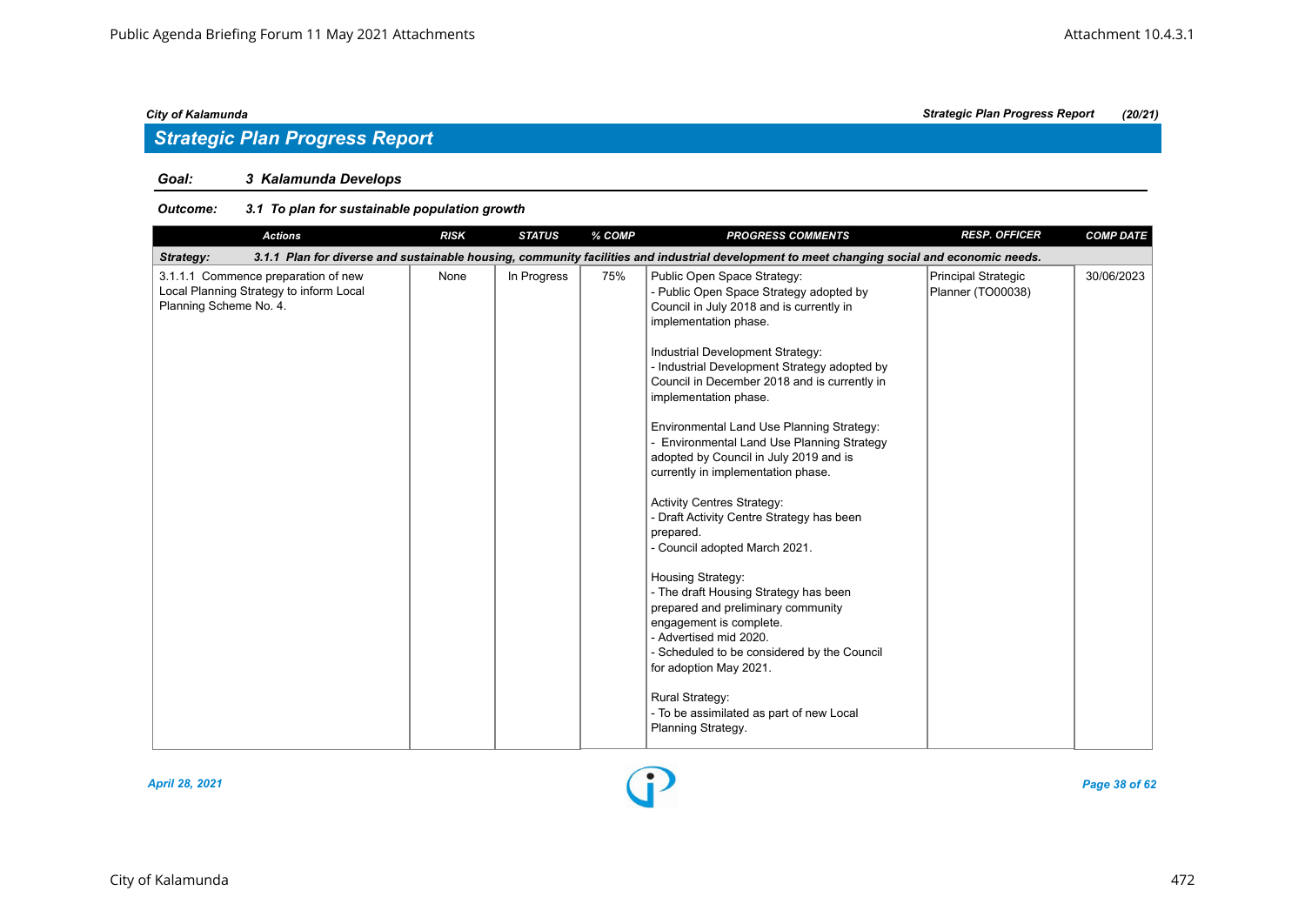# *Strategic Plan Progress Report*

### *Goal: 3 Kalamunda Develops*

| <b>Actions</b>                                                                                                                                                                                         | <b>RISK</b> | <b>STATUS</b> | % COMP | <b>PROGRESS COMMENTS</b>                                                                                                                                                                                                                                                                                                                                                                                                                                          | <b>RESP. OFFICER</b>                            | <b>COMP DATE</b> |
|--------------------------------------------------------------------------------------------------------------------------------------------------------------------------------------------------------|-------------|---------------|--------|-------------------------------------------------------------------------------------------------------------------------------------------------------------------------------------------------------------------------------------------------------------------------------------------------------------------------------------------------------------------------------------------------------------------------------------------------------------------|-------------------------------------------------|------------------|
| Strategy:                                                                                                                                                                                              |             |               |        | 3.1.1 Plan for diverse and sustainable housing, community facilities and industrial development to meet changing social and economic needs.                                                                                                                                                                                                                                                                                                                       |                                                 |                  |
|                                                                                                                                                                                                        |             |               |        | - Rural zone rationalisation analysis well<br>underway.<br>- Pending outcomes from Pickering Brook and<br>Surrounds taskforce phase 2.<br>Infrastructure and Servicing Strategy:<br>- the final sub-strategy to the above, to be<br>assimilated into the future Local Planning<br>Strategy in 2020.<br>Local Planning Strategy:<br>- Project Plan Prepared<br>- Initial research underway for preparation.                                                        |                                                 |                  |
| 3.1.1.2 Implement the Kalamunda Activity<br>Centre Plan and scope the resource<br>requirements for an Activity Centre Plan<br>for the Forrestfield District Centre for<br>future budget consideration. | None        | In Progress   | 75%    | - The draft Kalamunda Activity Centre Plan<br>(KACP) was adopted by Council for<br>advertising in May 2019, adopted by Council<br>in March 2020.<br>- Scheme amendment initiated by Council in<br>November 2020. Advertisement to occur early<br>2021.<br>- DPLH advised ACP endorsement to occur<br>following consideration of Scheme<br>Amendment.<br>WAPC and EPA considered Amendment 106<br>early 2021.<br>EPA require minor adjustment to amendment<br>map. | <b>Principal Strategic</b><br>Planner (TO00038) | 30/06/2023       |
| 3.1.1.3 Finalise the Forrestfield North<br>Local Structure Plan for the Residential<br>Precinct. Prepare the Activity Centre                                                                           | None        | In Progress   | 50%    | <b>Residential Precinct Local Structure Plan:</b><br>- Approved June 2020.                                                                                                                                                                                                                                                                                                                                                                                        | <b>Principal Strategic</b><br>Planner (TO00038) | 30/06/2022       |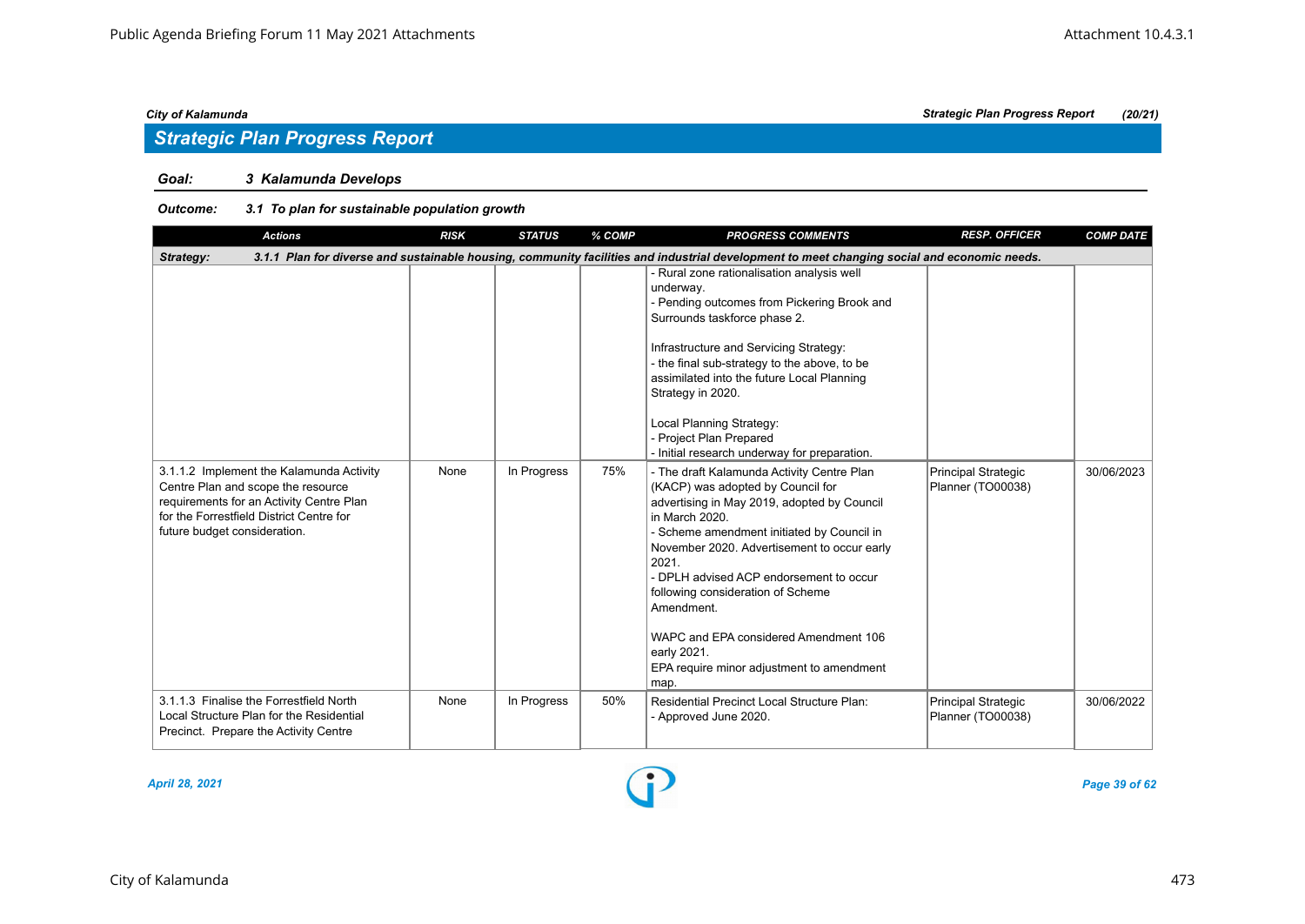### *Goal: 3 Kalamunda Develops*

| <b>Actions</b>                                                                                                                                                                                                                             | <b>RISK</b> | <b>STATUS</b> | % COMP | <b>PROGRESS COMMENTS</b>                                                                                                                                                                                                                                                                                                                       | <b>RESP. OFFICER</b>                            | <b>COMP DATE</b> |  |  |  |  |
|--------------------------------------------------------------------------------------------------------------------------------------------------------------------------------------------------------------------------------------------|-------------|---------------|--------|------------------------------------------------------------------------------------------------------------------------------------------------------------------------------------------------------------------------------------------------------------------------------------------------------------------------------------------------|-------------------------------------------------|------------------|--|--|--|--|
| 3.1.1 Plan for diverse and sustainable housing, community facilities and industrial development to meet changing social and economic needs.<br>Strategy:                                                                                   |             |               |        |                                                                                                                                                                                                                                                                                                                                                |                                                 |                  |  |  |  |  |
| Structure Plan for the Transit Oriented<br>Development Precinct for submission to<br>DevelopmentWA for approval.                                                                                                                           |             |               |        | <b>Transit Oriented Development Precinct Local</b><br>Structure Plan:<br>- TOD Precinct LSP in the process of being<br>prepared with key inputs required by State<br>Government agencies.<br>- Draft TOD expected to be presented to the<br>Council mid 2021 for the purposes of initiating<br>public advertising.                             |                                                 |                  |  |  |  |  |
| 3.1.1.4 Finalise the Wattle Grove South<br>(Crystal Brook) community engagement<br>and concept planning, including any<br>outstanding environmental investigations<br>(i.e. water monitoring).                                             | None        | Completed     | 100%   | - Council resolution November 2020.<br>Resolved to make modifications to Concept<br>Plan, Note the Plan and cease further<br>planning for the area.<br>- Concept Plan to be modified by consultants<br>early 2021 and uploaded on website.                                                                                                     | <b>Principal Strategic</b><br>Planner (TO00038) | 30/06/2021       |  |  |  |  |
| 3.1.1.6 Operational Strategic Planning<br>* Forrestfield/High Wycombe Stage 1<br>annual DCP review and management of<br>structure plan implementation.<br>* Cell 9 annual review of shared<br>infrastructure guided development<br>scheme. | None        | In Progress   | 75%    | <b>FFHW</b><br>- FF/HW Stage 1 annual DCP review adopted<br>by Council July 2020.<br>- Next Review mid 2021.<br>Cell 9<br>- Cell 9 annual Guided Development Scheme<br>Review adopted by Council November 2020.<br>- Next review mid 2021.                                                                                                     | <b>Principal Strategic</b><br>Planner (TO00038) | 30/06/2024       |  |  |  |  |
| 3.1.1.7 Biennial review of existing Local<br>Planning Policies and implementation of<br>new Local Planning Policies as required.                                                                                                           | None        | In Progress   | 75%    | Existing Local Planning Policies identified for<br>review and new Policies to be prepared.<br>LPP 30 - KACP Built Form Design Guidelines<br>adopted for final approval at the March OCM.<br>LPP 32 - Container Scheme Deposit<br>Infrastructure for adoption advertising at the<br>April PAB/OCM.<br>LPP 6 - Telecommunications Infrastructure | Manager Approval<br>Services (TO00016)          | 30/06/2024       |  |  |  |  |

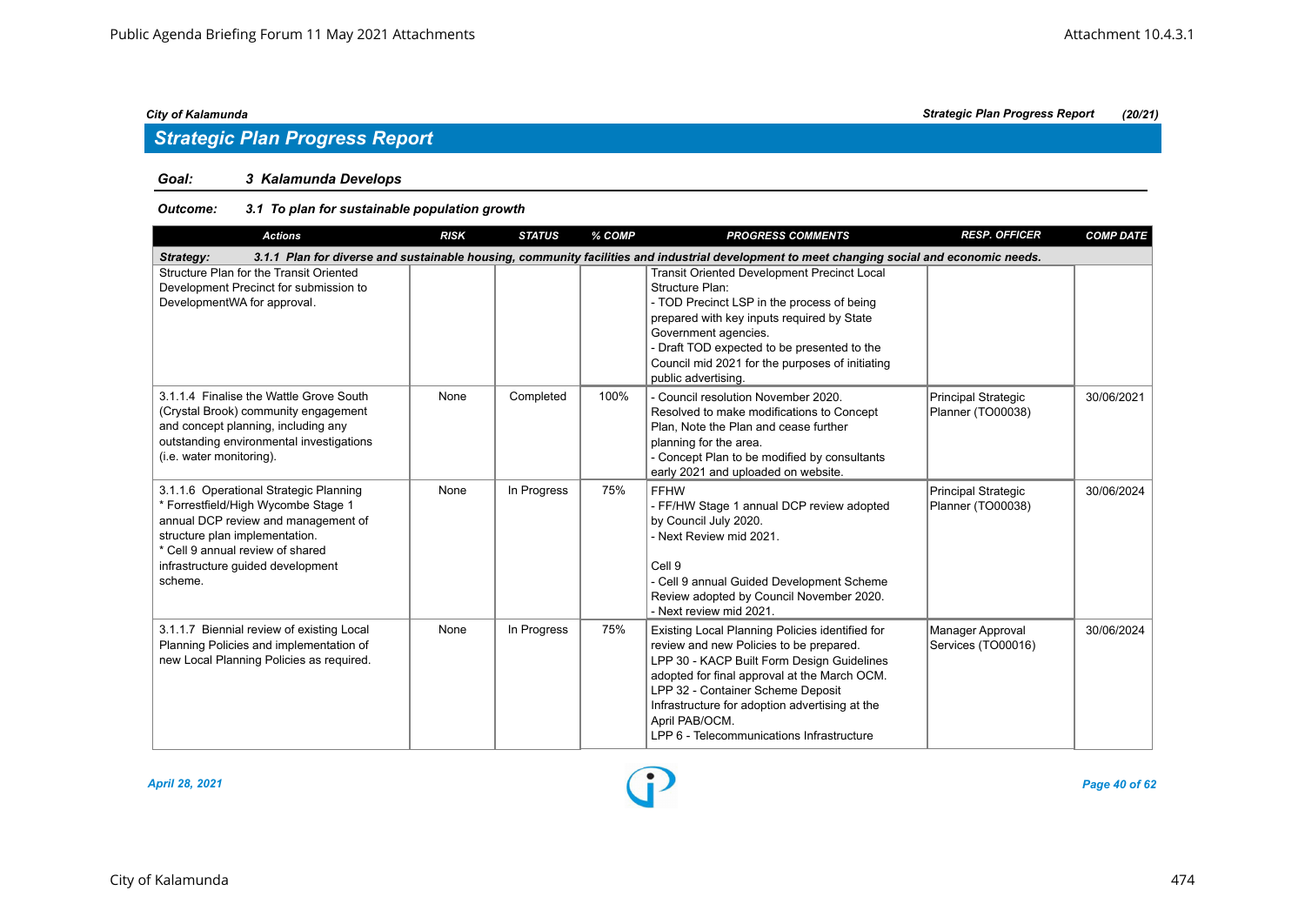# *Strategic Plan Progress Report*

### *Goal: 3 Kalamunda Develops*

### *Outcome: 3.1 To plan for sustainable population growth*

| <b>Actions</b>                                                                                                                                   | <b>RISK</b> | <b>STATUS</b> | % COMP | <b>PROGRESS COMMENTS</b>                                                                                                                                                                                                                                                                                                                                                                                                                                                                                                                                                                                                                                                                                                                                                                                                                                                                                                                   | <b>RESP. OFFICER</b>                   | <b>COMP DATE</b> |
|--------------------------------------------------------------------------------------------------------------------------------------------------|-------------|---------------|--------|--------------------------------------------------------------------------------------------------------------------------------------------------------------------------------------------------------------------------------------------------------------------------------------------------------------------------------------------------------------------------------------------------------------------------------------------------------------------------------------------------------------------------------------------------------------------------------------------------------------------------------------------------------------------------------------------------------------------------------------------------------------------------------------------------------------------------------------------------------------------------------------------------------------------------------------------|----------------------------------------|------------------|
| Strategy:                                                                                                                                        |             |               |        | 3.1.1 Plan for diverse and sustainable housing, community facilities and industrial development to meet changing social and economic needs.                                                                                                                                                                                                                                                                                                                                                                                                                                                                                                                                                                                                                                                                                                                                                                                                |                                        |                  |
|                                                                                                                                                  |             |               |        | revoked at the March PAB/OCM.<br>LPP 14 - Car Parking scheduled for review at<br>the July PAB/OCM.<br>LPP 26 - Public Art Policy for review at the<br>April PAB/OCM.                                                                                                                                                                                                                                                                                                                                                                                                                                                                                                                                                                                                                                                                                                                                                                       |                                        |                  |
| 3.1.1.8 Customer survey form is provided<br>with all planning and building approvals,<br>with survey results reported to Council<br>half yearly. | None        | In Progress   | 75%    | Customer Survey responses for the period<br>January - March 2021:<br><b>Statutory Planning:</b><br>23 responses to the question of level of<br>service<br>74% (17) were either satisfied, very satisfied<br>and neutral and 26% (6) either unsatisfied or<br>very unsatisfied with the level of service<br>provided.<br>9 responses to the question of whether staff<br>assessed the planning application within a<br>reasonable period of time.<br>89% (8) indicated that the time taken was<br>either good, very good or average, whilst 11%<br>(1) indicated the time taken was either poor or<br>very poor.<br>Building:<br>40 responses to the question of level of<br>service<br>87% (35) were either satisfied, very satisfied<br>or neutral and 13% (5) either unsatisfied or<br>very unsatisfied with the level of service<br>provided.<br>19 responses to the question of whether staff<br>assessed the building permit within a | Manager Approval<br>Services (TO00016) | 30/06/2024       |



*April 28, 2021 Page 41 of 62*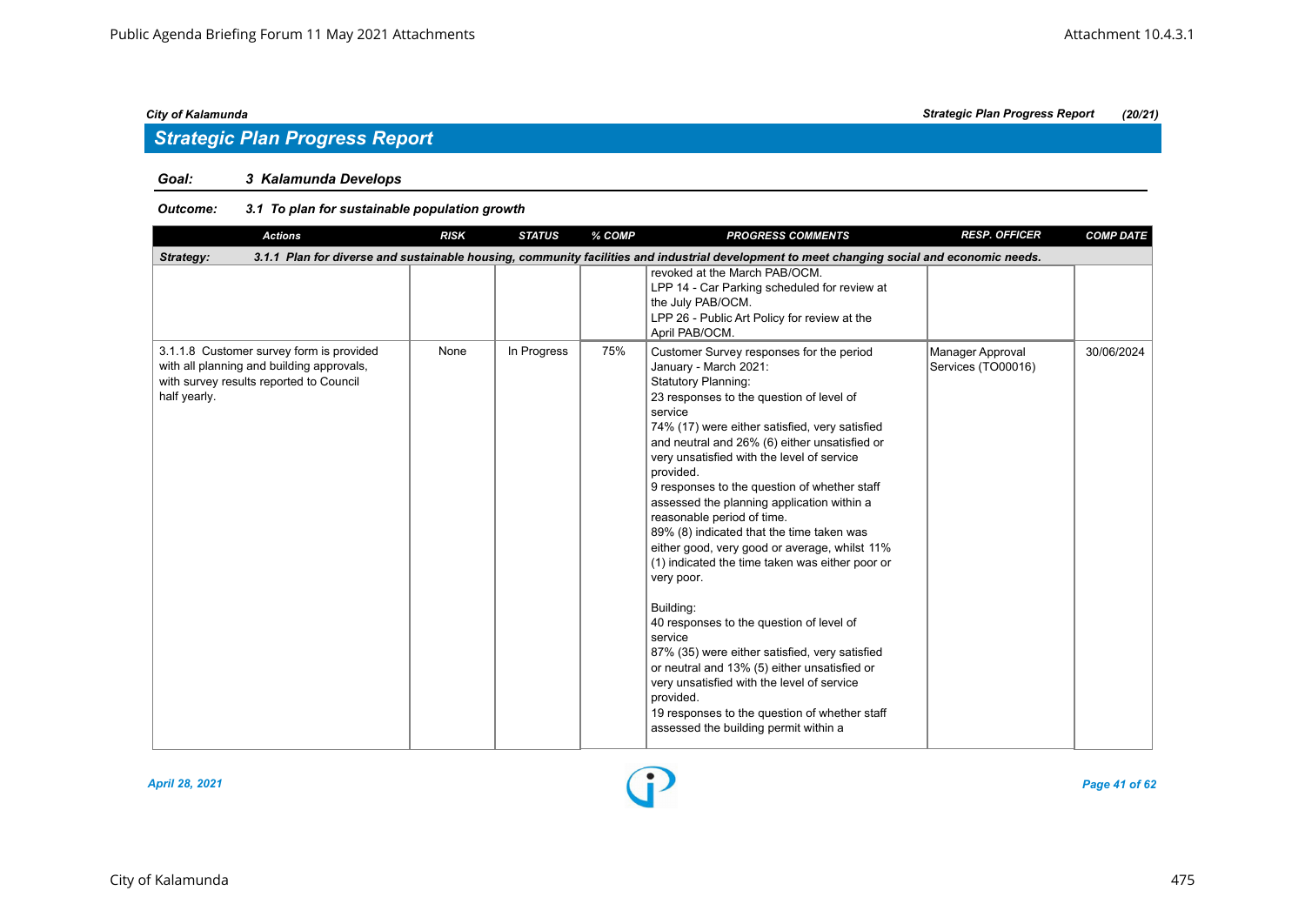# *Strategic Plan Progress Report*

### *Goal: 3 Kalamunda Develops*

### *Outcome: 3.1 To plan for sustainable population growth*

| 3.1.1 Plan for diverse and sustainable housing, community facilities and industrial development to meet changing social and economic needs.<br>Strategy:<br>reasonable period of time.<br>95% (18) indicated that the time taken was<br>either good, very good or average, whist 5%<br>(1) indicated the time taken was either poor or<br>very poor.<br>In Progress<br>75%<br>3.1.1.10 Ensure all planning and building<br>None<br>30/06/2024<br>Planning statistics are reported for Basic (20<br>Manager Approval<br>applications are processed within required<br>days), Standard (60 days) and Complex (90<br>Services (TO00016)<br>statutory timeframes.<br>days) development applications on a monthly<br>basis. The statistics are reviewed and<br>monitored to ensure compliance with the<br>statutory time frames.<br>Planning Applications processed January -<br>March period:<br>135 development applications processed -<br>94% completed within statutory time frames<br>as follows:<br>Basic development applications (20 days) 41<br>applications, 74% completed on time<br>Standard development applications (60 days)<br>57 applications, 95% completed on time<br>Complex development applications (90 days)<br>37 applications, 95% completed on time | <b>Actions</b> | <b>RISK</b> | <b>STATUS</b> | % COMP | <b>PROGRESS COMMENTS</b> | <b>RESP. OFFICER</b> | <b>COMP DATE</b> |
|---------------------------------------------------------------------------------------------------------------------------------------------------------------------------------------------------------------------------------------------------------------------------------------------------------------------------------------------------------------------------------------------------------------------------------------------------------------------------------------------------------------------------------------------------------------------------------------------------------------------------------------------------------------------------------------------------------------------------------------------------------------------------------------------------------------------------------------------------------------------------------------------------------------------------------------------------------------------------------------------------------------------------------------------------------------------------------------------------------------------------------------------------------------------------------------------------------------------------------------------------------------------------|----------------|-------------|---------------|--------|--------------------------|----------------------|------------------|
|                                                                                                                                                                                                                                                                                                                                                                                                                                                                                                                                                                                                                                                                                                                                                                                                                                                                                                                                                                                                                                                                                                                                                                                                                                                                           |                |             |               |        |                          |                      |                  |
|                                                                                                                                                                                                                                                                                                                                                                                                                                                                                                                                                                                                                                                                                                                                                                                                                                                                                                                                                                                                                                                                                                                                                                                                                                                                           |                |             |               |        |                          |                      |                  |
| Building Permits January - March period:<br>Certified Building Permits 86 permits<br>processed with 100% completed with the<br>statutory 10 day timeframe.<br>Uncertified Building Permits - 62 processed<br>with 100% completed with the statutory 25 day<br>timeframe.                                                                                                                                                                                                                                                                                                                                                                                                                                                                                                                                                                                                                                                                                                                                                                                                                                                                                                                                                                                                  |                |             |               |        |                          |                      |                  |



*April 28, 2021 Page 42 of 62*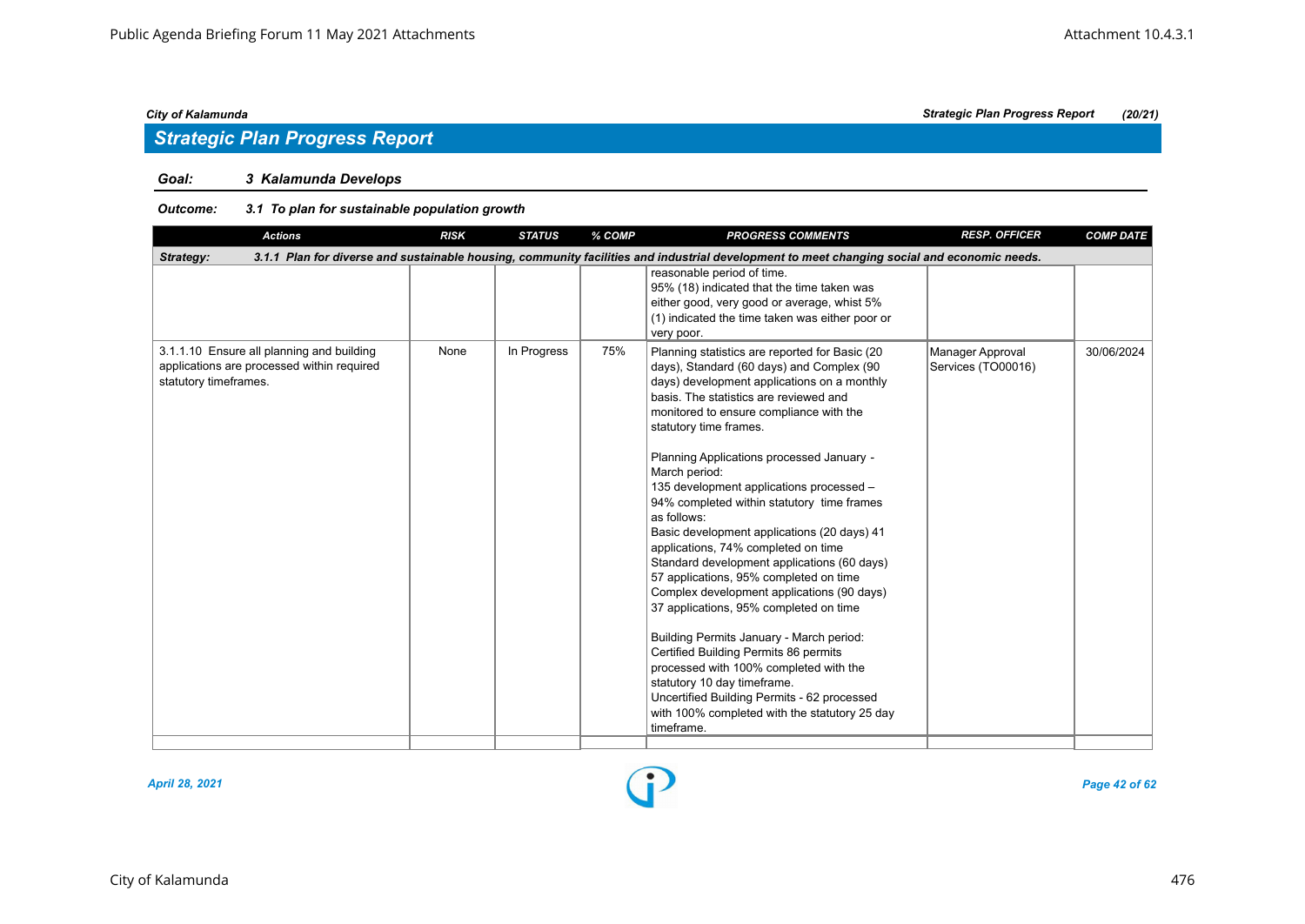# *Strategic Plan Progress Report*

### *Goal: 3 Kalamunda Develops*

| <b>Actions</b>                                                                                                                                                                                                                                                                                                                   | <b>RISK</b> | <b>STATUS</b> | % COMP | <b>PROGRESS COMMENTS</b>                                                                                                                                                                                                                                                                                                                                                                                                                                                                                                                                                                                                                                                                                                                                                                                                                                                                                                                                                              | <b>RESP. OFFICER</b>                              | <b>COMP DATE</b> |
|----------------------------------------------------------------------------------------------------------------------------------------------------------------------------------------------------------------------------------------------------------------------------------------------------------------------------------|-------------|---------------|--------|---------------------------------------------------------------------------------------------------------------------------------------------------------------------------------------------------------------------------------------------------------------------------------------------------------------------------------------------------------------------------------------------------------------------------------------------------------------------------------------------------------------------------------------------------------------------------------------------------------------------------------------------------------------------------------------------------------------------------------------------------------------------------------------------------------------------------------------------------------------------------------------------------------------------------------------------------------------------------------------|---------------------------------------------------|------------------|
| Strategy:                                                                                                                                                                                                                                                                                                                        |             |               |        | 3.1.1 Plan for diverse and sustainable housing, community facilities and industrial development to meet changing social and economic needs.                                                                                                                                                                                                                                                                                                                                                                                                                                                                                                                                                                                                                                                                                                                                                                                                                                           |                                                   |                  |
| 3.1.1.11 Finalise and manage the<br>implementation of Local Planning<br>Strategy sub-strategies:<br>Public Open Space Strategy 2018<br>Industrial Development Strategy 2018<br><b>Environmental Land Use Planning</b><br>Strategy 2019<br>Local Housing Strategy 2020<br>Activity Centres Strategy 2020<br><b>Rural Strategy</b> | None        | In Progress   | 80%    | Public Open Space Strategy:<br>- Public Open Space Strategy adopted by<br>Council in July 2018 and is currently in<br>implementation phase.<br>Industrial Development Strategy:<br>- Industrial Development Strategy adopted by<br>Council in December 2018 and is currently in<br>implementation phase.<br>Environmental Land Use Planning Strategy:<br>Environmental Land Use Planning Strategy<br>adopted by Council in July 2019 and is<br>currently in implementation phase.<br>- Significant tree local planning policy is<br>scheduled for strategic presentation to Council<br>Q1 2021.<br><b>Activity Centres Strategy:</b><br>- Adopted by Council March at the Ordinary<br>Council Meeting in March 2021.<br>Housing Strategy:<br>- Public advertising has concluded.<br>- Submissions being considered with a report<br>scheduled to be presented to Council in Q2<br>2021.<br><b>Rural Strategy:</b><br>- Draft Rural Strategy has been scoped with<br>parts progressed. | <b>Director Development</b><br>Services (DE00004) | 30/06/2024       |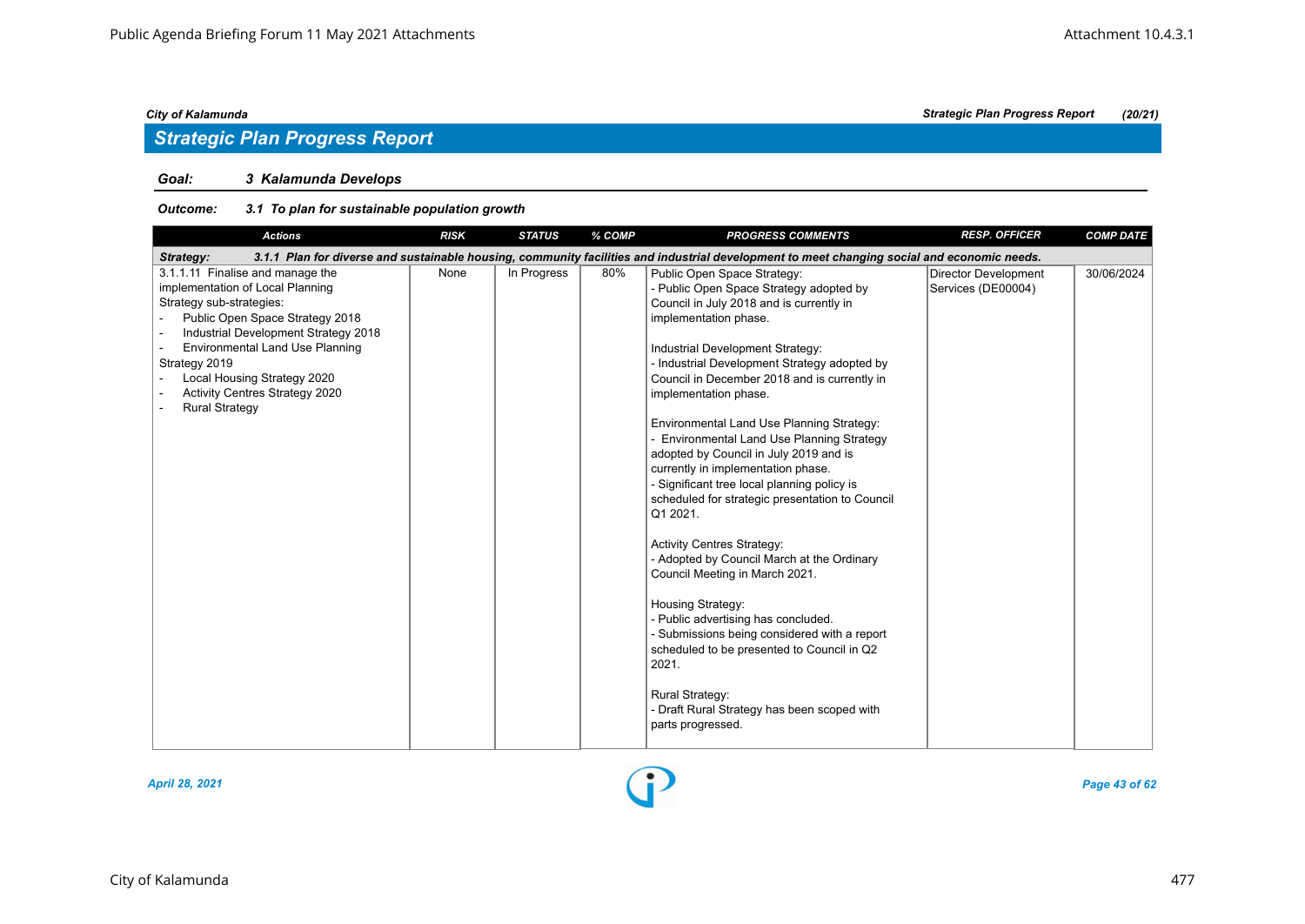# *Strategic Plan Progress Report*

### *Goal: 3 Kalamunda Develops*

### *Outcome: 3.1 To plan for sustainable population growth*

| <b>Actions</b>                                                                                                                                           | <b>RISK</b> | <b>STATUS</b> | % COMP | <b>PROGRESS COMMENTS</b>                                                                                                                                                                                                                                                                                                                                                                                                                                                                                                                                                       | <b>RESP. OFFICER</b>                   | <b>COMP DATE</b> |  |  |  |  |
|----------------------------------------------------------------------------------------------------------------------------------------------------------|-------------|---------------|--------|--------------------------------------------------------------------------------------------------------------------------------------------------------------------------------------------------------------------------------------------------------------------------------------------------------------------------------------------------------------------------------------------------------------------------------------------------------------------------------------------------------------------------------------------------------------------------------|----------------------------------------|------------------|--|--|--|--|
| 3.1.1 Plan for diverse and sustainable housing, community facilities and industrial development to meet changing social and economic needs.<br>Strategy: |             |               |        |                                                                                                                                                                                                                                                                                                                                                                                                                                                                                                                                                                                |                                        |                  |  |  |  |  |
|                                                                                                                                                          |             |               |        | - Considers preliminary outcomes from<br>investigations undertaken by Department of<br>Primary Industries and Regional Development<br>and the Department of Water and<br>Environment Regulation.<br>- Further progress is pending outcomes from<br>the State Government Pickering Brook and<br>Surrounds Sustainability and Tourism<br>Taskforce and Working Group and as part of<br>the Local Planning Strategy.<br>Infrastructure and Servicing Strategy:<br>- The final sub-strategy to the above, to be<br>assimilated into the future Local Planning<br>Strategy in 2020. |                                        |                  |  |  |  |  |
| 3.1.1.12 Prepare a project plan and<br>commence review of Local Planning<br>Scheme No. 3 in preparation for Local<br>Planning Scheme 4.                  | None        | In Progress   | 75%    | Project Plan completed.<br>Local Planning Scheme review underway,<br>regarding the following elements:<br>Rural analysis;<br>Residential analysis - Dual Density codes;<br>Industrial and commercial;<br>Environmental.                                                                                                                                                                                                                                                                                                                                                        | Manager Approval<br>Services (TO00016) | 30/06/2024       |  |  |  |  |
| 3.1.1.13 Provide half yearly report to<br>Council on regulatory planning and<br>building performance of Approval<br>Services.                            | None        | In Progress   | 75%    | Regulatory Review for the period July -<br>December 2020 period presented to Council<br>at the March PAB/OCM.                                                                                                                                                                                                                                                                                                                                                                                                                                                                  | Manager Approval<br>Services (TO00016) | 30/06/2024       |  |  |  |  |
| 3.1.1.14 Compliance audit of all<br>contentious, high-risk planning approvals.                                                                           | None        | In Progress   | 75%    | Ongoing.<br>High risk development applications identified<br>and planning process for compliance<br>monitoring established.                                                                                                                                                                                                                                                                                                                                                                                                                                                    | Manager Approval<br>Services (TO00016) | 30/06/2024       |  |  |  |  |
|                                                                                                                                                          |             |               |        |                                                                                                                                                                                                                                                                                                                                                                                                                                                                                                                                                                                |                                        |                  |  |  |  |  |

*April 28, 2021 Page 44 of 62*

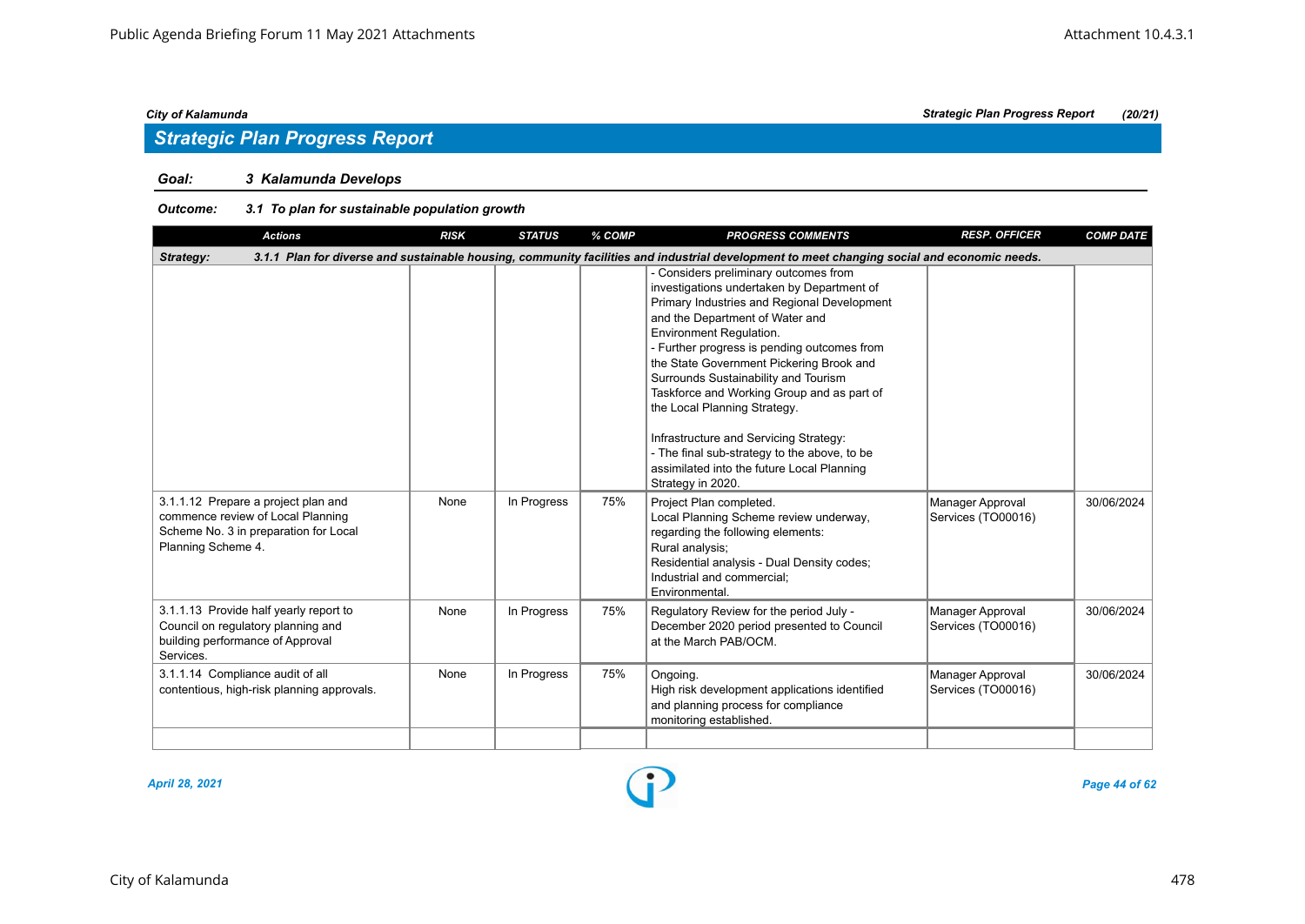### *Goal: 3 Kalamunda Develops*

| <b>Actions</b>                                                                                                                                                                                                                                                                                                             | <b>RISK</b> | <b>STATUS</b> | % COMP | <b>PROGRESS COMMENTS</b>                                                                                                                                                                                                                                                                                                                                                                                                                                                                                                                                                                                                                                                                                                                                                      | <b>RESP. OFFICER</b>                              | <b>COMP DATE</b> |  |  |  |  |
|----------------------------------------------------------------------------------------------------------------------------------------------------------------------------------------------------------------------------------------------------------------------------------------------------------------------------|-------------|---------------|--------|-------------------------------------------------------------------------------------------------------------------------------------------------------------------------------------------------------------------------------------------------------------------------------------------------------------------------------------------------------------------------------------------------------------------------------------------------------------------------------------------------------------------------------------------------------------------------------------------------------------------------------------------------------------------------------------------------------------------------------------------------------------------------------|---------------------------------------------------|------------------|--|--|--|--|
| 3.1.1 Plan for diverse and sustainable housing, community facilities and industrial development to meet changing social and economic needs.<br>Strategy:                                                                                                                                                                   |             |               |        |                                                                                                                                                                                                                                                                                                                                                                                                                                                                                                                                                                                                                                                                                                                                                                               |                                                   |                  |  |  |  |  |
| 3.1.1.15 Prepare a development<br>contribution plan for the Forrestfield North<br>development area to facilitate coordinated<br>and timely provision of shared<br>infrastructure.                                                                                                                                          | None        | In Progress   | 75%    | Traffic modelling and concept designs and<br>estimates in the process of being finalised.<br>Draft DCP Report and Scheme Amendment<br>scheduled for presentation to Council Q3<br>2021.                                                                                                                                                                                                                                                                                                                                                                                                                                                                                                                                                                                       | <b>Director Development</b><br>Services (DE00004) | 30/06/2023       |  |  |  |  |
| 3.1.1.16 Facilitate rezoning of the<br>remaining Special Rural zoned areas of<br>the 'Kalamunda Wedge' of the<br>Maddington Kenwick Strategic<br>Employment Area (MKSEA) to ensure<br>consistency with the Metropolitan Region<br>Scheme Industrial zoning and finalise the<br>Development Contribution Plan for<br>MKSEA. | None        | In Progress   | 50%    | Area north-west of Coldwell Road requires<br>finalisation of DCP in liaison with the City of<br>Gosnells, this is underway. Flora and fauna<br>surveys were undertaken in Spring 2019 for<br>the area between Coldwell and Brook Road.<br>Hydrological investigations in this area are<br>underway as part of the Environmental<br>Review of Scheme amendments adjoining this<br>area in the City of Gosnells. City of<br>Kalamunda will receive a summary report in<br>this regard.<br>Private landowner is preparing a LWMS for<br>the precinct with a view to commencing<br>rezoning. Likely to be progressed early 2021.<br>Landowners are likely to progress amendment<br>for this area and lodge request for an<br>amendment. The City is awaiting this<br>information. | <b>Principal Strategic</b><br>Planner (TO00038)   | 30/06/2022       |  |  |  |  |
| 3.1.1.17 Operational Strategic Planning<br>* Review and respond to Government<br>policy at strategic level as required.<br>* Initiate policy review at strategic level                                                                                                                                                     | None        | In Progress   | 60%    | Provided written submissions for:<br>- Development Control Policy - School Sites<br>(WAPC) October 2020.<br>- Forrestfield North MRS Amendment                                                                                                                                                                                                                                                                                                                                                                                                                                                                                                                                                                                                                                | <b>Principal Strategic</b><br>Planner (TO00038)   | 30/06/2024       |  |  |  |  |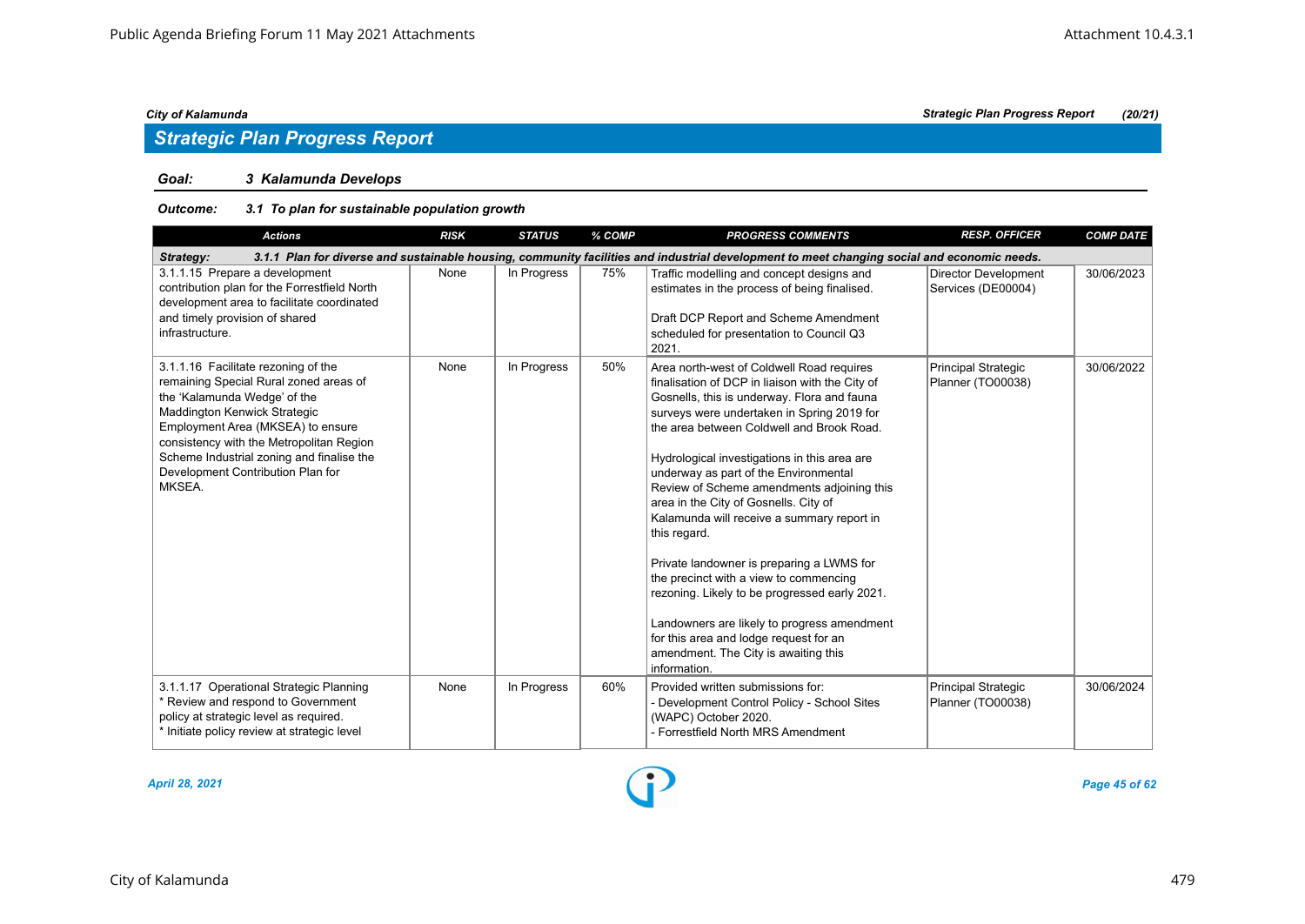# *Strategic Plan Progress Report*

#### *Goal: 3 Kalamunda Develops*

### *Outcome: 3.1 To plan for sustainable population growth*

| <b>Actions</b>                                                                                                                                           | <b>RISK</b> | <b>STATUS</b> | % COMP | <b>PROGRESS COMMENTS</b>                    | <b>RESP. OFFICER</b> | <b>COMP DATE</b> |  |  |  |  |
|----------------------------------------------------------------------------------------------------------------------------------------------------------|-------------|---------------|--------|---------------------------------------------|----------------------|------------------|--|--|--|--|
| 3.1.1 Plan for diverse and sustainable housing, community facilities and industrial development to meet changing social and economic needs.<br>Strategy: |             |               |        |                                             |                      |                  |  |  |  |  |
| and implement innovative strategic                                                                                                                       |             |               |        | Conservation Areas late 2020.               |                      |                  |  |  |  |  |
| planning practices.                                                                                                                                      |             |               |        | - Metronet East Redevelopment Scheme        |                      |                  |  |  |  |  |
| * Monitor and influence City projects to                                                                                                                 |             |               |        | Amendment October 2020.                     |                      |                  |  |  |  |  |
| facilitate consistency with the City's                                                                                                                   |             |               |        | - SPP 4.2 - Activity Centres                |                      |                  |  |  |  |  |
| strategic plans and objectives.                                                                                                                          |             |               |        | - Perth Airport Major Development Plan -    |                      |                  |  |  |  |  |
|                                                                                                                                                          |             |               |        | Airport North.                              |                      |                  |  |  |  |  |
|                                                                                                                                                          |             |               |        | - Perth Airport Major Development Plan -    |                      |                  |  |  |  |  |
|                                                                                                                                                          |             |               |        | Airport Central.                            |                      |                  |  |  |  |  |
|                                                                                                                                                          |             |               |        | - South-West Native Title Land Based        |                      |                  |  |  |  |  |
|                                                                                                                                                          |             |               |        | Consultation.                               |                      |                  |  |  |  |  |
|                                                                                                                                                          |             |               |        | - Hillview Golf Course                      |                      |                  |  |  |  |  |
|                                                                                                                                                          |             |               |        | - Bushfire Risk Treatment Standard          |                      |                  |  |  |  |  |
|                                                                                                                                                          |             |               |        | - Hillview Golf Course DPLH investigations. |                      |                  |  |  |  |  |

### *Outcome: 3.2 To connect the community to quality amenities*

| <b>Actions</b>                                                        | <b>RISK</b> | <b>STATUS</b> | % COMP | <b>PROGRESS COMMENTS</b>                                                                                                                                                                                                               | <b>RESP. OFFICER</b>                                   | <b>COMP DATE</b> |
|-----------------------------------------------------------------------|-------------|---------------|--------|----------------------------------------------------------------------------------------------------------------------------------------------------------------------------------------------------------------------------------------|--------------------------------------------------------|------------------|
| 3.2.1 Optimal management of all assets.<br>Strategy:                  |             |               |        |                                                                                                                                                                                                                                        |                                                        |                  |
| 3.2.1.3 Undertake a major review of the<br>Asset Management Strategy. | None        | In Progress   | 75%    | A Project Plan has been prepared to address<br>this review and deliver a new Strategic Asset<br>Management Plan. Internal workshops have<br>been undertaken with the Senior Management<br>Group with feedback on the results in April. | Manager Asset<br>Planning (TO00018)                    | 30/06/2021       |
| 3.2.1.5 Develop area specific verge<br>landscaping guidelines.        | None        | In Progress   | 75%    | City website has been updated in regard to<br>Verge Management Guidelines, Street Tree<br>Policy and Resident information.<br>Council report regarding verge management<br>by the City presented to Council in March<br>2021.          | Manager Parks &<br>Environmental Services<br>(TO00019) | 30/06/2024       |



*April 28, 2021 Page 46 of 62*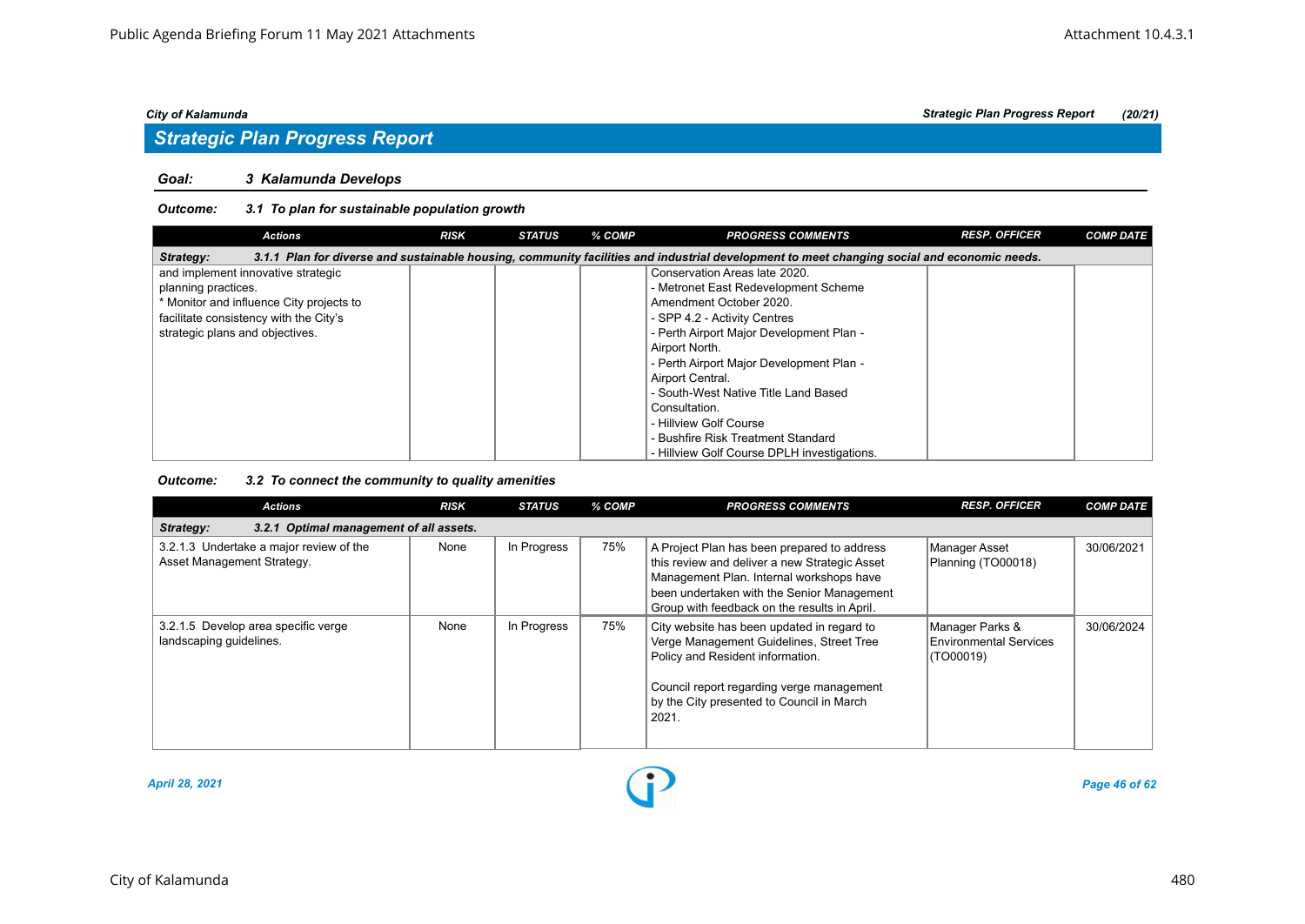# *Strategic Plan Progress Report*

### *Goal: 3 Kalamunda Develops*

#### *Outcome: 3.2 To connect the community to quality amenities*

| <b>Actions</b>                                                                                                                 | <b>RISK</b> | <b>STATUS</b> | % COMP | <b>PROGRESS COMMENTS</b>                                                                                                                                                                                                                                                                                                                                                                                                                                                                                                                                                                                                                                                                                           | <b>RESP. OFFICER</b>                                          | <b>COMP DATE</b> |  |  |  |  |
|--------------------------------------------------------------------------------------------------------------------------------|-------------|---------------|--------|--------------------------------------------------------------------------------------------------------------------------------------------------------------------------------------------------------------------------------------------------------------------------------------------------------------------------------------------------------------------------------------------------------------------------------------------------------------------------------------------------------------------------------------------------------------------------------------------------------------------------------------------------------------------------------------------------------------------|---------------------------------------------------------------|------------------|--|--|--|--|
| 3.2.1 Optimal management of all assets.<br>Strategy:                                                                           |             |               |        |                                                                                                                                                                                                                                                                                                                                                                                                                                                                                                                                                                                                                                                                                                                    |                                                               |                  |  |  |  |  |
|                                                                                                                                |             |               |        | Applicable Policy to be reviewed and<br>amended after LBS and UFS adopted by<br>Council.                                                                                                                                                                                                                                                                                                                                                                                                                                                                                                                                                                                                                           |                                                               |                  |  |  |  |  |
| 3.2.1.7 Prepare the drainage strategy<br>'Kalamunda Flowing, A Drainage and<br>Waterways Strategy' as per the project<br>plan. | None        | In Progress   | 50%    | With the Senior Drainage Engineer on board,<br>a framework and timeline has been prepared<br>to work on the strategy. The Kalamunda<br>Flowing Reference Group reviewed these in<br>November, and supported the selection of the<br>Lower Helena Catchment as being the first<br>catchment to assess. An internal working<br>group has discussed local drainage concerns,<br>and quotations have been sought for data<br>collection. The costs have been much higher<br>than expected so the scope is being reviewed.<br>The City will also be supported in its strategy<br>with three engineering students from Curtin<br>University, who are undertaking final year<br>projects that will align to our strategy. | <b>Manager Asset</b><br>Planning (TO00018)                    | 30/06/2023       |  |  |  |  |
| 3.2.1.8 Develop a 10-year plan for<br>targeted tree planting in road reserves.                                                 | None        | In Progress   | 75%    | The draft Urban Forest Strategy endorsed by<br>Council includes targeted outcomes for Street<br>Tree planting.<br>On the basis that the draft Strategy is<br>endorsed by Council later in 2020/21, the<br>planting program will be used as basis of<br>proposing projects for each budget<br>commencing 2021/22.<br>The final Urban Forest Strategy to be<br>presented to Council for consideration in<br>June 2021.                                                                                                                                                                                                                                                                                               | Manager Parks &<br><b>Environmental Services</b><br>(TO00019) | 30/06/2024       |  |  |  |  |



*April 28, 2021 Page 47 of 62*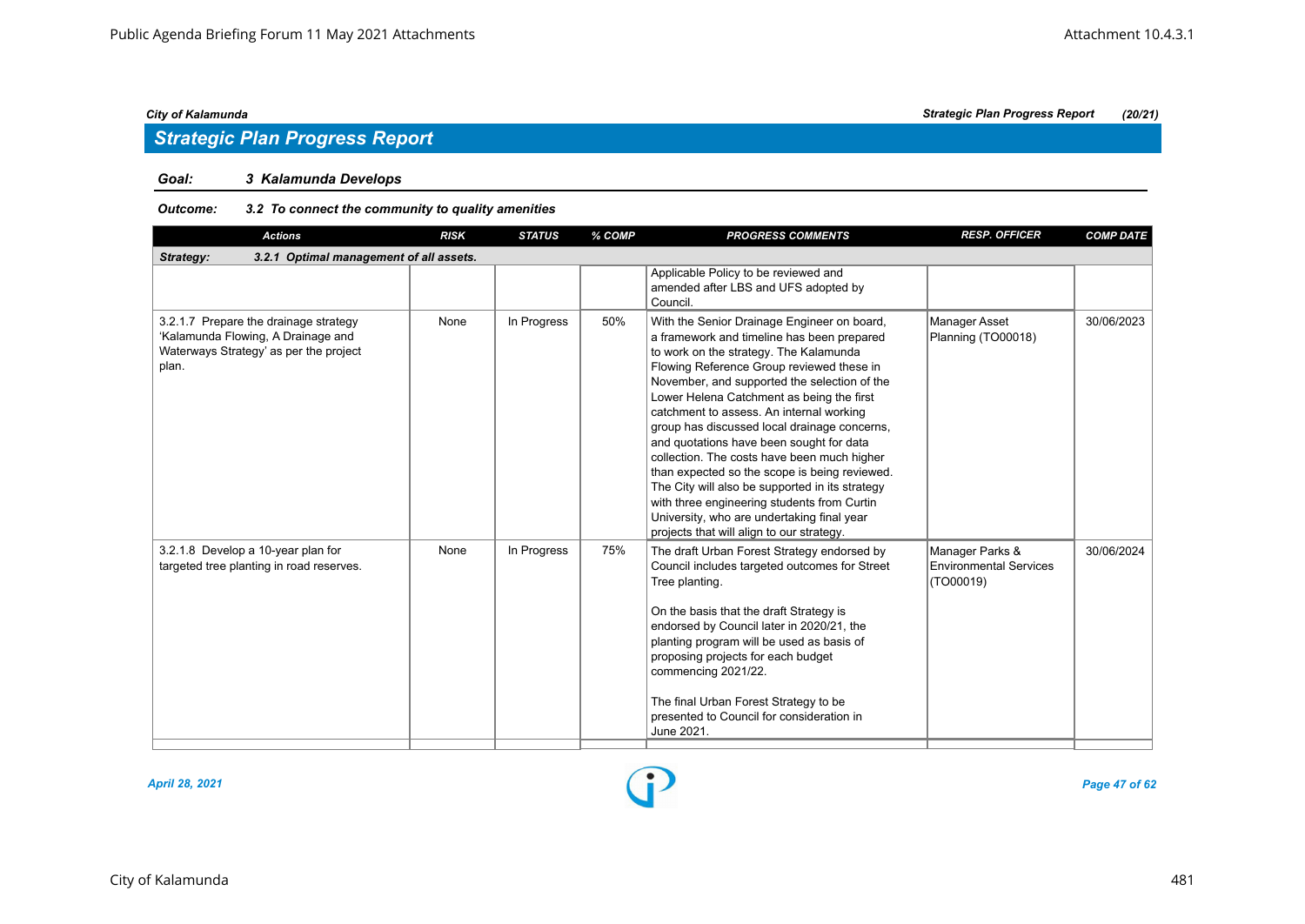# *Strategic Plan Progress Report*

### *Goal: 3 Kalamunda Develops*

#### *Outcome: 3.2 To connect the community to quality amenities*

| <b>Actions</b>                                                                                                                                                                                                                                                                                                                                 | <b>RISK</b> | <b>STATUS</b> | % COMP | <b>PROGRESS COMMENTS</b>                                                                                                                                                                                                                                                                                                                                                                                                                                                                                                                                                                                                                                                                                                     | <b>RESP. OFFICER</b>                       | <b>COMP DATE</b> |  |  |  |
|------------------------------------------------------------------------------------------------------------------------------------------------------------------------------------------------------------------------------------------------------------------------------------------------------------------------------------------------|-------------|---------------|--------|------------------------------------------------------------------------------------------------------------------------------------------------------------------------------------------------------------------------------------------------------------------------------------------------------------------------------------------------------------------------------------------------------------------------------------------------------------------------------------------------------------------------------------------------------------------------------------------------------------------------------------------------------------------------------------------------------------------------------|--------------------------------------------|------------------|--|--|--|
| 3.2.1 Optimal management of all assets.<br>Strategy:                                                                                                                                                                                                                                                                                           |             |               |        |                                                                                                                                                                                                                                                                                                                                                                                                                                                                                                                                                                                                                                                                                                                              |                                            |                  |  |  |  |
| 3.2.1.9 Develop and implement Building<br>Asset Plans for ZZCC and Hartfield Park<br>Rec Centre to ensure ongoing<br>maintenance and required renewal works<br>are programmed and delivered.                                                                                                                                                   | None        | In Progress   | 75%    | Asset management plans for both the Zig Zag<br><b>Cultural Centre and Hartfield Park Recreation</b><br>Centre are being prepared and will be<br>presented to the June Council meeting.                                                                                                                                                                                                                                                                                                                                                                                                                                                                                                                                       | Manager Asset<br>Planning (TO00018)        | 30/06/2023       |  |  |  |
| 3.2.1.11 Provide engineering advice,<br>design management and oversight for<br>Development Contribution Plan<br>infrastructure for existing and proposed<br>DCPs:<br>a) Forrestfield / High Wycombe<br>Industrial Area (existing).<br>Cell 9 Wattle Grove (existing).<br>b)<br>MKSEA (proposed).<br>c)<br>Forrestfield North (proposed).<br>d) | None        | In Progress   | 75%    | Cell 9 Projects:<br>Woodlupine Living Brook #3 - there have<br>been recent discussions with Water Corp<br>about project approvals, funding and<br>discussion on deliverables for FY 20-21.<br>Discrete / preparation works have been<br>undertaken in the last 2 months. AD are in<br>strong collaboration with the Parks and<br>Environment team.<br>Hale Rd Widening: Work is underway.<br>Construction and project acquittal targeted for<br>end of current FY.<br>Forrest Industrial: completing final designs for<br>Nardine Close<br>MKSEA: DCP costs being finalised and<br>Coldwell Rd road and drainage designs<br>underway<br>Forrestfield North: No engineering activity at<br>this stage, project is in planning | <b>Manager Asset Delivery</b><br>(PD00004) | 30/06/2024       |  |  |  |
| 3.2.1.12 Manage the cost estimation,<br>design and delivery of City delivered<br>Development Contribution Plan                                                                                                                                                                                                                                 | None        | In Progress   | 75%    | For the MKSEA draft development<br>contribution scheme, Porter Engineering<br>Consultants have been appointed to                                                                                                                                                                                                                                                                                                                                                                                                                                                                                                                                                                                                             | <b>Manager Asset</b><br>Planning (TO00018) | 30/06/2024       |  |  |  |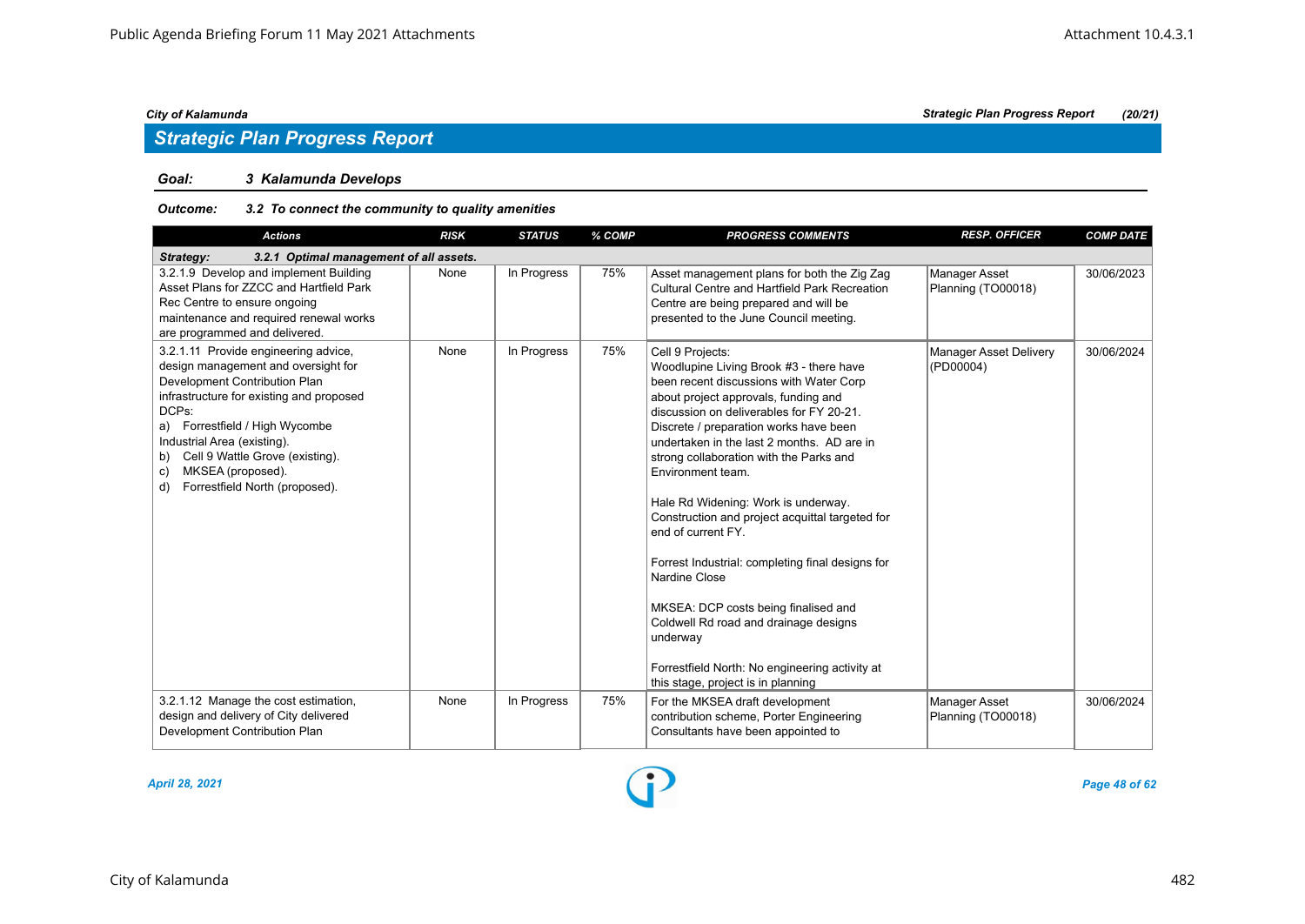### *Goal: 3 Kalamunda Develops*

### *Outcome: 3.2 To connect the community to quality amenities*

| <b>Actions</b>                                                                                                                                                                               | <b>RISK</b> | <b>STATUS</b> | % COMP | <b>PROGRESS COMMENTS</b>                                                                                                                                                                                                                                                                                                                                                                                                                                                                                                                                                                                                      | <b>RESP. OFFICER</b>                                          | <b>COMP DATE</b> |
|----------------------------------------------------------------------------------------------------------------------------------------------------------------------------------------------|-------------|---------------|--------|-------------------------------------------------------------------------------------------------------------------------------------------------------------------------------------------------------------------------------------------------------------------------------------------------------------------------------------------------------------------------------------------------------------------------------------------------------------------------------------------------------------------------------------------------------------------------------------------------------------------------------|---------------------------------------------------------------|------------------|
| 3.2.1 Optimal management of all assets.<br>Strategy:                                                                                                                                         |             |               |        |                                                                                                                                                                                                                                                                                                                                                                                                                                                                                                                                                                                                                               |                                                               |                  |
| infrastructure:<br>a) Forrestfield / High Wycombe<br>Industrial Area (existing).<br>Cell 9 Wattle Grove (existing).<br>b)<br>MKSEA (proposed).<br>c)<br>Forrestfield North (proposed).<br>d) |             |               |        | undertake the detailed design and approvals<br>for the upgrade of the Welshpool Road East<br>and Coldwell Road intersection.<br>For the Forrestfield Industrial scheme,<br>designs were commenced for the upgrade of<br>Milner Road and Sultana Road West.<br>however these are now on hold as they are<br>not required for some time.<br>Stormwater strategies were reviewed for the<br>High Wycombe Development Area (TOD<br>precinct) and the Forrestfield North<br><b>Residential Precinct.</b><br>Under the Wattle Grove Cell 9 scheme. Hale<br>Road is being upgraded as reported through<br>the capital works program. |                                                               |                  |
| 3.2.1.13 Assess and prioritise City parks<br>leading to development of Park<br>Improvement Plans.                                                                                            | None        | In Progress   | 75%    | Assessment of Environmental reserves<br>completed for LBS. In progress.<br>Local Natural areas assessed and prioritised.<br>Amenity Parks assessed by Planners as part<br>of development of POS Strategy. Is scheduled<br>to be refreshed 2023/24                                                                                                                                                                                                                                                                                                                                                                             | Manager Parks &<br><b>Environmental Services</b><br>(TO00019) | 30/06/2021       |
| <b>Actions</b>                                                                                                                                                                               | <b>RISK</b> | <b>STATUS</b> | % COMP | <b>PROGRESS COMMENTS</b>                                                                                                                                                                                                                                                                                                                                                                                                                                                                                                                                                                                                      | <b>RESP. OFFICER</b>                                          | <b>COMP DATE</b> |
| Strategy:                                                                                                                                                                                    |             |               |        | 3.2.2 Provide and advocate for improved transport solutions and better connectivity through integrated transport planning.                                                                                                                                                                                                                                                                                                                                                                                                                                                                                                    |                                                               |                  |
| 3.2.2.1 Prepare the transport strategy<br>'Kalamunda Moving, A Transport and<br>Road Safety Strategy' as per the project<br>plan.                                                            | None        | In Progress   | 50%    | A timeline and set of actions have been<br>prepared, with the first major action to prepare<br>a traffic model for the City. Requests for<br>quotation will be issued in the April 2021<br>quarter for this work, expecting to take six<br>months.                                                                                                                                                                                                                                                                                                                                                                            | <b>Manager Asset</b><br>Planning (TO00018)                    | 30/06/2023       |
|                                                                                                                                                                                              |             |               |        |                                                                                                                                                                                                                                                                                                                                                                                                                                                                                                                                                                                                                               |                                                               |                  |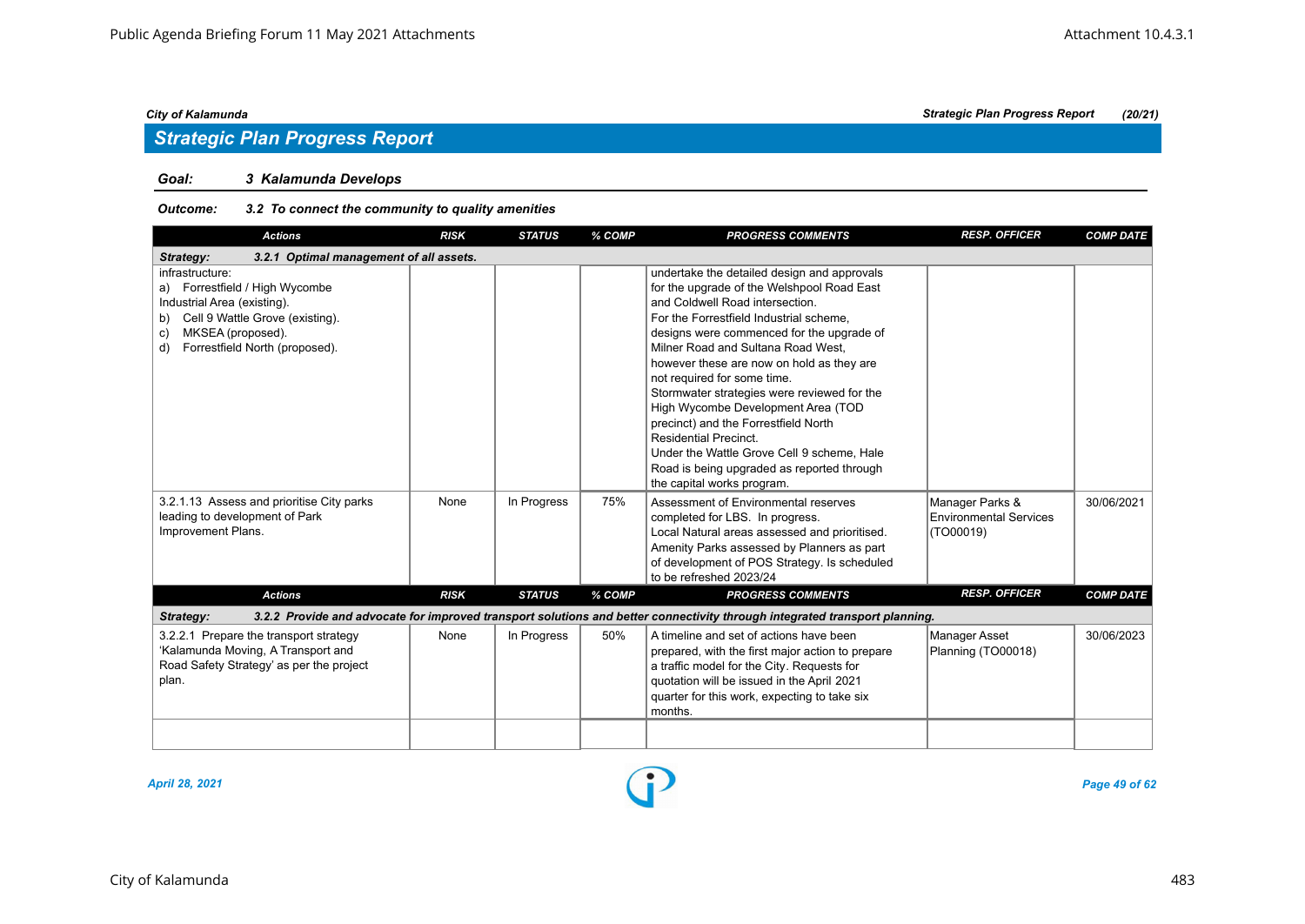#### *Goal: 3 Kalamunda Develops*

#### *Outcome: 3.2 To connect the community to quality amenities*

| <b>Actions</b>                                                                                                                                                                           | <b>RISK</b> | <b>STATUS</b> | % COMP | <b>PROGRESS COMMENTS</b>                                                                                                                                                                                                                                                                                                                                               | <b>RESP. OFFICER</b>                | <b>COMP DATE</b> |  |  |  |  |
|------------------------------------------------------------------------------------------------------------------------------------------------------------------------------------------|-------------|---------------|--------|------------------------------------------------------------------------------------------------------------------------------------------------------------------------------------------------------------------------------------------------------------------------------------------------------------------------------------------------------------------------|-------------------------------------|------------------|--|--|--|--|
| 3.2.2 Provide and advocate for improved transport solutions and better connectivity through integrated transport planning.<br>Strategy:                                                  |             |               |        |                                                                                                                                                                                                                                                                                                                                                                        |                                     |                  |  |  |  |  |
| 3.2.2.2 Implement the Bicycle Plan 2017<br>and its recommended actions and<br>projects, to promote and improve cycling<br>in the City. Undertake a formal five-yearly<br>review in 2022. | None        | In Progress   | 75%    | Projects continue to be identified, scoped,<br>budgeted and delivered as per the original<br>program, subject to capital funding limits. The<br>City is about to commence constructing the<br>second part of the High Wycombe Local<br>Route, and has designed two projects, being<br>the Berkshire-Dundas and Hale-Dawson Local                                       | Manager Asset<br>Planning (TO00018) | 30/06/2024       |  |  |  |  |
|                                                                                                                                                                                          |             |               |        | Route. Community consultation has been<br>undertaken for the three projects, which<br>included creative art workshops to add colour<br>to the Hale-Dawson Local Route, WABN<br>funding submissions have been made and<br>were successful for the feasibility and<br>consultation on cycling routes along Kiandra<br>Way High Wycombe, and Sussex Road<br>Forrestfield. |                                     |                  |  |  |  |  |

### *Outcome: 3.3 To develop and enhance the City's economy*

| Actions                                                                                                                  | <b>RISK</b> | <b>STATUS</b> | % COMP | <b>PROGRESS COMMENTS</b>                                                                                                                                                                                                                                                                                                                                                                                                           | <b>RESP. OFFICER</b>                            | <b>COMP DATE</b> |  |  |  |  |
|--------------------------------------------------------------------------------------------------------------------------|-------------|---------------|--------|------------------------------------------------------------------------------------------------------------------------------------------------------------------------------------------------------------------------------------------------------------------------------------------------------------------------------------------------------------------------------------------------------------------------------------|-------------------------------------------------|------------------|--|--|--|--|
| 3.3.1 Facilitate and support the success and growth of industry and businesses.<br>Strategy:                             |             |               |        |                                                                                                                                                                                                                                                                                                                                                                                                                                    |                                                 |                  |  |  |  |  |
| 3.3.1.1 Deliver the initiatives and targets<br>from the Economic Development Strategy<br>(2017-22) for the current year. | None        | In Progress   | 75%    | - ED Operational Implementation plan<br>developed and initiatives underway including:<br>* Participation in industry networks and<br>associations (LinkWA & Kalamunda Chamber of<br>Commerce)<br>* Collaboration with Forrestfield Community<br>Bank to devise and deliver a buy local campaign<br>via an EFTPOS based 'local gift program'.<br>Finalising a partnership agreement with<br>Kalamunda Chamber of Commerce, endorsed | Coordinator Tourism<br>Development<br>(AC00017) | 30/06/2024       |  |  |  |  |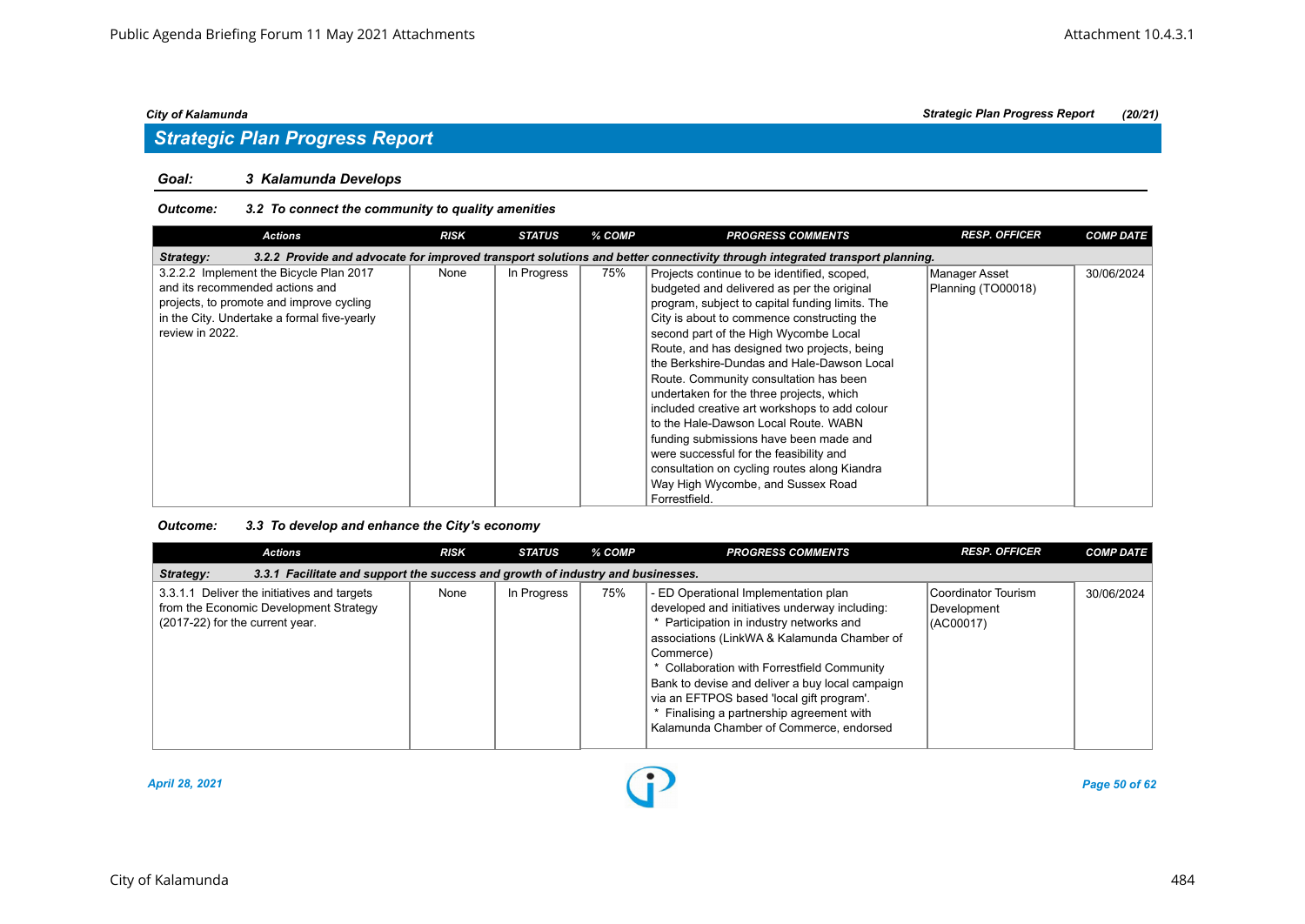# *Strategic Plan Progress Report*

### *Goal: 3 Kalamunda Develops*

### *Outcome: 3.3 To develop and enhance the City's economy*

| <b>Actions</b>                                                                               | <b>RISK</b> | <b>STATUS</b> | % COMP | <b>PROGRESS COMMENTS</b>                                                                                                                                                                                                                                                                                                                                                                                                                                                                                                                                                                                                    | <b>RESP. OFFICER</b>                                   | <b>COMP DATE</b> |  |  |  |  |
|----------------------------------------------------------------------------------------------|-------------|---------------|--------|-----------------------------------------------------------------------------------------------------------------------------------------------------------------------------------------------------------------------------------------------------------------------------------------------------------------------------------------------------------------------------------------------------------------------------------------------------------------------------------------------------------------------------------------------------------------------------------------------------------------------------|--------------------------------------------------------|------------------|--|--|--|--|
| 3.3.1 Facilitate and support the success and growth of industry and businesses.<br>Strategy: |             |               |        |                                                                                                                                                                                                                                                                                                                                                                                                                                                                                                                                                                                                                             |                                                        |                  |  |  |  |  |
|                                                                                              |             |               |        | by Council.<br>* Rollout of the COVID19 Crisis Relief Fund<br>Program for small businesses and evaluation of<br>applicants.<br>* Exploration of participation in the Small<br><b>Business Development Corporation Small</b><br><b>Business Friendly Initiative.</b><br>* Conduct the process to attract candidates to<br>participate on the soon to be formed Economic<br>Development Advisory Committee. Committee up<br>and running, working on investment and attraction<br>prospectus, which will be informed by the recent<br>workshop identifying initiatives for specific<br>locations within the City of Kalamunda. |                                                        |                  |  |  |  |  |
| 3.3.1.2 Finalise partnership agreement<br>with the Kalamunda Chamber of<br>Commerce.         | None        | Completed     | 100%   | Partnership Agreement endorsed by Council<br>and signed by both parties. Initiatives and<br>arrangements underway.                                                                                                                                                                                                                                                                                                                                                                                                                                                                                                          | Coordinator Tourism<br>Development<br>(AC00017)        | 31/10/2020       |  |  |  |  |
| 3.3.1.3 Build local business capacity and<br>sustainability.                                 | None        | In Progress   | 76%    | COVID-19 Recovery coordinated and underway.<br><b>Collaboration with Small Business Development</b><br>Corp, Hawaiian Group and Kalamunda Chamber<br>of Commerce to deliver targeted business<br>development programs locally.<br>Rolled out the COVID-19 Crisis Relief Fund<br>program for local small businesses. Evaluations<br>complete and eligible businesses received<br>funding.<br>Kalacash initiative ongoing - developing local<br>business awareness.                                                                                                                                                           | <b>Coordinator Tourism</b><br>Development<br>(AC00017) | 30/06/2024       |  |  |  |  |



*April 28, 2021 Page 51 of 62*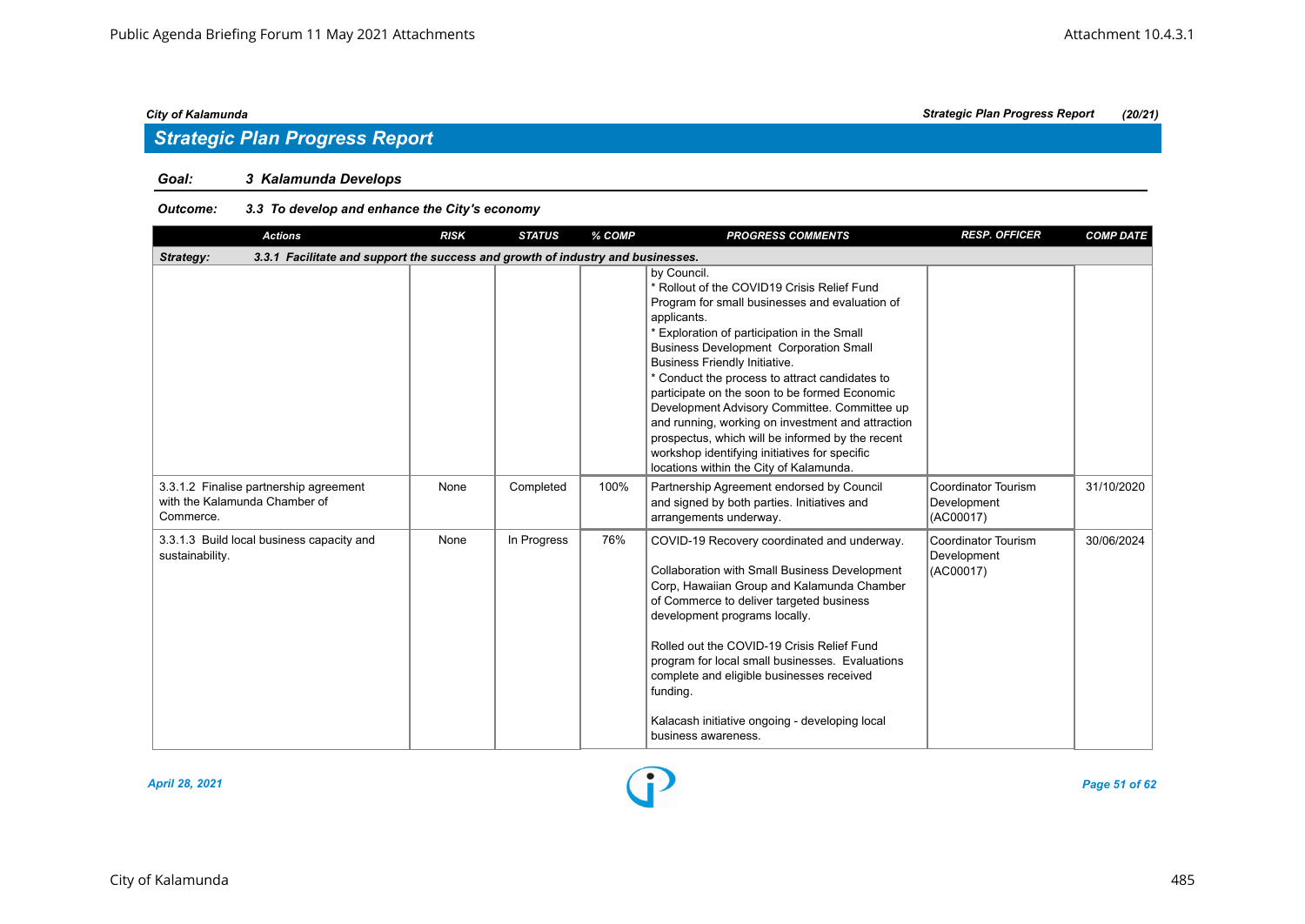### *Goal: 3 Kalamunda Develops*

*Outcome: 3.3 To develop and enhance the City's economy*

| <b>Actions</b>                                                                                     | <b>RISK</b> | <b>STATUS</b> | % COMP | <b>PROGRESS COMMENTS</b>                                                                                                                                                                                                                                                                                                                                                                            | <b>RESP. OFFICER</b>                            | <b>COMP DATE</b> |  |  |  |  |  |
|----------------------------------------------------------------------------------------------------|-------------|---------------|--------|-----------------------------------------------------------------------------------------------------------------------------------------------------------------------------------------------------------------------------------------------------------------------------------------------------------------------------------------------------------------------------------------------------|-------------------------------------------------|------------------|--|--|--|--|--|
| 3.3.1 Facilitate and support the success and growth of industry and businesses.<br>Strategy:       |             |               |        |                                                                                                                                                                                                                                                                                                                                                                                                     |                                                 |                  |  |  |  |  |  |
|                                                                                                    |             |               |        | Kalacash programme rolled out - over \$15000<br>now circulating in the local economy                                                                                                                                                                                                                                                                                                                |                                                 |                  |  |  |  |  |  |
| <b>Actions</b>                                                                                     | <b>RISK</b> | <b>STATUS</b> | % COMP | <b>PROGRESS COMMENTS</b>                                                                                                                                                                                                                                                                                                                                                                            | <b>RESP. OFFICER</b>                            | <b>COMP DATE</b> |  |  |  |  |  |
| 3.3.2 Attract new investment opportunities and businesses with a focus on innovation.<br>Strategy: |             |               |        |                                                                                                                                                                                                                                                                                                                                                                                                     |                                                 |                  |  |  |  |  |  |
| 3.3.2.2 Support and participate in LINK<br>WA Freight & Logistics Alliance.                        | None        | In Progress   | 76%    | City of Kalamunda hosted the Project Team<br>meeting and Steering Group meeting in<br>October. The City has coordinated a<br>combined response to the Infrastructure WA<br>Draft Paper and has coordinated a response<br>to the Heavy Vehicle Road Review survey.<br>Meetings with Link WA group continuing - look<br>at student proposal for Heavy Vehicle Review<br>within the City of Kalamunda. | Coordinator Tourism<br>Development<br>(AC00017) | 30/06/2024       |  |  |  |  |  |
| 3.3.2.3 Investment prospectus &<br>collateral to target and attract new<br>opportunities.          | None        | In Progress   | 91%    | Working group established. Draft scope<br>developed and approved for development.<br>Text nearly completed for review by internal<br>working group. Awaiting input from PR team in<br>respect to graphic design.<br>Process halted to gain input from KEDAC,<br>working on rework of investment prospectus.                                                                                         | Coordinator Tourism<br>Development<br>(AC00017) | 30/06/2024       |  |  |  |  |  |
| 3.3.2.4 Establish and administer the<br>Kalamunda Economic Development<br>Advisory Committee.      | None        | In Progress   | 76%    | <b>Economic Development Advisory Committee</b><br>established October Ordinary Council<br>Meeting.<br>First meeting held and minutes circulated.<br>Second Meeting complete with associated<br>paperwork - Committee took part in a<br>visioning workshop for the City of Kalamunda,                                                                                                                | Coordinator Tourism<br>Development<br>(AC00017) | 30/06/2024       |  |  |  |  |  |



*April 28, 2021 Page 52 of 62*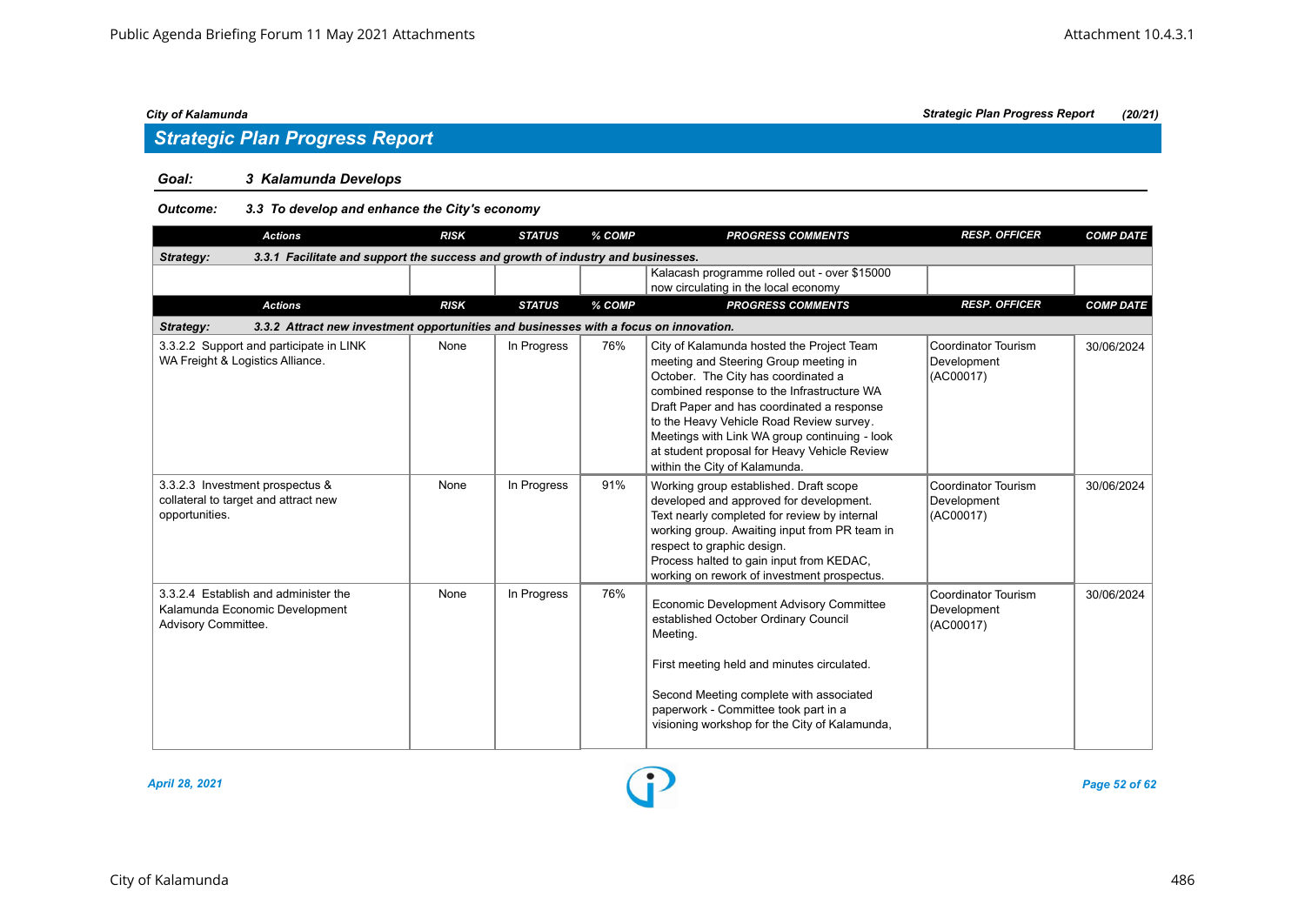# *Strategic Plan Progress Report*

#### *Goal: 3 Kalamunda Develops*

### *Outcome: 3.3 To develop and enhance the City's economy*

|                  | Actions                                                                               | <b>RISK</b> | <b>STATUS</b> | % COMP | <b>PROGRESS COMMENTS</b>                | <b>RESP. OFFICER</b> | <b>COMP DATE</b> |  |  |  |
|------------------|---------------------------------------------------------------------------------------|-------------|---------------|--------|-----------------------------------------|----------------------|------------------|--|--|--|
| <b>Strategy:</b> | 3.3.2 Attract new investment opportunities and businesses with a focus on innovation. |             |               |        |                                         |                      |                  |  |  |  |
|                  |                                                                                       |             |               |        | to be investigated at the next meeting. |                      |                  |  |  |  |

#### *Outcome: 3.4 To be recognised as a preferred tourism destination*

| <b>Actions</b>                                                                                                          | <b>RISK</b> | <b>STATUS</b> | % COMP | <b>PROGRESS COMMENTS</b>                                                                                                                                                                                                                                                                                                                                                                                                                                                                                                                                                                                                                                                                                                                                                                                                                                                                                               | <b>RESP. OFFICER</b>                            | <b>COMP DATE</b> |  |  |  |  |
|-------------------------------------------------------------------------------------------------------------------------|-------------|---------------|--------|------------------------------------------------------------------------------------------------------------------------------------------------------------------------------------------------------------------------------------------------------------------------------------------------------------------------------------------------------------------------------------------------------------------------------------------------------------------------------------------------------------------------------------------------------------------------------------------------------------------------------------------------------------------------------------------------------------------------------------------------------------------------------------------------------------------------------------------------------------------------------------------------------------------------|-------------------------------------------------|------------------|--|--|--|--|
| Strategy:<br>3.4.1 Facilitate, support and promote activities and places to visit.                                      |             |               |        |                                                                                                                                                                                                                                                                                                                                                                                                                                                                                                                                                                                                                                                                                                                                                                                                                                                                                                                        |                                                 |                  |  |  |  |  |
| 3.4.1.1 Deliver the initiatives and targets<br>from the Tourism Development Strategy<br>(2019-25) for the current year. | None        | In Progress   | 76%    | - Experience Perth Hills adopted as the<br>Regional Brand by the Perth Hills Tourism<br>Alliance.<br>- Branding complete.<br>- Best ever social media campaign reaching<br>over 100k people.<br>- Working on landing page for website.<br>- Held quarterly Tourism Advisory Committee<br>meeting, committee tasked with suggested<br>initiatives to be then worked up for budgetary<br>requirements.<br>Project for the next six months confirmed,<br>next meeting February 2021.<br>Alliance moving forwards and now has a<br>commitment to completing full website rather<br>than just a landing page.<br>Trails workshop in collaboration with Tourism<br>Western Australia to be held in January.<br>External contractor coordinating scope for the<br>Experience Perth Hills website, contract with<br>Juicebox terminated as landing page no<br>longer required.<br>Trails to be developed over the next quarter | Coordinator Tourism<br>Development<br>(AC00017) | 30/06/2024       |  |  |  |  |



*April 28, 2021 Page 53 of 62*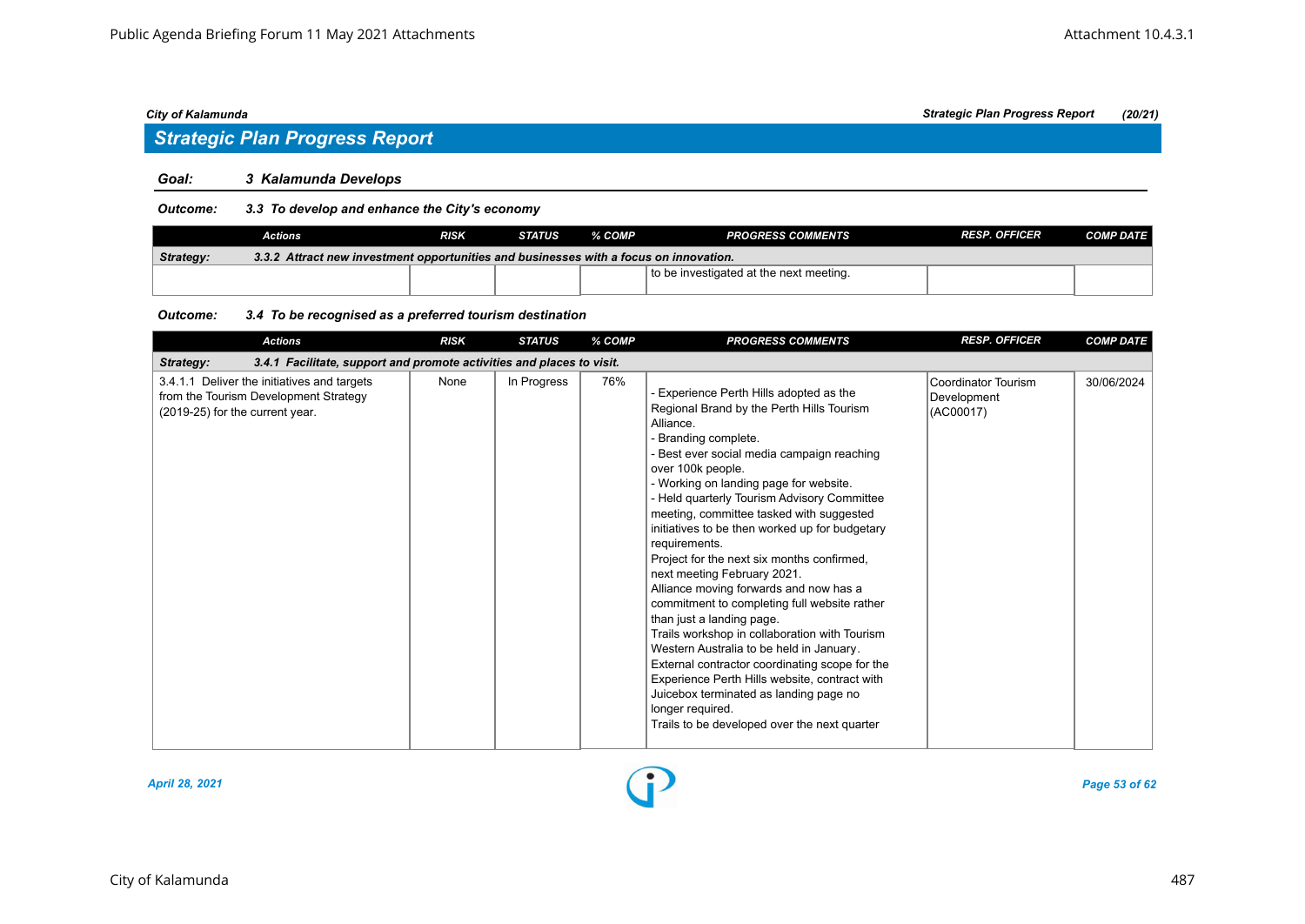# *Strategic Plan Progress Report*

### *Goal: 3 Kalamunda Develops*

### *Outcome: 3.4 To be recognised as a preferred tourism destination*

| <b>Actions</b>                                                                                                                                                                                                                                                                                                                                           |                                                                                         | <b>RISK</b> | <b>STATUS</b> | % COMP | <b>PROGRESS COMMENTS</b>                                                                                                                                                                                                                                                                                                     | <b>RESP. OFFICER</b>                       | <b>COMP DATE</b> |  |
|----------------------------------------------------------------------------------------------------------------------------------------------------------------------------------------------------------------------------------------------------------------------------------------------------------------------------------------------------------|-----------------------------------------------------------------------------------------|-------------|---------------|--------|------------------------------------------------------------------------------------------------------------------------------------------------------------------------------------------------------------------------------------------------------------------------------------------------------------------------------|--------------------------------------------|------------------|--|
| 3.4.1 Facilitate, support and promote activities and places to visit.<br>Strategy:                                                                                                                                                                                                                                                                       |                                                                                         |             |               |        |                                                                                                                                                                                                                                                                                                                              |                                            |                  |  |
|                                                                                                                                                                                                                                                                                                                                                          |                                                                                         |             |               |        | Regular stakeholder engagement held.                                                                                                                                                                                                                                                                                         |                                            |                  |  |
| <b>Actions</b>                                                                                                                                                                                                                                                                                                                                           |                                                                                         | <b>RISK</b> | <b>STATUS</b> | % COMP | <b>PROGRESS COMMENTS</b>                                                                                                                                                                                                                                                                                                     | <b>RESP. OFFICER</b>                       | <b>COMP DATE</b> |  |
| Strategy:                                                                                                                                                                                                                                                                                                                                                | 3.4.2 Advocate and facilitate diversification options for rural properties to flourish. |             |               |        |                                                                                                                                                                                                                                                                                                                              |                                            |                  |  |
| 3.4.2.2 Partner with the State through the<br>Pickering Brook & surrounds working<br>group.                                                                                                                                                                                                                                                              |                                                                                         | None        | In Progress   | 75%    | Part 2 of the working group and taskforce<br>recommendations being progressed by<br>Department of Planning, Lands and Heritage.                                                                                                                                                                                              | Director Development<br>Services (DE00004) | 30/06/2024       |  |
| 3.4.2.3 Having regard to the findings and<br>recommendations of the Pickering Brook<br>and Surrounds Working Group and<br>Taskforce, progress the Metropolitan<br>Region Scheme amendment request and<br>Local Planning Scheme No. 3<br>amendment to the Western Australian<br>Planning Commission to support the<br>Pickering Brook townsite expansion. |                                                                                         | None        | In Progress   | 75%    | Townsite expansion report (Part 1) finalised<br>and issued to the Taskforce for<br>recommendation. Part 1 report and<br>recommendations have now been considered<br>by Council.<br>A Metropolitan Region Scheme amendment<br>request was presented and endorsed by<br>Council at the March 2021 Ordinary Council<br>Meeting. | Director Development<br>Services (DE00004) | 30/06/2022       |  |



*April 28, 2021 Page 54 of 62*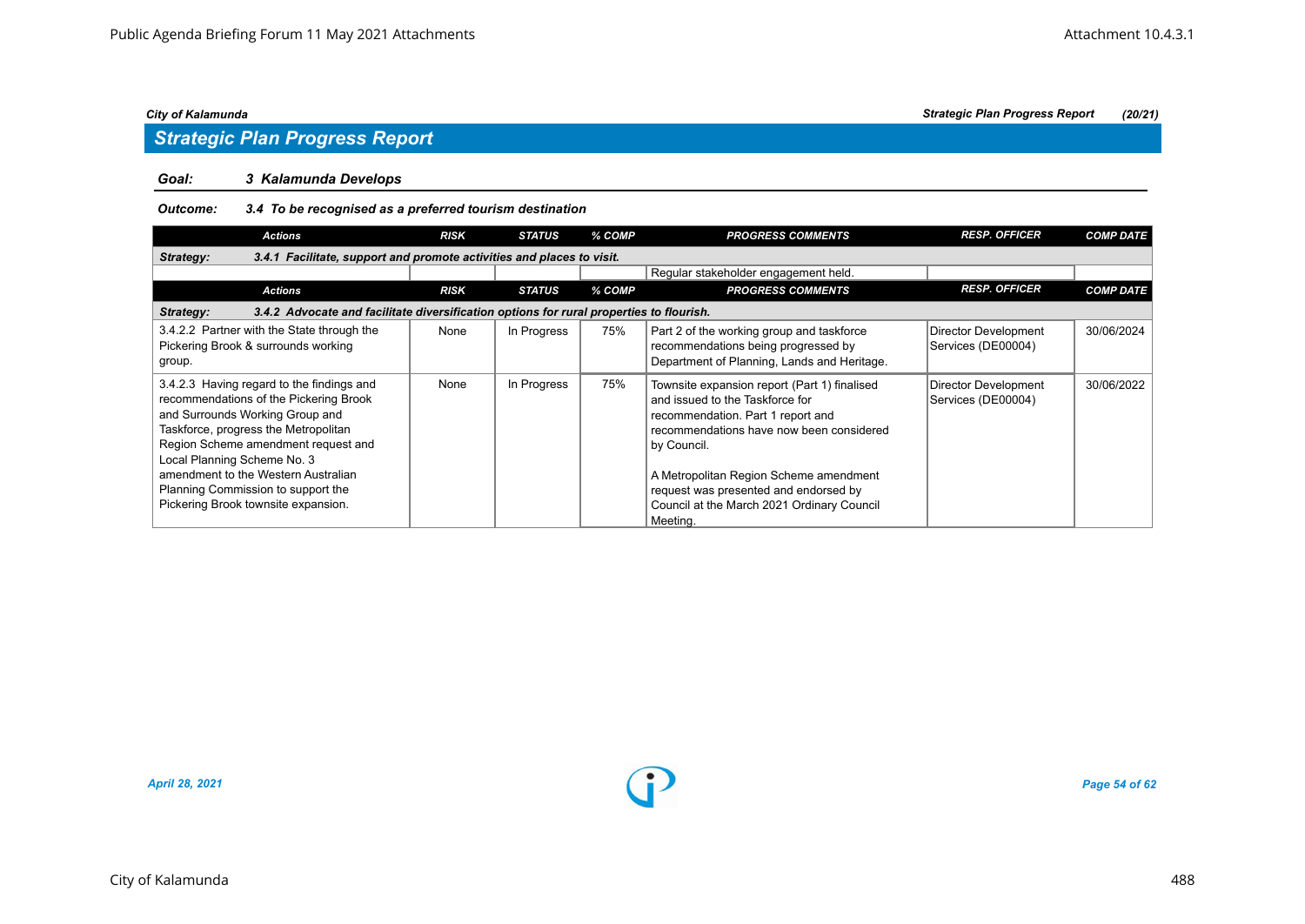#### *Goal: 4 Kalamunda Leads*

### *Outcome: 4.1 To provide leadership through transparent governance*

| <b>Actions</b>                                                                                                                                                                       | <b>RISK</b> | <b>STATUS</b> | % COMP | <b>PROGRESS COMMENTS</b>                                                                                                                                                                                                                                                                                                                                                               | <b>RESP. OFFICER</b>                            | <b>COMP DATE</b> |
|--------------------------------------------------------------------------------------------------------------------------------------------------------------------------------------|-------------|---------------|--------|----------------------------------------------------------------------------------------------------------------------------------------------------------------------------------------------------------------------------------------------------------------------------------------------------------------------------------------------------------------------------------------|-------------------------------------------------|------------------|
| 4.1.1 Provide good governance.<br>Strategy:                                                                                                                                          |             |               |        |                                                                                                                                                                                                                                                                                                                                                                                        |                                                 |                  |
| 4.1.1.1 Demonstrate compliance with the<br>Integrated Planning & Reporting<br>Framework<br>Review Strategic Community Plan<br>Annual review of the Corporate<br><b>Business Plan</b> | None        | In Progress   | 79%    | The Strategic Community Plan was reviewed<br>and has been published for final comment<br>period ready for adoption by June 2021. The<br>Long Term Financial Plan is under review to<br>be ready for adoption in June 2021.<br>The Corporate Business Plan is under review<br>to be ready for adoption in June 2021.<br>The Workforce Plan is under review to be<br>ready by June 2021. | <b>Chief Executive Officer</b><br>(DE00001)     | 30/06/2024       |
| 4.1.1.3 Develop and review the long-term<br>financial plan.                                                                                                                          | None        | In Progress   | 75%    | Growth model selected at strategic retreat,<br>work underway to update the LTFP.                                                                                                                                                                                                                                                                                                       | Manager Financial<br>Services (FS00009)         | 30/06/2024       |
| 4.1.1.4 Undertake Strategic Risk Review<br>to inform the Risk Register.                                                                                                              | None        | In Progress   | 75%    | A Strategic Risk Workshop was undertaken<br>with the Council and Leadership Team<br>resulting in an update to the Risk Register.<br>Risk Management Training Program has been<br>developed to be rolled out to staff during the<br>second half of 2021.                                                                                                                                | <b>Director Corporate</b><br>Services (DE00003) | 30/06/2024       |
| 4.1.1.5 Review and update the<br>Governance & Policy Framework, Council<br>Policies and Local Laws.                                                                                  | None        | In Progress   | 30%    | The Governance and Policy Framework will<br>be reviewed during the first half of 2021 to<br>enable adoption of any revisions prior to the<br>2021 Local Government Elections in October<br>2021. The Council Policy manual will also be<br>reviewed in the same timeframe.                                                                                                             | Governance Advisor<br>(DE00006)                 | 30/06/2024       |
| 4.1.1.9 Conduct annual review of the<br>Delegated Authority Manual.                                                                                                                  | None        | In Progress   | 74%    | The review will occur in fourth quarter 2021.                                                                                                                                                                                                                                                                                                                                          | <b>Chief Executive Officer</b><br>(DE00001)     | 30/06/2024       |
| 4.1.1.10 Compliance Audit Return is<br>completed in accordance with Regulation<br>14 and 15 of the LG (Audit) Regulations.                                                           | None        | Completed     | 100%   | The Compliance Audit Return was<br>completed in March 2021.                                                                                                                                                                                                                                                                                                                            | <b>Chief Executive Officer</b><br>(DE00001)     | 30/06/2024       |

*April 28, 2021 Page 55 of 62*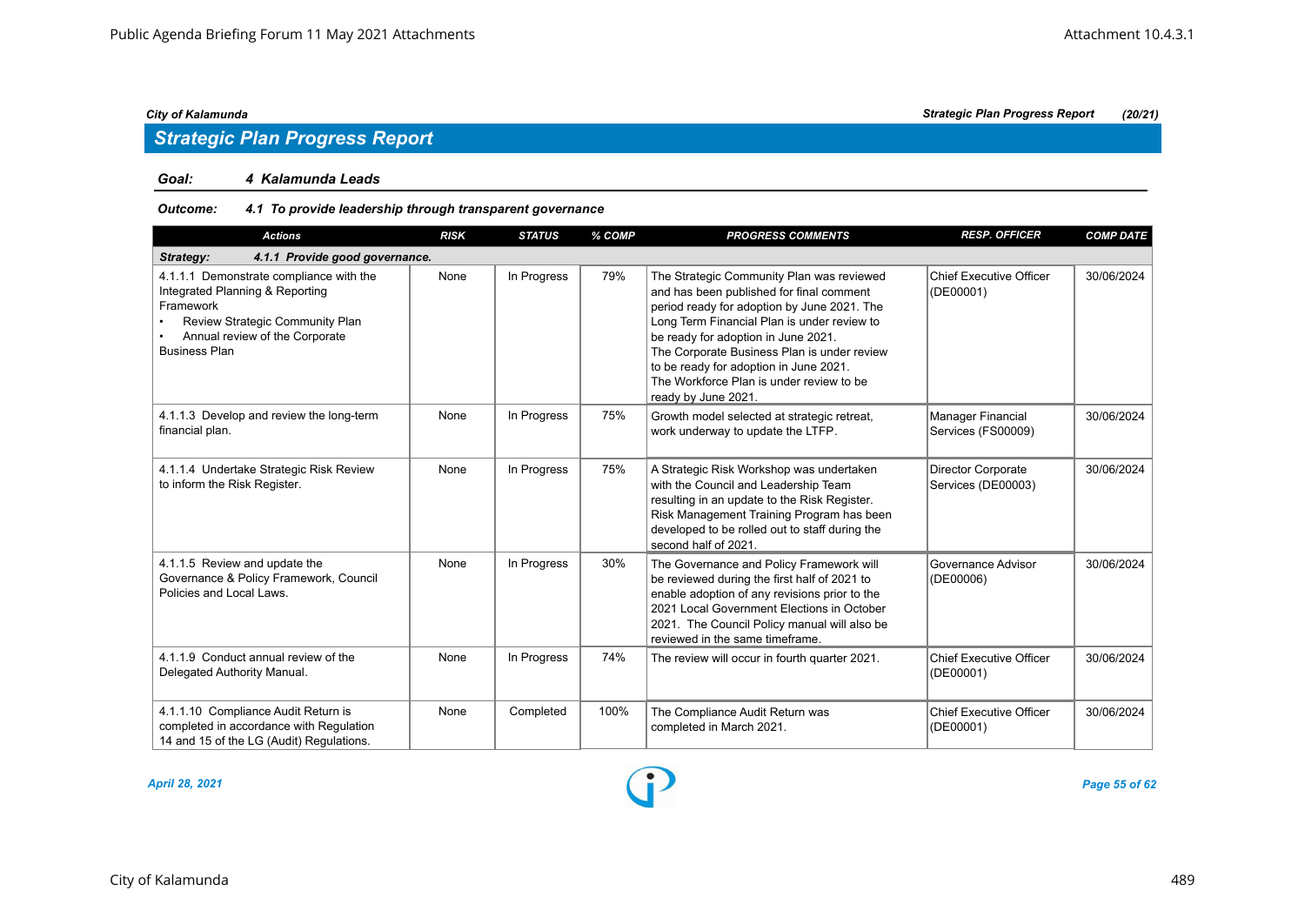# *Strategic Plan Progress Report*

#### *Goal: 4 Kalamunda Leads*

### *Outcome: 4.1 To provide leadership through transparent governance*

| <b>Actions</b>                                                                                                | <b>RISK</b> | <b>STATUS</b> | % COMP | <b>PROGRESS COMMENTS</b>                                                                                                                                                                                                                                                                                                                                                                         | <b>RESP. OFFICER</b>                                       | <b>COMP DATE</b> |
|---------------------------------------------------------------------------------------------------------------|-------------|---------------|--------|--------------------------------------------------------------------------------------------------------------------------------------------------------------------------------------------------------------------------------------------------------------------------------------------------------------------------------------------------------------------------------------------------|------------------------------------------------------------|------------------|
| 4.1.1 Provide good governance.<br>Strategy:                                                                   |             |               |        |                                                                                                                                                                                                                                                                                                                                                                                                  |                                                            |                  |
| 4.1.1.11 Prepare Annual Report to<br>demonstrate achievements.                                                | None        | In Progress   | 89%    | Annual report drafted. Awaiting Audit report.                                                                                                                                                                                                                                                                                                                                                    | Manager Customer &<br><b>Public Relations</b><br>(DE00008) | 30/06/2024       |
| 4.1.1.12 Convene Audit & Risk<br>Committee quarterly.                                                         | None        | In Progress   | 75%    | The Audit and Risk Committee was last<br>convened in December 2021 where the<br>Internal Audit Report, Risk Profile report and<br>the adoption of the Annual Financial Report<br>were considered. The Annual Financial<br>Report and Audit Opinion were presented, and<br>there were no management letter findings.                                                                              | Director Corporate<br>Services (DE00003)                   | 30/06/2024       |
| 4.1.1.13 Develop and adopt an Annual<br>Budget.                                                               | None        | In Progress   | 75%    | Budget 2021/22 substantially progressed.<br>Budget workshops to commence April 2021.                                                                                                                                                                                                                                                                                                             | <b>Manager Financial</b><br>Services (FS00009)             | 30/06/2024       |
| 4.1.1.14 Prepare the Annual Financial<br>Statement and facilitate the Office of the<br>Auditor General audit. | None        | Completed     | 100%   | Statutory deadline achieved with<br>exceptional result with Office of Auditor<br>General audit.                                                                                                                                                                                                                                                                                                  | <b>Manager Financial</b><br>Services (FS00009)             | 30/06/2024       |
| 4.1.1.15 Conduct external cyber<br>penetration testing twice a year.                                          | None        | In Progress   | 75%    | Penetration testing in November 2020 didn't<br>highlight any critical or high risk issues.<br>Next penetration test will be undertaken<br>March 2021.<br>Successfully responded to significant<br>Microsoft Exchange (email servers) threats.<br>Third party tested and validated that no City<br>email servers have been compromised.<br>Scoping of next external penetration test<br>underway. | Manager Information<br>Technology (IT00008)                | 30/06/2024       |
| 4.1.1.16 Test Disaster Recovery and<br>Business Continuity annually.                                          | None        | In Progress   | 75%    | Two disaster recovery scenarios have been<br>completed with the majority of the team<br>participating and learning from the exercises.                                                                                                                                                                                                                                                           | Manager Information<br>Technology (IT00008)                | 30/06/2024       |

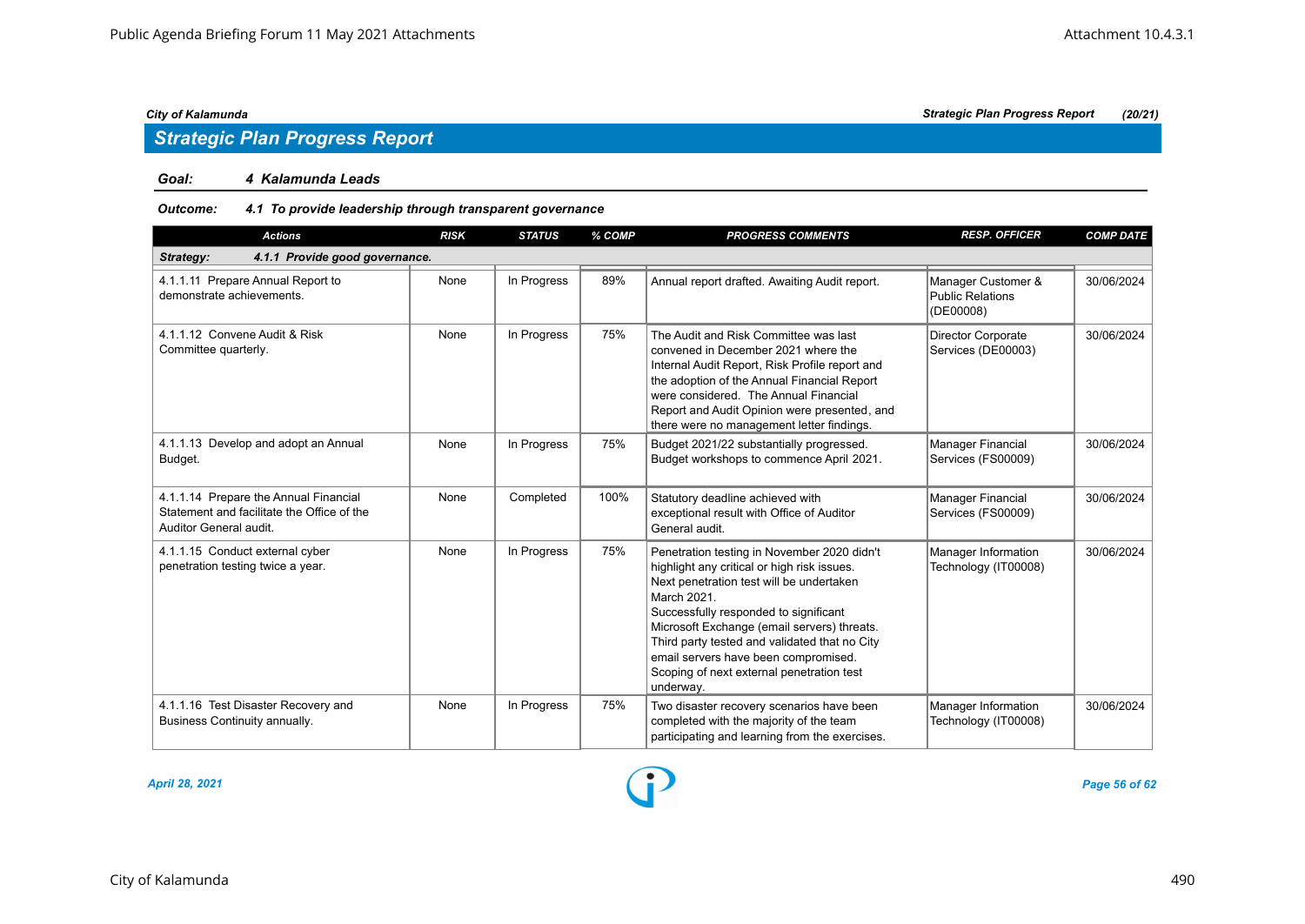### *Goal: 4 Kalamunda Leads*

### *Outcome: 4.1 To provide leadership through transparent governance*

| <b>Actions</b>                                       | <b>RISK</b> | <b>STATUS</b> | % COMP | <b>PROGRESS COMMENTS</b>                                                                                                                                                                                                                                                                                                                                                                                                                                                                                                                                                                                                                                                                | <b>RESP. OFFICER</b>                        | <b>COMP DATE</b> |
|------------------------------------------------------|-------------|---------------|--------|-----------------------------------------------------------------------------------------------------------------------------------------------------------------------------------------------------------------------------------------------------------------------------------------------------------------------------------------------------------------------------------------------------------------------------------------------------------------------------------------------------------------------------------------------------------------------------------------------------------------------------------------------------------------------------------------|---------------------------------------------|------------------|
| 4.1.1 Provide good governance.<br>Strategy:          |             |               |        |                                                                                                                                                                                                                                                                                                                                                                                                                                                                                                                                                                                                                                                                                         |                                             |                  |
|                                                      |             |               |        | The City has undertaken its most significant<br>Business Continuity test yet, the supporting of<br>Operations during COVID-19. As IT had<br>correctly sized the datacentre environment,<br>deployed Remote Desktop Servers and<br>provided multiple data paths into the<br>datacentre, City staff were able to work from<br>home during COVID-19 lockdown periods.<br>This exercise demonstrated that people can<br>continue to access technology resources<br>regardless of their location, and that IT<br>resources were not affected by increased<br>usage.<br>Disaster Recovery test utilising the Geraldton<br>Datacentre to recover a sample of servers<br>successfully actioned. |                                             |                  |
| 4.1.1.17 Whole of City<br>Telecommunications Review. | None        | In Progress   | 75%    | Telecommunications Expressions Of Interest<br>and Tender have been reviewed. Final<br>recommendation to be provided in the coming<br>months.<br>Telecommunications Review Expression of<br>Interest has been to market. Tender<br>Request package has been created to be<br>released to market by the end of October<br>2020. The focus of the Tender Request<br>package is to achieve higher bandwidth<br>speeds for a reduced cost, and to provide<br>better disaster recovery opportunities.                                                                                                                                                                                         | Manager Information<br>Technology (IT00008) | 30/06/2024       |



*April 28, 2021 Page 57 of 62*

*City of Kalamunda Strategic Plan Progress Report (20/21)*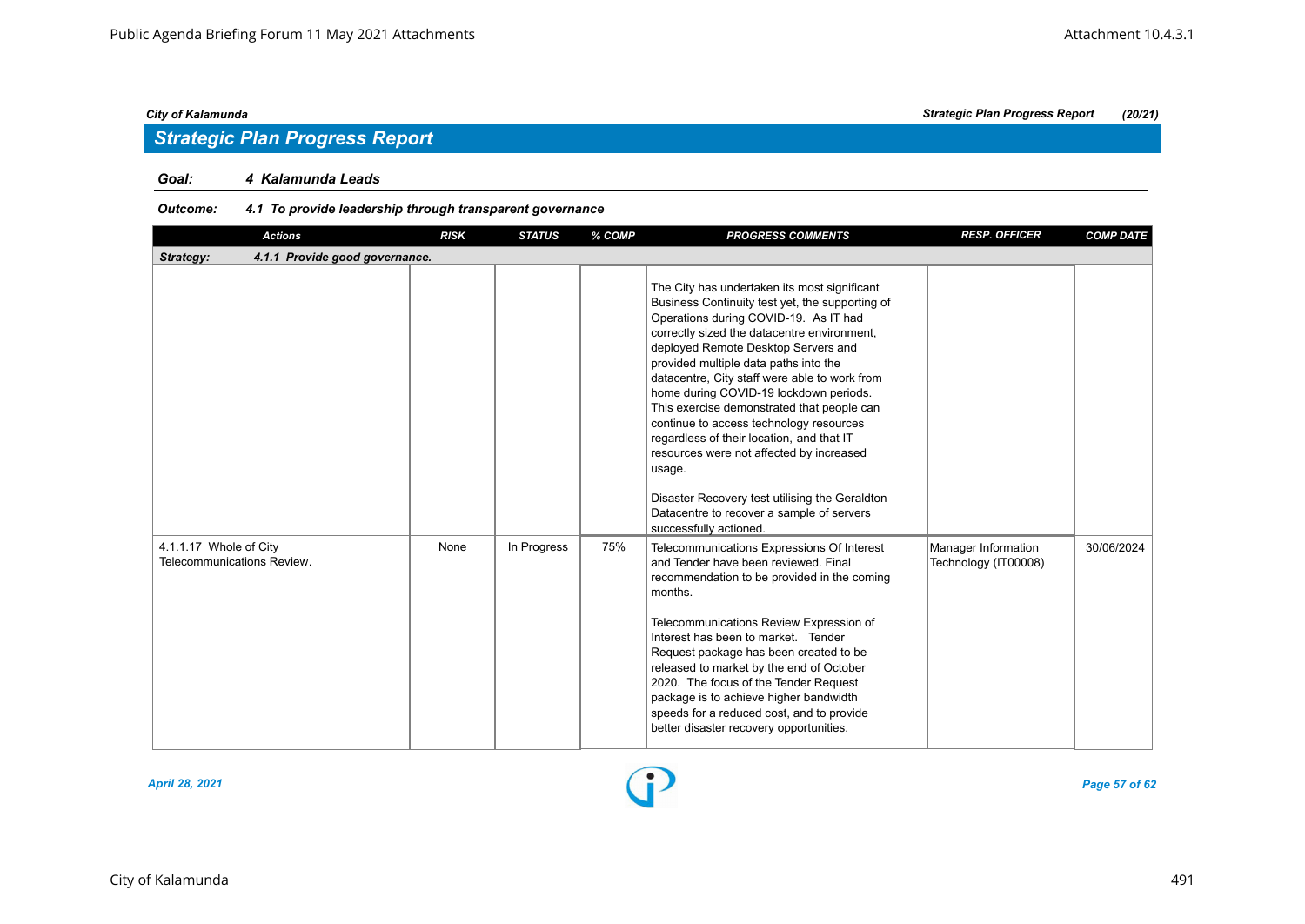# *Strategic Plan Progress Report*

### *Goal: 4 Kalamunda Leads*

### *Outcome: 4.1 To provide leadership through transparent governance*

| <b>Actions</b>                                                                                                                                                        | <b>RISK</b> | <b>STATUS</b> | % COMP | <b>PROGRESS COMMENTS</b>                                                                                                                                                                                                                                                                                                                                                                                                                                                                                      | <b>RESP. OFFICER</b>                        | <b>COMP DATE</b> |
|-----------------------------------------------------------------------------------------------------------------------------------------------------------------------|-------------|---------------|--------|---------------------------------------------------------------------------------------------------------------------------------------------------------------------------------------------------------------------------------------------------------------------------------------------------------------------------------------------------------------------------------------------------------------------------------------------------------------------------------------------------------------|---------------------------------------------|------------------|
| 4.1.1 Provide good governance.<br>Strategy:                                                                                                                           |             |               |        |                                                                                                                                                                                                                                                                                                                                                                                                                                                                                                               |                                             |                  |
|                                                                                                                                                                       |             |               |        | Request for tender has been released to<br>market and pricing received. The Tender<br>Panel is now reviewing tenders and preparing<br>a report to submit to council.<br>Tender report completed. Contract will follow<br>Datacentre Review completion.                                                                                                                                                                                                                                                        |                                             |                  |
| 4.1.1.18 Datacentre Contract Review to<br>reduce costs and increase Disaster<br>Recovery and Business Continuity.                                                     | None        | In Progress   | 75%    | An Expression of Interest package has been<br>released to market for the Data Centre<br>project. Shortlisted vendors currently<br>providing further clarity around their<br>submissions.<br>Expression of Interest report completed with<br>three successful vendors identified. Request<br>for Tender package has been completed and<br>is being reviewed prior to release.                                                                                                                                  | Manager Information<br>Technology (IT00008) | 30/06/2021       |
| 4.1.1.19 Investigate and develop digital<br>citizenship opportunities to enable<br>improved communication and<br>engagement between council and<br>community members. | None        | In Progress   | 75%    | <b>Customer Relationship Management</b><br>(CRM) Tender is currently being evaluated.<br>This will provide a large plank for the digital<br>citizenship and collaboration with<br>residents, as it will greatly improve<br>feedback loops to residents, and allow the<br>City to collate information about a resident<br>in one place, allowing for greater customer<br>service.<br>The Smart Cities Strategic Plan is being<br>developed, and will form another part of<br>the base for digital citizenship. | Manager Information<br>Technology (IT00008) | 30/06/2024       |



*April 28, 2021 Page 58 of 62*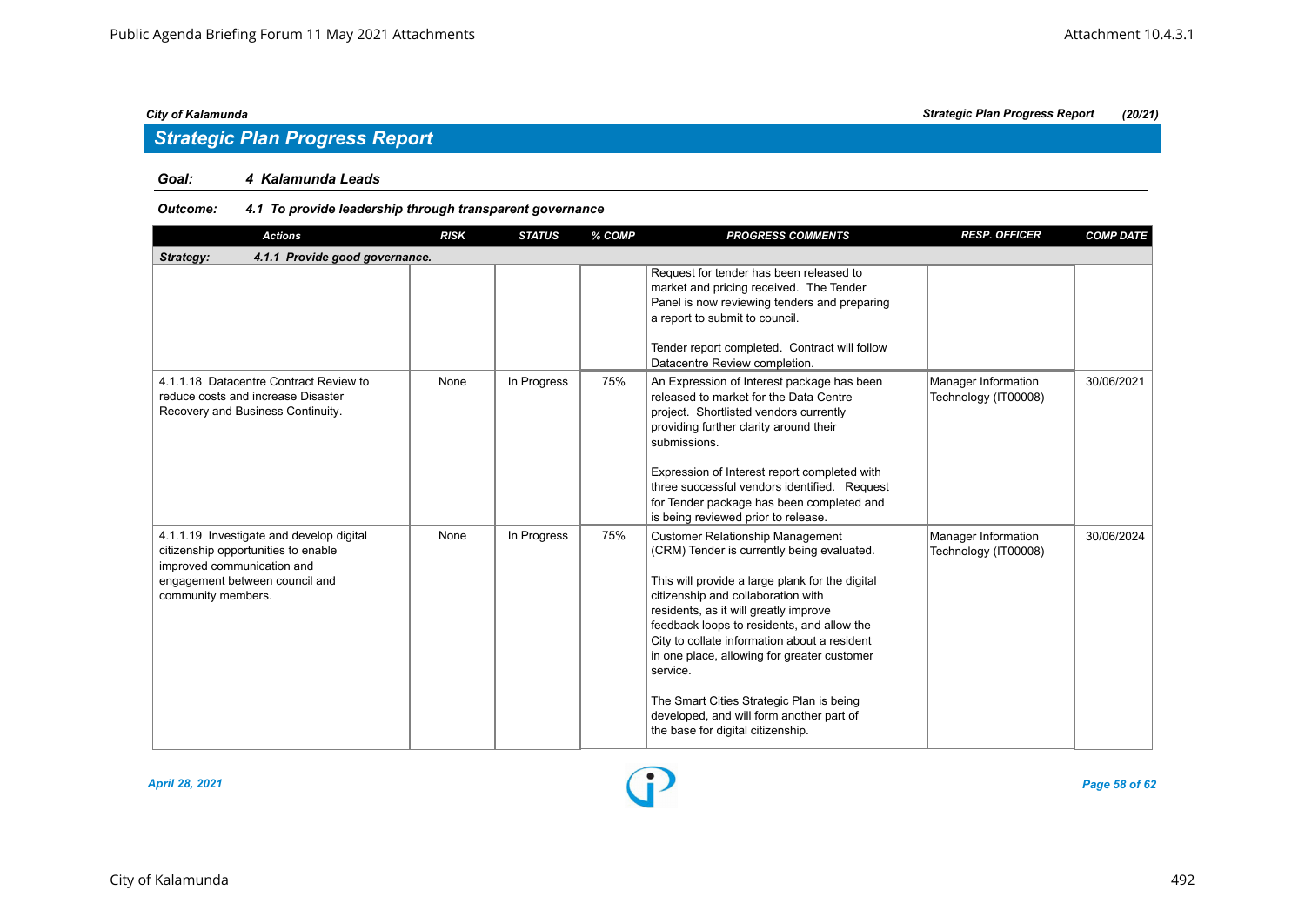# *Strategic Plan Progress Report*

#### *Goal: 4 Kalamunda Leads*

### *Outcome: 4.1 To provide leadership through transparent governance*

| <b>Actions</b>                                                                                          | <b>RISK</b> | <b>STATUS</b> | % COMP | <b>PROGRESS COMMENTS</b>                                                                                                                                                                                                                                                                                                                                                                                                                                                                                               | <b>RESP. OFFICER</b>                        | <b>COMP DATE</b> |
|---------------------------------------------------------------------------------------------------------|-------------|---------------|--------|------------------------------------------------------------------------------------------------------------------------------------------------------------------------------------------------------------------------------------------------------------------------------------------------------------------------------------------------------------------------------------------------------------------------------------------------------------------------------------------------------------------------|---------------------------------------------|------------------|
| 4.1.1 Provide good governance.<br>Strategy:                                                             |             |               |        |                                                                                                                                                                                                                                                                                                                                                                                                                                                                                                                        |                                             |                  |
|                                                                                                         |             |               |        | A cost / benefit analysis has been conducted<br>with the results currently being examined<br>prior to completing a Council Report.                                                                                                                                                                                                                                                                                                                                                                                     |                                             |                  |
| 4.1.1.20 Continue to map business<br>processes, and focus on optimising<br>current mapped processes.    | None        | In Progress   | 75%    | Training on Promapp has been delivered to<br>all Business Units. Greater emphasis has<br>been put on reviewing the Process Maps.<br>The City has focused on identifying gaps and<br>capability for improvement.<br>Business process mapping continues with<br>1421 business processes mapped as of 31<br>March 2021.<br>A significant project has been undertaken<br>focusing on the analysis of Customer<br>Service processes in readiness for a<br><b>Customer Relationship Management system</b><br>implementation. | Manager Information<br>Technology (IT00008) | 30/06/2024       |
| 4.1.1.21 Identify and optimise business<br>requirements for new Enterprise<br>Resource Planning system. | None        | In Progress   | 75%    | Requirements have been gathered for the<br>various parts of the ERP. The Planning and<br>Building System is being considered<br>separately, as a module that will able to be<br>integrated with any system decided on for the                                                                                                                                                                                                                                                                                          | Manager Information<br>Technology (IT00008) | 30/06/2024       |



*April 28, 2021 Page 59 of 62*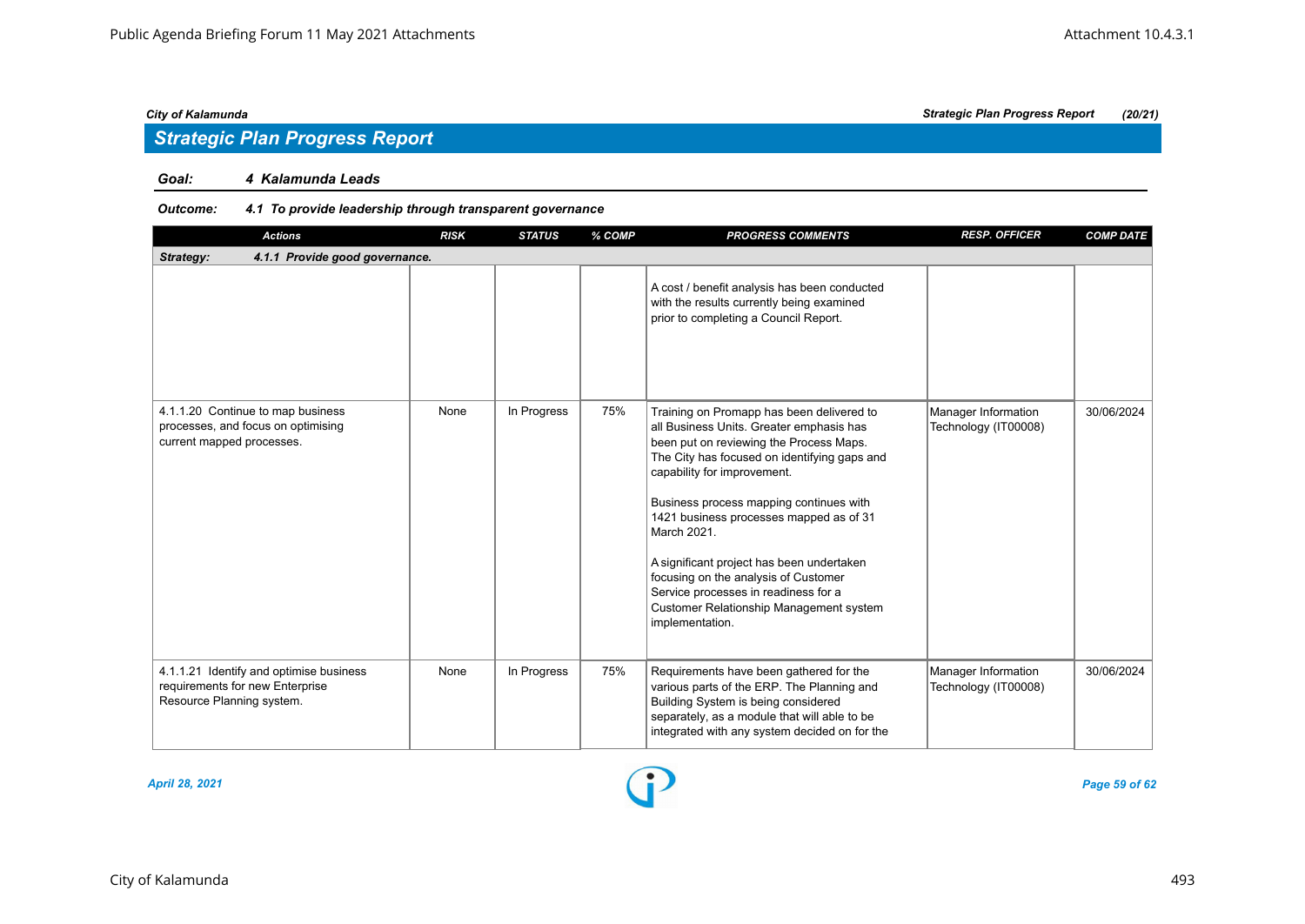# *Strategic Plan Progress Report*

#### *Goal: 4 Kalamunda Leads*

#### *Outcome: 4.1 To provide leadership through transparent governance*

| <b>Actions</b>                                                                                                                              | <b>RISK</b> | <b>STATUS</b> | % COMP | <b>PROGRESS COMMENTS</b>                                                                                                                                                                                                                                      | <b>RESP. OFFICER</b>                     | <b>COMP DATE</b> |
|---------------------------------------------------------------------------------------------------------------------------------------------|-------------|---------------|--------|---------------------------------------------------------------------------------------------------------------------------------------------------------------------------------------------------------------------------------------------------------------|------------------------------------------|------------------|
| 4.1.1 Provide good governance.<br>Strategy:                                                                                                 |             |               |        |                                                                                                                                                                                                                                                               |                                          |                  |
|                                                                                                                                             |             |               |        | Finance and other parts of the system.<br>Work continues on refining and documenting<br>business requirements for a new enterprise<br>resource planning system. Requirements are                                                                              |                                          |                  |
|                                                                                                                                             |             |               |        | currently being validated by internal<br>stakeholders.                                                                                                                                                                                                        |                                          |                  |
|                                                                                                                                             |             |               |        | This is a 12 month program of works, and<br>work is continuing on identifying, refining and<br>documenting business requirements for a<br>new enterprise resource planning system.                                                                            |                                          |                  |
| <b>Actions</b>                                                                                                                              | <b>RISK</b> | <b>STATUS</b> | % COMP | <b>PROGRESS COMMENTS</b>                                                                                                                                                                                                                                      | <b>RESP. OFFICER</b>                     | <b>COMP DATE</b> |
| 4.1.2 Build an effective and efficient service based organisation.<br>Strategy:                                                             |             |               |        |                                                                                                                                                                                                                                                               |                                          |                  |
| 4.1.2.1 Develop and annually review the<br>Workforce Plan.                                                                                  | None        | In Progress   | 29%    | Workforce Plan has been reviewed and<br>updated for 2020-21. This will be reviewed in<br>the October quarter.                                                                                                                                                 | Manager People<br>Services (DE00009)     | 30/06/2024       |
| 4.1.2.2 Develop, annually review and<br>implement the GROW Organisational<br>Culture Plan.                                                  | None        | In Progress   | 27%    | Staff now have greater access to training<br>opportunities through an increase of in-house<br>programs, internal nominations and open<br>access to online training. In-house program<br>for 2020-21 has been developed and was<br>launched on 1 October 2020. | Manager People<br>Services (DE00009)     | 30/06/2024       |
| 4.1.2.17 Participate in the Local<br>Government Performance Excellence<br>Program to track and benchmark<br>performance against the sector. | None        | In Progress   | 75%    | The City has maintained its Local Government<br>Performance Excellence Program using data<br>as a benchmark in a number of core areas.                                                                                                                        | Director Corporate<br>Services (DE00003) | 30/06/2024       |

#### *Outcome: 4.2 To proactively engage and partner for the benefit of the community*

*April 28, 2021 Page 60 of 62*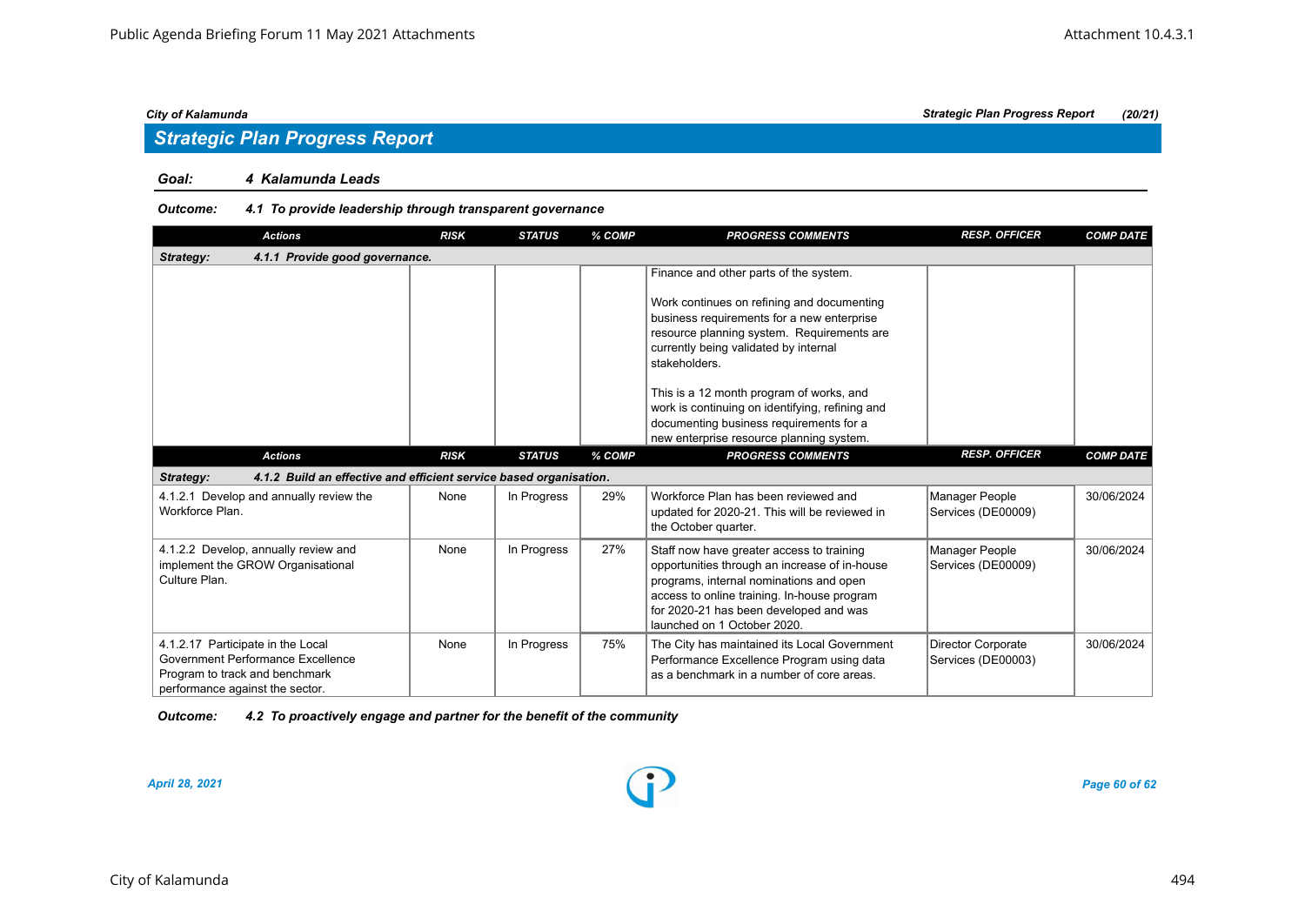#### *Goal: 4 Kalamunda Leads*

### *Outcome: 4.2 To proactively engage and partner for the benefit of the community*

| <b>Actions</b>                                                                                             | <b>RISK</b> | <b>STATUS</b> | % COMP | <b>PROGRESS COMMENTS</b>                                                                                                                                                                                                                                                                                                                                                                                                                                                                                                                                                                                                                                                                                                                                                                                                                   | <b>RESP. OFFICER</b>                                       | <b>COMP DATE</b> |
|------------------------------------------------------------------------------------------------------------|-------------|---------------|--------|--------------------------------------------------------------------------------------------------------------------------------------------------------------------------------------------------------------------------------------------------------------------------------------------------------------------------------------------------------------------------------------------------------------------------------------------------------------------------------------------------------------------------------------------------------------------------------------------------------------------------------------------------------------------------------------------------------------------------------------------------------------------------------------------------------------------------------------------|------------------------------------------------------------|------------------|
| 4.2.1 Actively engage with the community in innovative ways.<br>Strategy:                                  |             |               |        |                                                                                                                                                                                                                                                                                                                                                                                                                                                                                                                                                                                                                                                                                                                                                                                                                                            |                                                            |                  |
| 4.2.1.1 Implement the Customer Service<br>Strategy.                                                        | None        | In Progress   | 80%    | The City of Kalamunda's customer service<br>strategy implementation has to date been an<br>immense success.<br>The key objectives of the Strategy are:<br>- Strive to achieve a new customer service<br>ethos and deliver on the customer service<br>promise and principles<br>- Culturally optimise the organisation to<br>achieve best practice customer service<br>outcomes<br>- Support and train staff to feel empowered,<br>be proactive and work collaboratively toward<br>business objectives and customer service<br>excellence<br>- Effectively communicate with our customers,<br>internally and externally<br>Customer Service results have continued to<br>demonstrate all Key Performance Indicators<br>are being met. The City is currently<br>progressing works for its Customer<br>Relationship Management system tender. | Manager Customer &<br><b>Public Relations</b><br>(DE00008) | 30/06/2021       |
| 4.2.1.4 Develop, review and implement<br>communications plans and Public<br>Relations responses.           | None        | In Progress   | 60%    | Communications plans are developed for all<br>major projects and as a part of our<br>Community engagement.                                                                                                                                                                                                                                                                                                                                                                                                                                                                                                                                                                                                                                                                                                                                 | Manager Customer &<br><b>Public Relations</b><br>(DE00008) | 30/06/2024       |
| <b>Actions</b>                                                                                             | <b>RISK</b> | <b>STATUS</b> | % COMP | <b>PROGRESS COMMENTS</b>                                                                                                                                                                                                                                                                                                                                                                                                                                                                                                                                                                                                                                                                                                                                                                                                                   | <b>RESP. OFFICER</b>                                       | <b>COMP DATE</b> |
| 4.2.2 Increase advocacy activities and develop partnerships to support growth and reputation.<br>Strategy: |             |               |        |                                                                                                                                                                                                                                                                                                                                                                                                                                                                                                                                                                                                                                                                                                                                                                                                                                            |                                                            |                  |
| 4.2.2.1 Establish the annual advocacy<br>program and target audience plans in line                         | None        | In Progress   | 77%    | The City will propose a Canberra advocacy<br>trip in June 2021 in preparation for the federal                                                                                                                                                                                                                                                                                                                                                                                                                                                                                                                                                                                                                                                                                                                                              | <b>Chief Executive Officer</b><br>(DE00001)                | 30/06/2024       |